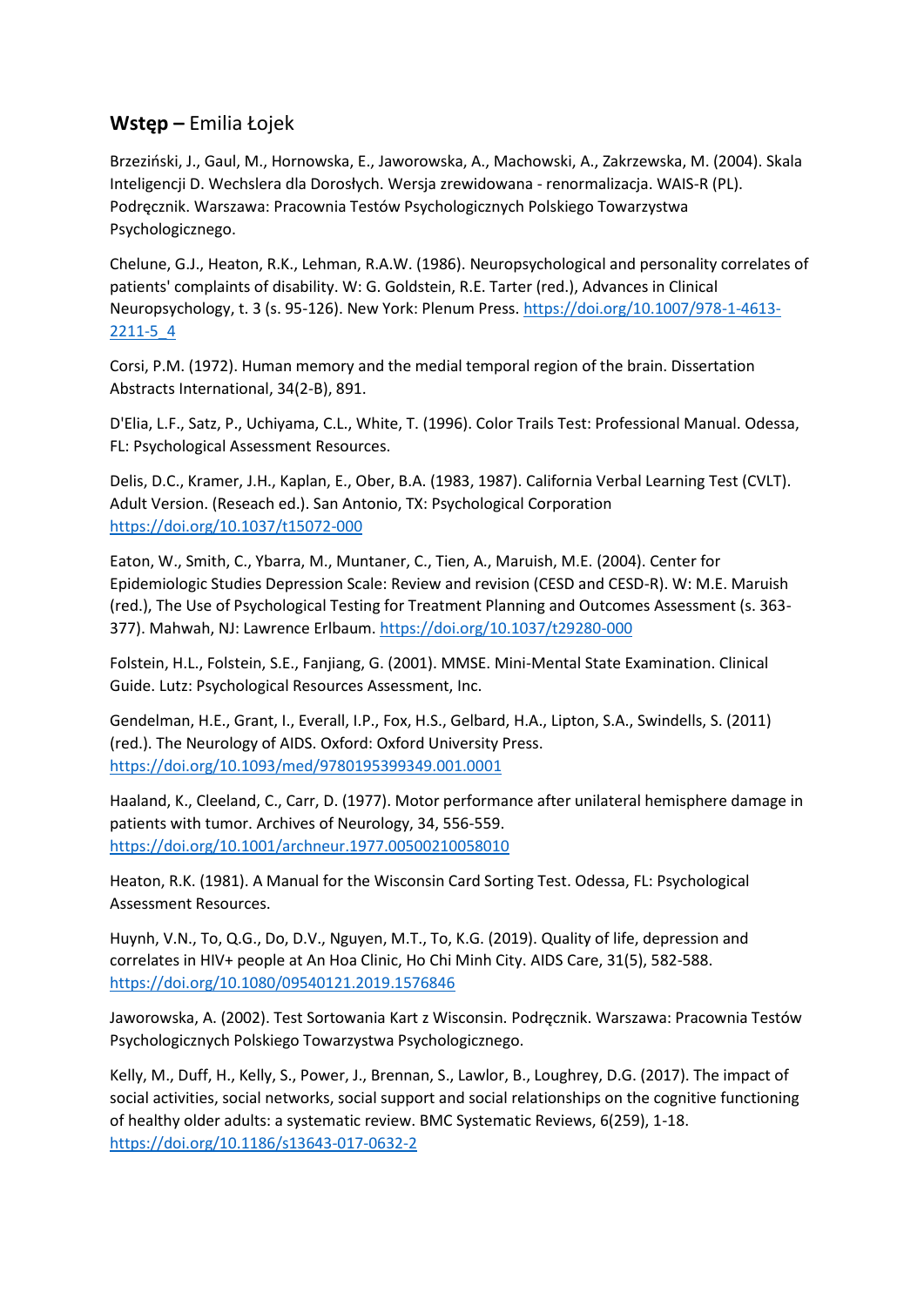Koralnik, I.J., Tyler, K.L. (2020). COVID-19: a global threat to the nervous system. Annals of Neurology, 88, 1-11[, https://doi.org/10.1002/ana.25807](https://doi.org/10.1002/ana.25807)

Koziara, K. (2016). Ocena depresyjności w populacji. Psychometryczna ocena polskiej wersji skali CESD-R. Psychiatria Polska, 50(6), 1109-1117. <https://doi.org/10.12740/PP/61614>

Levine, A., Sacktor, N., Becker, J.T. (2020). Studying the neuropsychological sequelae of SARS-CoV-2: lessons learned from 35 years of neuroHIV research. Journal of Neurovirology, 26(6), 809-823, <https://doi.org/10.1007/s13365-020-00897-2>

Lezak, M.D., Howieson, D.B., Loring, D. (2004). Neuropsychological Assessment. Fourth Edition. Oxford: Oxford University Press.

Łojek, E. (2001). Neuropsychologia osób zakażonych wirusem HIV i chorych na AIDS. Warszawa: Oficyna Wydawnicza Medyk.

Łojek, E., Bornstein, R.A. (2005). The stability of neurocognitive patterns in HIV infected men. Classification considerations. Journal of Clinical and Experimental Neuropsychology, 27, 665-682. <https://doi.org/10.1081/13803390490918426>

Łojek, E., Stańczak, J. (2005). Test Płynności Figuralnej Ruffa (RFFT). Polska adaptacja i normalizacja. Podręcznik. Warszawa: Pracownia Testów Psychologicznych Polskiego Towarzystwa Psychologicznego.

Łojek, E., Stańczak, J. (2010). Podręcznik do Kalifornijskiego Testu Uczenia się Językowego. Polska normalizacja. Warszawa: Pracownia Testów Psychologicznych Polskiego Towarzystwa Psychologicznego.

Łojek, E., Stańczak, J. (2012). Kolorowy Test Połączeń, wersja dla dorosłych, CTT. Podręcznik. Polska normalizacja. Warszawa: Pracownia Testów Psychologicznych Polskiego Towarzystwa Psychologicznego.

Łojek, E., Stańczak, J., Wójcik, A. (2015). Kwestionariusz do Pomiaru Depresji. Podręcznik. Warszawa: Pracownia Testów Psychologicznych Polskiego Towarzystwa Psychologicznego.

Mindt, M.R., Cherner, M., Marcotte, T.D., Moore, D.J., Bentley, H., Esquivel, M.M., … the HNRC Group (2003). The functional impact of HIV-associated neuropsychological impairment in Spanish-speaking adults: A pilot study. Journal of Clinical and Experimental Neuropsychology, 25(1), 122-132. <https://doi.org/10.1076/jcen.25.1.122.13634>

Pardi, N., Hogan, M., Porter, F., Weissman D. (2018). mRNA vaccines - a new era in vaccinology. Nature Reviews Drug Discovery, 17, 261-279. <https://doi.org/10.1038/nrd.2017.243>

Pluta, A., Łojek, E., Habrat, B., Horban, A. (red.) (2017). Życie i starzenie się z wirusem HIV. Podejście interdyscyplinarne. Wydanie w języku polskim i angielskim. Warszawa: Wydawnictwa Uniwersytetu Warszawskiego.

Ruff, R.M., Light, R.H., Evans, R.W. (1987). The Ruff Figural Fluency Test: A normative study with adults. Developmental Neuropsychology, 3(1), 37-51. <https://doi.org/10.1080/87565648709540362>

Sarason, I.G., Sarason, B.R., Shearin, E.N., Pierce, G.R. (1987). A brief measure of social support: Practical and theoretical implications. Journal of Social and Personal Relationships, 4(4), 497-510. <https://doi.org/10.1177/0265407587044007>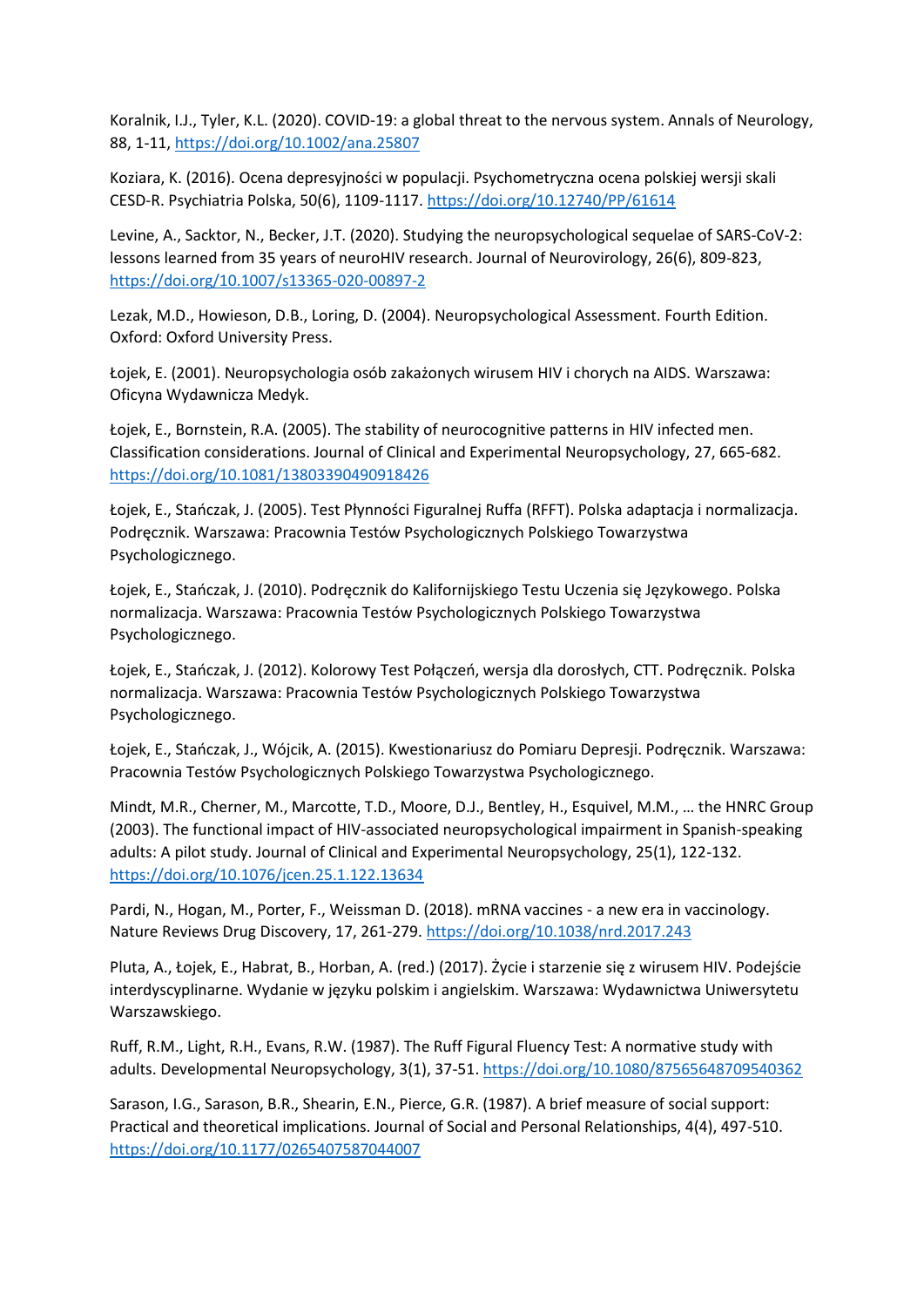Stańczak, J. (2010). MINIMENTAL - Krótka Skala Oceny Stanu Umysłowego (MMSE). Warszawa: Pracownia Testów Psychologicznych Polskiego Towarzystwa Psychologicznego.

Szepietowska, E.M., Gawda, B. (2011). Ścieżkami fluencji słownej. Lublin: Wydawnictwo UMCS.

Wallace, D.D., Pack, A., Uhrig Castonguay, B., Stewart, J.L., Schalkoff, C., Cherkur, S., … Golin, C.E. (2019). Validity of social support scales utilized among HIV-infected and HIV-affected populations: A systematic review. AIDS and Behavior, 23(8), 2155-2175. <https://doi.org/10.1007/s10461-018-2294-z>

Zhou, F., Yu, T., Du, R., Fan, G., Liu, Y., Liu, Z., … Cao, B. (2020). Clinical course and risk factors for mortality of adult inpatients with COVID-19 in Wuhan, China: a retrospective cohort study. The Lancet, 395(10229), 1054-1062. [https://doi.org/10.1016/S0140-6736\(20\)30566-3](https://doi.org/10.1016/S0140-6736(20)30566-3)

Zuelsdorff, M.L., Koscik, R.L., Okonkwo, O.C., Peppard, P.E., Hermann, B.P., Sager, M.A., … Engelman, C.D. (2018). Reliability of a novel social activity questionnaire: Perceived social support and verbal interaction in the Wisconsin Registry for Alzheimer's Prevention. Journal of Aging and Health, 30(2), 305-320. <https://doi.org/10.1177/0898264316674812>

# **Funkcje poznawcze osób zakażonych HIV przed wprowadzeniem terapii HAART i po jej wprowadzeniu** Emilia Łojek, Tim Rodiek

Al-Khindi, T., Zakzanis, K.K., van Gorp, W.G. (2011). Does antiretroviral therapy improve HIVassociated cognitive impairment? A quantitative review of the literature. Journal of the International Neuropsychological Society, 17(6), 956-969. <https://doi.org/10.1017/S1355617711000968>

Bornstein, R., Nasrallah, H.A., Para, M.F., Whitacre, C.C., Rosenberger, P., Fass, R.J. (1993). Neuropsychological performance in symptomatic and asymptomatic HIV infection. AIDS, 7(4), 519- 524. <https://doi.org/10.1097/00002030-199304000-00011>

Brzeziński, J., Gaul, M., Hornowska, E., Jaworowska, A., Machowski, A., Zakrzewska, M. (2004). Skala Inteligencji D. Wechslera dla Dorosłych. Wersja zrewidowana - renormalizacja. WAIS-R (PL). Podręcznik. Warszawa: Pracownia Testów Psychologicznych Polskiego Towarzystwa Psychologicznego.

Cappa, S.F., Villar, G., Wallesch, C.W. (red.) (1992). Neuropsychological Disorders Associated with Subcortical Lesions. Oxford: Oxford University Press.

Corsi, P.M. (1972). Human memory and the medial temporal region of the brain. Dissertation Abstracts International, 34(2-B), 891.

Ellis, R.J., Badiee, J., Vaidaa, F., Letendre, S., Heaton, R.K., Clifford, D., … the CHARTER Group (2011). CD4 nadir is a predictor of HIV neurocognitive impairment in the era of combination antiretroviral therapy. AIDS, 25(14), 1747-1751. <https://doi.org/10.1097/QAD.0b013e32834a40cd>

Grant, I., Martin, A. (red.) (1994). Neuropsychology of HIV Infection. New York: Oxford University Press. Griffin, J.W., Crawford, T.O., McArthur, J.C. (1998). Peripheral neuropathies associated with HIV infection. W: H.E. Gendelman, S.A. Lipton, L. Epstein, S. Swindells (red.), The Neurology of AIDS (s. 275-291). New York: International Thompson Publishing.

Heaton, R.K., Franklin, D.R., Ellis, R.J., McCutchan, J.A., Letendre, S.L., LeBlanc, S., Corkran, S.H., … the CHARTER and HNRC Groups (2011). HIV-associated neurocognitive disorders before and during the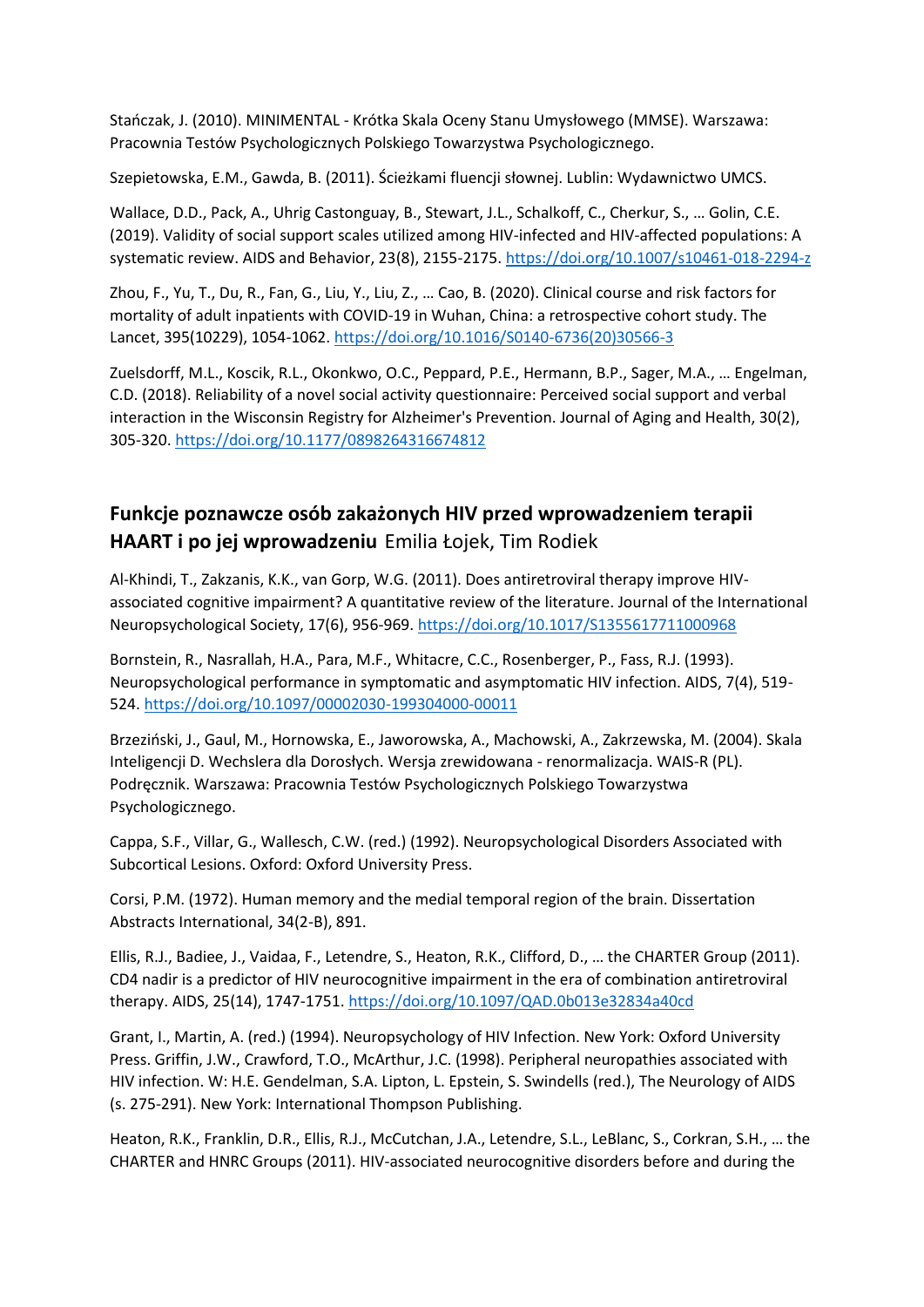era of combination antiretroviral therapy: Differences in rates, nature, and predictors. Journal of Neurovirology, 17(1), 3-16. <https://doi.org/10.1007/s13365-010-0006-1>

Heaton, R.K., Franklin Jr., D.R., Deutsch, R., Letendre, S., Ellis, R.J., Casaletto, K., … the CHARTER Group (2015). Neurocognitive change in the era of HIV combination antiretroviral therapy: The longitudinal CHARTER study. Clinical Infectious Diseases, 60(3), 473-480. <https://doi.org/10.1093/cid/ciu862>

Jaworowska, A. (2002). Test Sortowania Kart z Wisconsin. Podręcznik. Warszawa: Pracownia Testów Psychologicznych Polskiego Towarzystwa Psychologicznego.

Joska, J.A., Gouse, H., Paul, R.H., Stein, D.J., Fischer, A.J. (2010). Does highly active antiretroviral therapy improve neurocognitive function? A systemic review. Journal of Neurovirology, 16(2), 101- 114. <https://doi.org/10.3109/13550281003682513>

Łojek, E. (2001). Neuropsychologia osób zakażonych wirusem HIV i chorych na AIDS. Warszawa: Oficyna Wydawnicza Medyk.

Łojek, E., Bornstein, R.A. (1999). Progression of impairment but not severe deterioration of neurocognitive functions in HIV seropositive subjects. Problemy HIV i AIDS, 5, 51-57.

Łojek, E., Bornstein, R.A. (2004). Quality of life in HIV infected men with differing neurocognitive performance. Acta Neuropsychologica, 2, 259-277.

Łojek, E., Bornstein, R.A. (2005a). The stability of neurocognitive patterns in HIV infected men. Classification considerations. Journal of Clinical and Experimental Neuropsychology, 27(6), 665-682. <https://doi.org/10.1081/13803390490918426>

Łojek, E., Bornstein, R.A. (2005b). The utility of the WAIS-R in the neuropsychological evaluation of HIV+ subjects. Polish Psychological Bulletin, 36(4), 197-204.

Łojek, E., Stańczak, J. (2005). Test Płynności Figuralnej Ruffa (RFFT). Polska adaptacja i normalizacja. Podręcznik. Warszawa: Pracownia Testów Psychologicznych Polskiego Towarzystwa Psychologicznego.

Łojek, E., Stańczak, J., Wójcik, A. (2015). Kwestionariusz do Pomiaru Depresji. Podręcznik. Warszawa: Pracownia Testów Psychologicznych Polskiego Towarzystwa Psychologicznego.

Marder, K., Liu, X., Stern, Y., Dooneief, G., Bell, K., Schofield, P., … Mayux, R. (1995). Neurologic signs and symptoms in a cohort of homosexual men followed for 4,5 years. Neurology, 45(2), 261-267. <https://doi.org/10.1212/WNL.45.2.261>

Navia, B.A., Cho, E.-S., Petito, C.K., Price, R.W. (1986a). The AIDS dementia complex: II. Neuropathology. Annals of Neurology, 19, 525-535. <https://doi.org/10.1002/ana.410190603>

Navia, B.A., Jordan, B.D., Price, R.W. (1986b). The AIDS dementia complex: I. Clinical Features. Annals of Neurology, 19, 517-524. <https://doi.org/10.1002/ana.410190602>

Price, R.W., Yiannoutsos, C.T., Clifford, D.B., Zaboroski, L., Tselis, A., Sidtis, J.J., … for the AIDS Clinical Trial Group and Neurological AIDS Reseaerch Consortium study team (1999). Neurological outcomes in late HIV infection: adverse impact of neurological impairment on survival and protective effect of antiviral therapy. AIDS, 13(13), 1677-1685. <https://doi.org/10.1097/00002030-199909100-00011>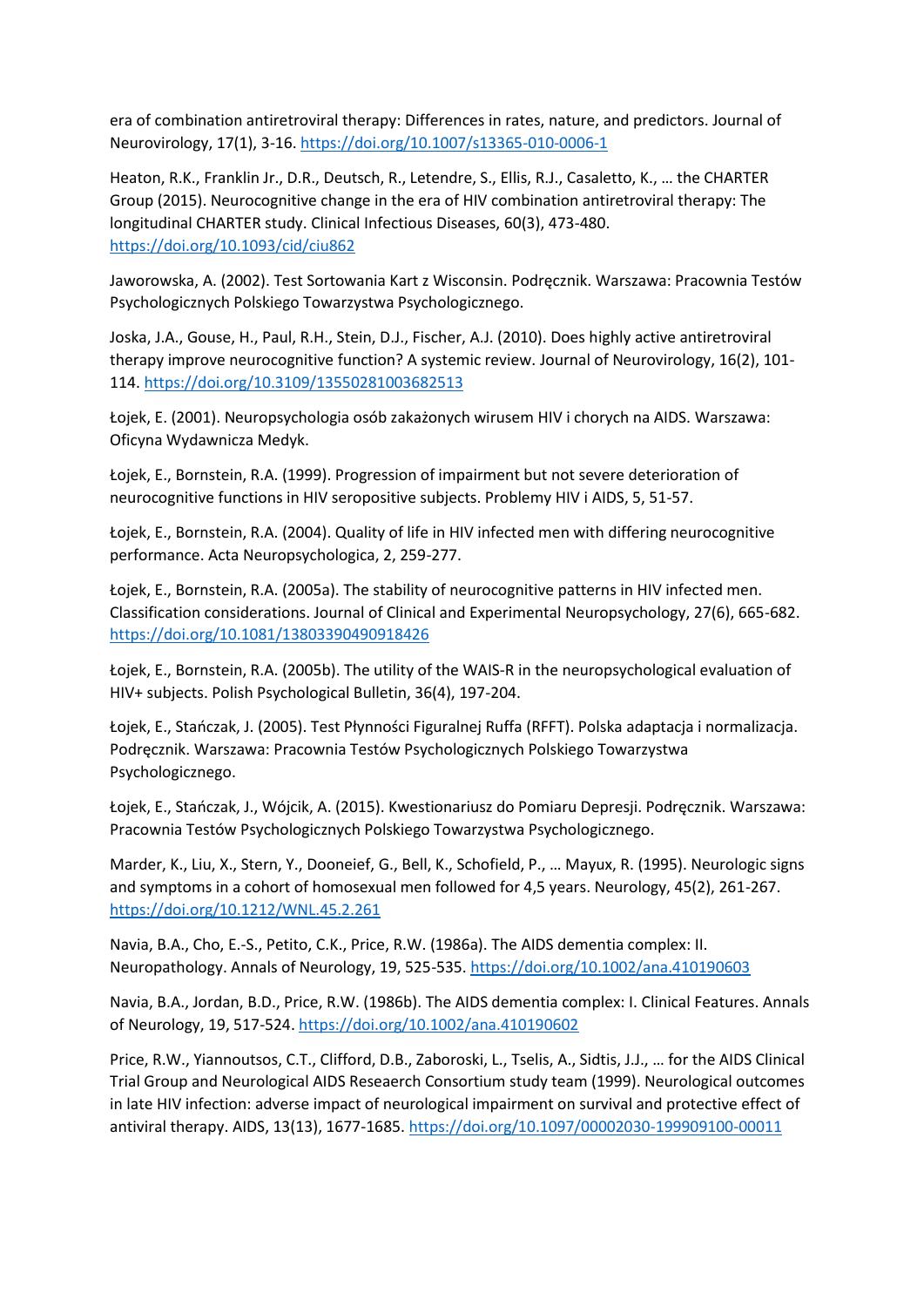Simioni, S., Cavassini, M., Annoni, J.M., Rimbault, A.A., Bourquin, I., Schiffer, V., … Du Pasquier, R.A. (2010). Cognitive dysfunction in HIV patients despite long-standing suppression of viremia. AIDS, 24(9), 1243-1250. <https://doi.org/10.1097/QAD.0b013e3283354a7b>

Szepietowska, E.M., Gawda, B. (2011). Ścieżkami fluencji słownej. Lublin: Wydawnictwo UMCS. Williams, J.B. (1988). A structural interview guide for the Hamilton Depression Rating Scale. Archives of General Psychiatry, 45(8), 742-749. <https://doi.org/10.1001/archpsyc.1988.01800320058007>

Wrześniewski, K., Matusik, D., Sosnowski, T. (2002). Inwentarz stanu i cechy lęku STAI: polska adaptacja STAI: Podręcznik. Warszawa: Pracownia Testów Psychologicznych Polskiego Towarzystwa Psychologicznego.

## **Funkcje neuropsychologiczne u młodszych i starszych mężczyzn zakażonych**

#### **HIV** Bogna Szymańska-Kotwica, Natalia Gawron

Ances, B.M., Ortega, M., Vaida, F., Heaps, J., Paul, R. (2012). Independent effects of HIV, aging, and HAART on brain volumetric measures. Journal of Acquired Immune Deficiency Syndromes, 59(5), 469-477. <https://doi.org/10.1097/QAI.0b013e318249db17>

Antinori, A., Arendt, G., Becker, J., Brew, B., Byrd, D., Cherner, M., … Wojna, V. (2007). Updated research nosology for HIV-associated neurocognitive disorders. Neurology, 69(18), 1789-1799. <https://doi.org/10.1212/01.WNL.0000287431.88658.8b>

Appay, V., Fastenackels, S., Katlama, C., Ait-Mohand, H., Schneider, L., Guihot, A., … Sauce, D. (2011). Old age andanti-cytomegalovirus immunity are associated with altered T-cell reconstitution in HIV-1 infected patients. AIDS, 25(15), 1813-1822. <https://doi.org/10.1097/QAD.0b013e32834640e6>

Becker, J.T., Caldararo, R., Lopez, O.L., Dew, M.A., Dorst, S.K, Banks, G. (1995). Qualitative features of the memory deficit associated with HIV infection and AIDS: Cross-validation of a discriminant function classification schema. Journal of Clinical and Experimental Neuropsychology, 17(1), 134-132. <https://doi.org/10.1080/13803399508406588>

Becker, J.T., Lopez, O.L., Dew, M.A, Aizenstein, H.J. (2004). Prevalence of cognitive disorders differs as a function of age in HIV virus infection. AIDS, 18, Suppl 1: S11-S18. <https://doi.org/10.1097/00002030-200401001-00003>

Brzeziński, J., Gaul, M., Hornowska, E., Jaworowska, A., Machowski, A., Zakrzewska, M. (2004). Skala Inteligencji D. Wechslera dla Dorosłych. Wersja zrewidowana - renormalizacja. WAIS-R (PL). Podręcznik. Warszawa: Pracownia Testów Psychologicznych Polskiego Towarzystwa Psychologicznego.

Cardenas, V.A., Meyerhoff, D.J., Studholme, C., Kornak, J., Rothlind, J., Lampiris, H., … Weiner, M.W. (2009). Evidence for ongoing brain injury in human immunodeficiency virus-positive patients treated with antiretroviral therapy. Journal of Neuro-Oncology, 15(4), 324-333. <https://doi.org/10.1080/13550280902973960>

Cattie, J.E., Woods, S.P., Arce, M., Weber, E., Delis, D.C., Grant, I., HNRP Group (2012). Construct validity of the item-specific deficit approach to the California Verbal Learning Test (2nd ed) in HIV infection. The Clinical Neuropsychologist, 26(2), 288-304. <https://doi.org/10.1080/13854046.2011.653404>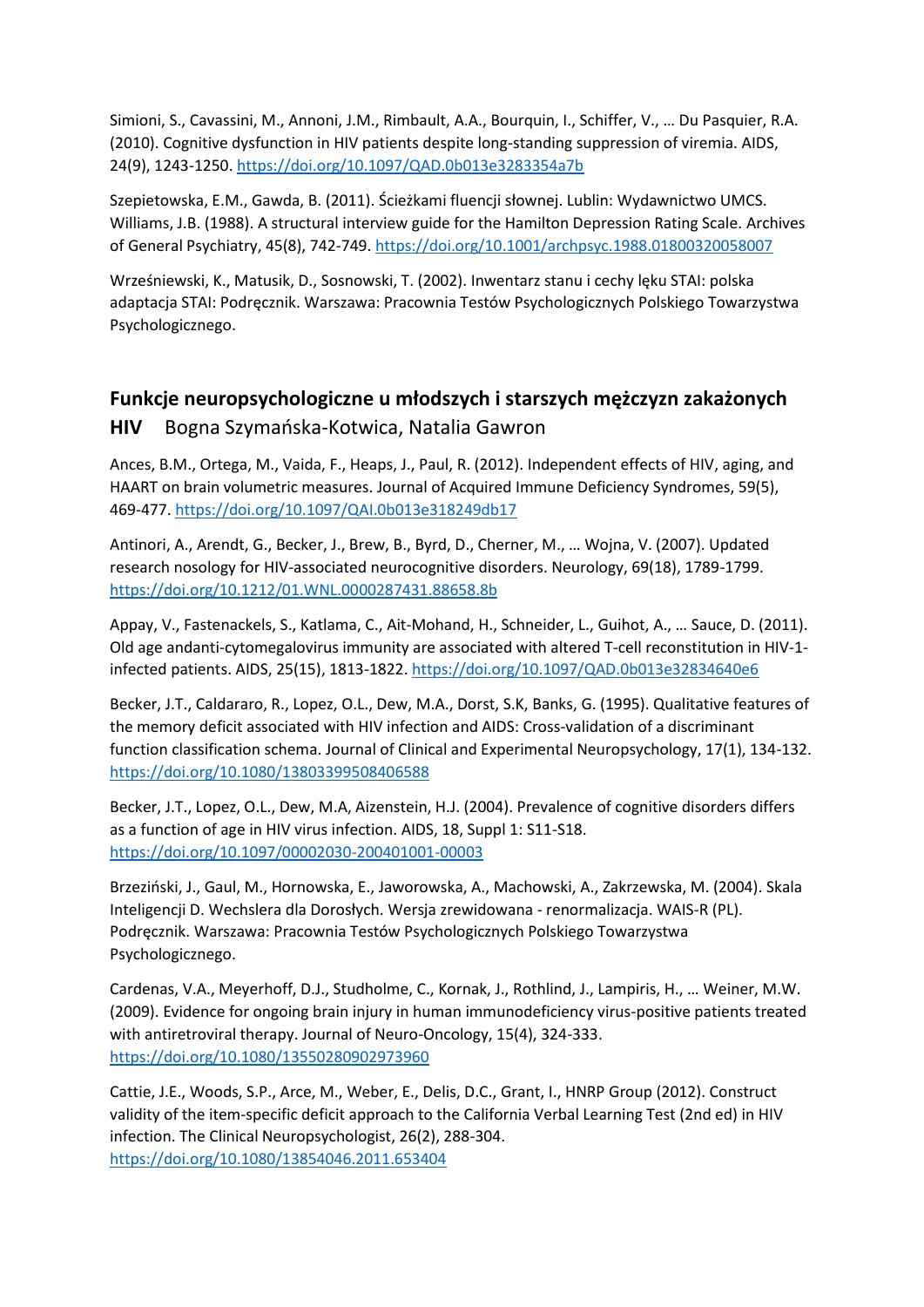Clark, U.S., Cohen, R.A. (2010). Brain dysfunction in the era of combination antiretroviral therapy: Implications for the treatment of the aging population of HIV-infected individuals. Current Opinion in Investigational Drugs, 11(8), 884-900.

Coban, H., Robertson, K., Krishnan, S., Wu, K., Bosch, R.J., Collier, A.C., Ellis, R.J. (2017). Impact of aging on neurocognitive performance in previously antiretroviral-naive HIV-infected individuals on their first suppressive regimen. AIDS, 31(11), 1565-1571. <https://doi.org/10.1097/QAD.0000000000001523>

Cohen, R.A., Harezlak, J., Schifitto, G., Hana, G., Clark, U., Gongvatana, A., … the HIV Neuroimaging Consortium (2010). Effects of nadir CD4 count and duration of HIV infection on brain volumes in the HAART era. Journal of Neuro-Oncology, 16(1), 25-32. <https://doi.org/10.3109/13550280903552420>

Corsi, P.M. (1972). Human memory and the medial temporal region of the brain. Dissertation Abstracts International, 34(2-B), 891.

Costagliola, D., Lacombe, J.M., Ghosn, J., Delaugerre, C., Pialoux, G., Cuzin, L., … Delfraissy, J.F. (2014). CD4+ cell count recovery in naïve patients initiating cART, who achieved and maintained plasma HIV-RNA suppression. Journal of the International AIDS Society, 17(4), Supplement 3, 19481. <https://doi.org/10.7448/IAS.17.4.19481>

Crum-Cianflone, N.F., Moore, D.J., Letendre, S., Poehlman Roediger, M., Eberly, L., Weintrob, A., … Hale, B.R. (2013). Low prevalence of neurocognitive impairment in early diagnosed and managed HIV-infected persons. Neurology, 80(4), 371-379. <https://doi.org/10.1212/WNL.0b013e31827f0776>

Cysique, L.A., Heaton, R.K., Kamminga, J., Lane, T., Gates, T.M., Moore, D.M., … Brew, B.J. (2014). HIV-associated neurocognitive disorder in Australia: A case of a high-functioning and optimally treated cohort and implications for international neuroHIV research. Journal of Neurovirology, 20(3), 258-268. <https://doi.org/10.1007/s13365-014-0242-x>

Cysique, L.A., Maruff, P., Bain, M.P., Wright, E., Brew, B.J. (2011). HIV and agedo not substantially interact in HIV-associated neurocognitive impairment. Journal of Neuropsychiatry and Clinical Neurosciences, 23(1), 83-89. <https://doi.org/10.1176/appi.neuropsych.23.1.83>

Dawes, S., Suarez, P., Casey, C.Y., Cherner, M., Marcotte, T.D., Letendre, S., … HNRC Group (2008). Variable patterns of neuropsychological performance in HIV-1 infection. Journal of Clinical and Experimental Neuropsychology, 30(6), 613-626. <https://doi.org/10.1080/13803390701565225>

Ellis, R.J., Badiee, J., Vaidaa, F., Letendre, S., Heaton, R.K., Clifford, D., … the Charter Group (2011). CD4 nadir is a predictor of HIV neurocognitive impairment in the era of combination antiretroviral therapy. AIDS, 25(14), 1747-1751. <https://doi.org/10.1097/QAD.0b013e32834a40cd>

Ene, L., Franklin, D.R., Burlacu, R., Luca, A.E., Blaglosov, A.G., Ellis, R.J., … Marcotte, T.D. (2014). Neurocognitive functioning in a Romanian cohort of young adults with parenterally acquired HIVinfection during childhood. Journal of Neurovirology, 20(5), 496-504. <https://doi.org/10.1007/s13365-014-0275-1>

Gannon, P., Khan, M.Z., Kolson, D.L. (2011). Current understanding of HIV-associated neurocognitive disorders pathogenesis. Current Opinion in Neurology, 24(3), 275-283. <https://doi.org/10.1097/WCO.0b013e32834695fb>

Gawron, N., Choiński, M., Szymańska-Kotwica, B., Pluta, A., Sobańska, M., Egbert, A.R., … Łojek, E. (2019). Effects of age, HIV, and HIV-associated clinical factors on neuropsychological functioning and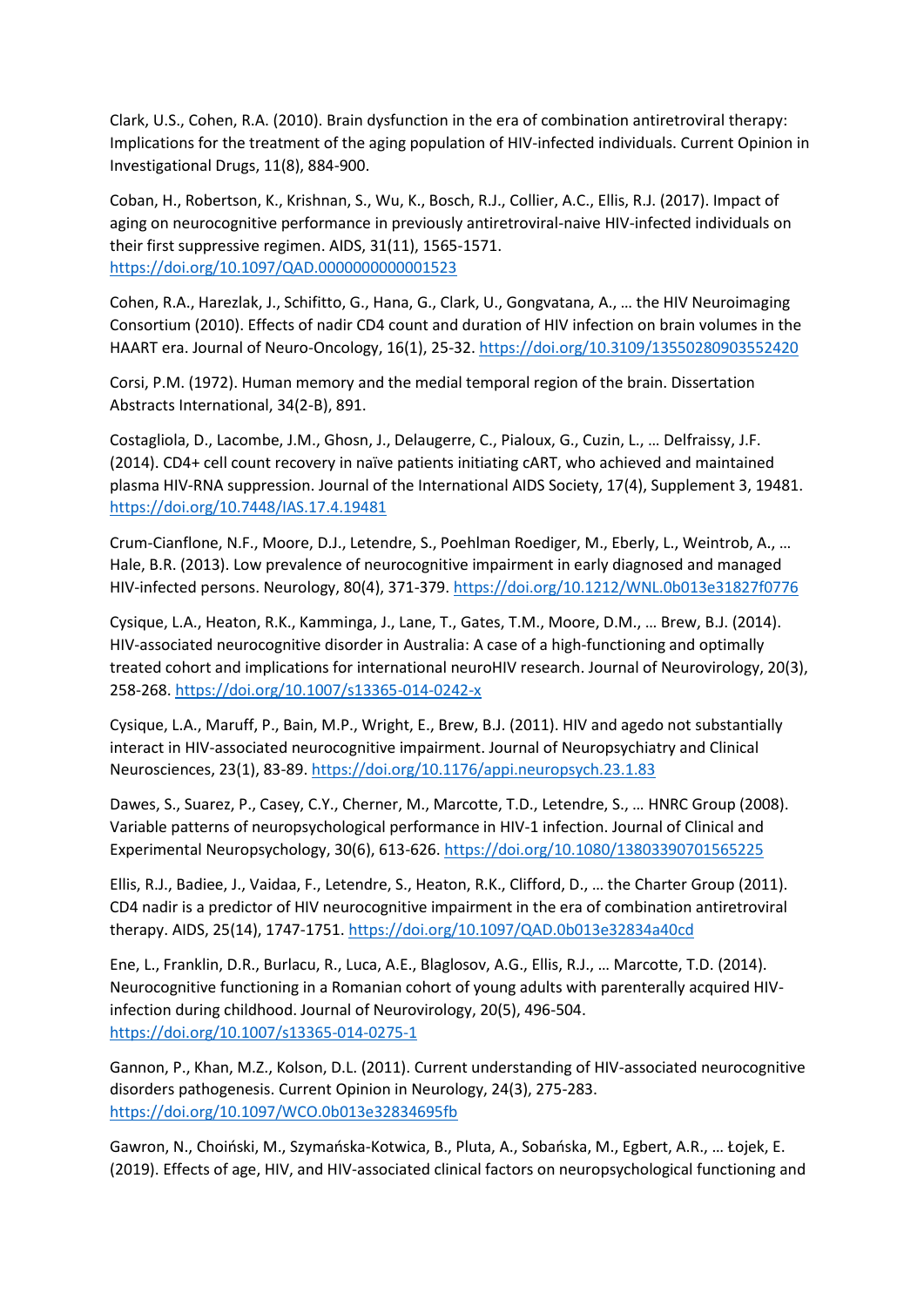brain regional volume in HIV+ patients on effective treatment. Journal of Neurovirology, 25(1), 9-21. <https://doi.org/10.1007/s13365-018-0679-4>

Gelman, B.B. (2015). Neuropathology of HAND with suppressive antiretroviral therapy: Encephalitis and neurodegeneration reconsidered. Current HIV/AIDS Reports, 12, 272-279. <https://doi.org/10.1007/s11904-015-0266-8>

Goodkin, K., Fernandez, F., Forstein, M., Miller, E.N., Becker, J.T., Douaihy, A., … Singh, D. (2011). A perspective on the proposal for neurocognitive disorder criteria in DSM-5 as applied to HIVassociated neurocognitive disorders. Neuropsychiatry (London), 1(5), 431-440. <https://doi.org/10.2217/npy.11.57>

Hayes, A.F. (2013). Introduction to Mediation, Moderation, and Conditional Process Analysis: A Regression-based Approach. New York: Guilford.

Heaton, R.K., Clifford, D.B., Franklin, D.R., Woods S.P., Ake, C., Vaida, F, the CHARTER Group (2010). HIV-associated neurocognitive disorders persist in the era of potent antiretroviral therapy. Neurology, 75(23), 2087-2096. <https://doi.org/10.1212/WNL.0b013e318200d727>

Holt, J.L., Kraft-Terry, S.D., Chang, L. (2012). Neuroimaging studies of the aging HIV-1-infected brain. Journal of NeuroOncology, 18(4), 291-302. <https://doi.org/10.1007/s13365-012-0114-1>

Hong, S., Banks, W.A. (2015). Role of the immune system in HIV-asociated neuroinflammation and neurocognitive implications. Brain, Behavior, and Immunity, 45, 1-12. <https://doi.org/10.1016/j.bbi.2014.10.008>

Hua, X., Boyle, C.P., Harezlak, J., Tate, D.F., Yiannoutsos, C.T., Cohen, R., … the HIV Neuroimaging Consortium (2013). Disrupted cerebral metabolite levels and lower nadir CD4+ counts are linked to brain volume deficits in 210 HIV-infected patients on stable treatment. Neuroimage Clinical, 3, 132- 142. <https://doi.org/10.1016/j.nicl.2013.07.009>

Jaworowska, A. (2002). Test Sortowania Kart z Wisconsin. Podręcznik. Warszawa: Pracownia Testów Psychologicznych Polskiego Towarzystwa Psychologicznego.

Küper, M.K., Rabe, S., Esser, E., Gizewski, E., Husstedt, I.W., Maschke, M., Obermann, M. (2011). Structural gray and white matter changes in patients with HIV. Journal of Neurology, 258, 1066-1075. <https://doi.org/10.1007/s00415-010-5883-y>

Łojek, E. (2001). Neuropsychologia osób zakażonych wirusem HIV i chorych na AIDS. Warszawa: Oficyna Wydawnicza Medyk.

Łojek, E., Bornstein, R.A. (2005). The stability of neurocognitive patterns in HIV infected men. Classification considerations. Journal of Clinical and Experimental Neuropsychology, 27, 665-682. <https://doi.org/10.1081/13803390490918426>

Łojek, E., Stańczak, J. (2005). Test Płynności Figuralnej Ruffa (RFFT). Polska adaptacja i normalizacja. Podręcznik. Warszawa: Pracownia Testów Psychologicznych Polskiego Towarzystwa Psychologicznego. 54 Bogna Szymańska-Kotwica, Natalia Gawron

Łojek, E., Stańczak, J. (2010). Podręcznik do Kalifornijskiego Testu Uczenia się Językowego. Polska normalizacja. Warszawa: Pracownia Testów Psychologicznych Polskiego Towarzystwa Psychologicznego.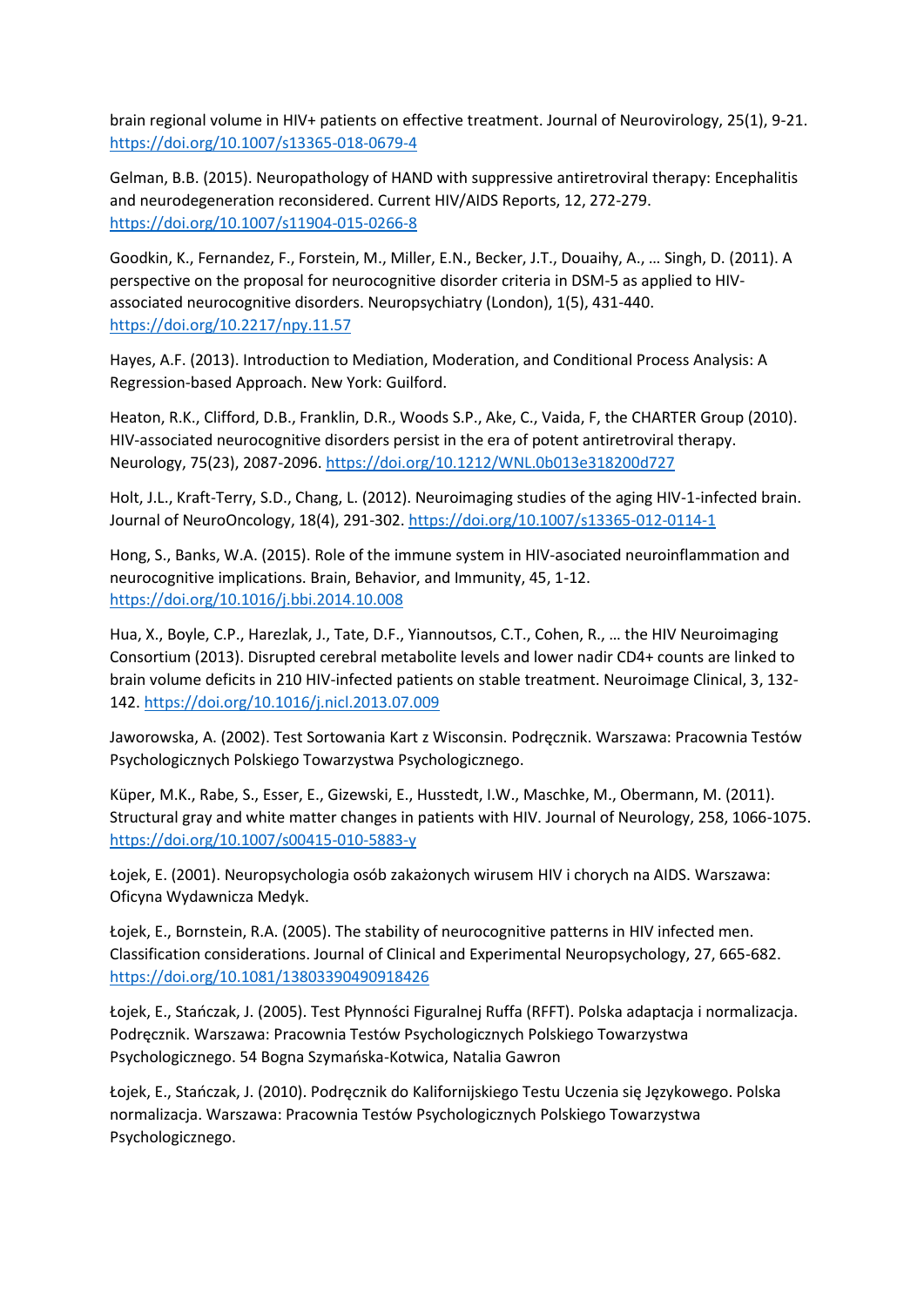Łojek, E., Stańczak, J. (2012). Kolorowy Test Połączeń, wersja dla Dorosłych, CTT. Podręcznik. Polska normalizacja. Warszawa: Pracownia Testów Psychologicznych Polskiego Towarzystwa Psychologicznego.

Marcott, T.D., Scott, J.C. (2009). Evolution of neuropsychological issues in HIV-1 lnfection during the HAART era. W: K. Goodkin, P. Shapshak, A. Verma (red.), The Spectrum of Neuro-AIDS Disorders. Pathophysiology. Diagnosis and Treatment (s. 29-44). Washington: ASM Press. <https://doi.org/10.1128/9781555815691.ch2>

McCombe, J.A., Vivithanaporn, P., Gill, M.J., Power, C. (2013). Predictors ofsymptomatic HIVassociated neurocognitive disorders in universal health care. HIV Medicine, 14(2), 99-107. <https://doi.org/10.1111/j.1468-1293.2012.01043.x>

McDonnell, J., Haddow, L., Daskalapoulou, M., Lampe, F., Speakman, A., Gilson, R., … Rodger, A. (2014). Minimal cognitive impariment in UK HIV-positive men who have sex with men: Effect of case definitions and comparison with the general population and HIV-negative men. Journal of Acquired Immune Deficiency Syndromes, 67(2), 120-127. <https://doi.org/10.1097/QAI.0000000000000273>

Muñoz-Moreno, J.A., Fumaz, C.R., Ferrer, M.J., Prats, A., Negredo, E., Garolera, M., … Clotet, B. (2008). Nadir CD4 cell count predicts neurocognitive impairment in HIV-infected patients. AIDS Research and Human Retroviruses, 24(10), 1301-1307. <https://doi.org/10.1089/aid.2007.0310>

Ogishi, M., Yotsuyanagi, H. (2018). Prediction of HIV-associated neurocognitive disorder (HAND) from three genetic features of envelope gp120 glycoprotein. Retrovirology, 15(120), 1-11. <https://doi.org/10.1186/s12977-018-0401-x>

Ortega, M., Brier, M.R., Ances, B.M. (2015). Effects of HIV and combination antiretroviral therapy (cART) on cortico-striatal functional connectivity. AIDS, 29(6), 703-712. <https://doi.org/10.1097/QAD.0000000000000611>

Państwowy Zakład Higieny (2021). Zakład Epidemiologii Chorób Zakaźnych i Nadzoru. Zakażenia HIV i zachorowania na AIDS w Polsce. Pozyskano z: [http://wwwold.pzh.gov.pl/oldpage/epimeld/hiv\\_aids/index.htm.](http://wwwold.pzh.gov.pl/oldpage/epimeld/hiv_aids/index.htm)

Pfefferbaum, A., Rogosa, D.A., Rosenbloom, M.J., Chu, W., Sassoon, S.A., Kemper, C.A., … Sullivan, E.V. (2014). Accelerated aging of selective brain structures in HIV infection: A controlled, longitudinal MRI study. Neurobiology of Aging, 35(7), 1755-1768. <https://doi.org/10.1016/j.neurobiolaging.2014.01.008>

Pluta, A., Wolak, T., Sobańska, M., Gawron, N., Egbert, A.R., Szymańska, B., … Łojek, E. (2018). HIV and age underlie specific patterns of brain abnormalities and cognitive changes in high functioning patients. Neuropsychology, 33(3), 358-369. <https://doi.org/10.1037/neu0000504>

Rao, V.R., Riuz, A.P., Prasad, V.R. (2014). Viral and cellular factors underlying neuropathogenesis in HIV associated neurocognitive disorders (HAND). AIDS Research and Therapy, 19(11), 1-13. <https://doi.org/10.1186/1742-6405-11-13>

Sacktor, N., Skolasky, R.L., Cox, C., Selnes, O., Becker, J.T., Cohen, B., … the Multicenter AIDS Cohort Study (MACS) (2010). Longitudinal psychomotor speed performance in human immunodeficiency virus-seropositive individuals: impact of age and serostatus. Journal of Neurovirology, 16(5), 335-341. <https://doi.org/10.3109/13550284.2010.504249>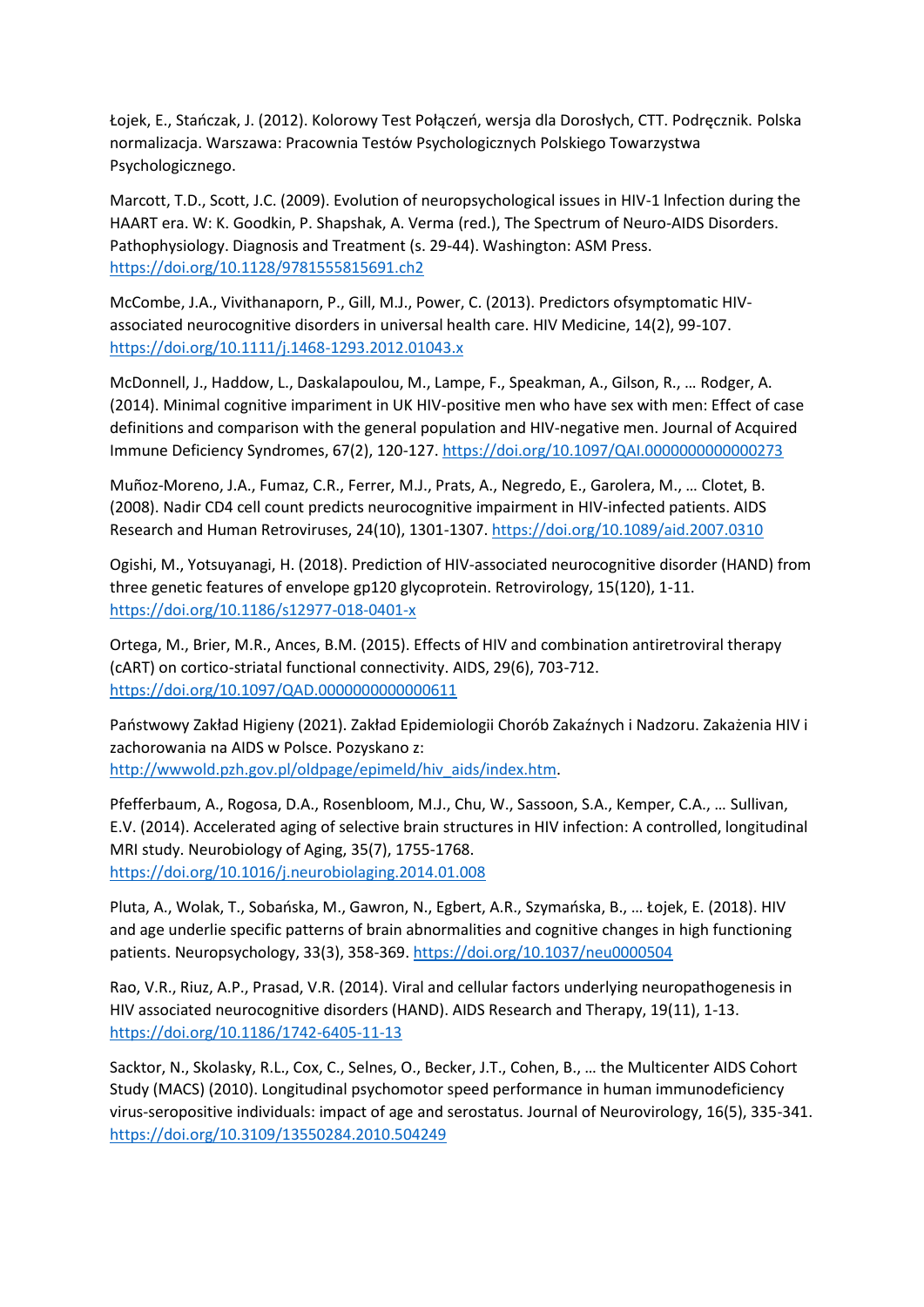Sacktor, N., Skolasky, R.L., Selnes, O.A., Watters, M., Poff, P., Shiramizu, B., … Valcour, V. (2007). Neuropsychological test profile differences between young and old human immunodeficiency virus positive individuals. Journal of Neurovirology, 13(3), 2013-2209. <https://doi.org/10.1080/13550280701258423>

Sanford, R., Fernandez Cruz, A.L., Scott, S.C., Mayo, N.E., Fellows, L.K., Ances, B.M., Collins, D.L. (2017). Regionally specific brain volumetric and cortical thickness changes in HIV-infected patients in the HAART era. Journal of Acquired Immune Deficiency Syndrome, 74(5), 563-570. <https://doi.org/10.1097/QAI.0000000000001294>

Seider, T.R., Luo, X., Gongvatana, A., Devlin, K.N., de la Monte, S.M., Chasman, J.D., … Cohen, R.A. (2014). Verbal memory declines more rapidly with age in HIV infected versus uninfected adults. Journal of Clinical and Experimental Neuropsychology, 36(4), 356-367. <https://doi.org/10.1080/13803395.2014.892061>

Simoni, S., Cavassini, M., Annoni, J.M., Rimbault, A.A., Bourquin, I., Schiffer, V., … du Pasquier, R.A. (2010). Cognitive dysfunction in HIV patients despite long-standing suppression of viremia. AIDS, 24(9), 1243-1250. <https://doi.org/10.1097/QAD.0b013e3283354a7b>

Sheppard, D.P., Woods, S.P., Bondi, M.W., Gilbert, P.E., Massman, P.J., Doyle, K.L., the HIV Neurobehavioral Research Program Group (2015). Does older age confer an increased risk of incident neurocognitive disorders among persons living with HIV disease? The Clinical Neuropsychologist, 29(5), 656-677. <https://doi.org/10.1080/13854046.2015.1077995>

Szepietowska, E.M., Gawda, B. (2011). Ścieżkami fluencji słownej. Lublin: Wydawnictwo UMCS. Towgood, K.J., Pitkanen, M., Kulasegaram, R., Fradera, A., Kumar, A., Soni, S., … Kopelman, M.D. (2012). Mapping the brain in younger and older asymptomatic HIV-1 men: Frontal volume changes in the absence of other cortical or diffusin tensor abnormalities. Cortex, 48(2), 230- 241. <https://doi.org/10.1016/j.cortex.2011.03.006>

UNAIDS (2021). AIDSinfo. Pozyskano z: https://www.unaids.org/en. Vance, D.E., Fazeli, P.L., Dodson, J.E., Ackerman M., Telly, M., Appel, S.J. (2014). The synergistic effects of HIV diabetes and aging on cognition: Implications for practice and research. Journal of Neuroscience Nursing, 46(5), 292-305. <https://doi.org/10.1097/JNN.0000000000000074>

Vazquez-Justo, E., Rodriguez Alvarez, M., Ferraces Otero, M. (2003). Influence of depressed mood on neuropsychologic performance in HIV-seropositive drug users. Psychiatry and Clinical Neurosciences, 57(3), 51-258. <https://doi.org/10.1046/j.1440-1819.2003.00113.x>

Valcour, V., Paul, R., Neuhaus, J., Shikuma, C. (2011). The effects of age and HIV on neuropsychological performance. Journal of the International Neuropsychological Society, 17(1), 190- 195. <https://doi.org/10.1017/S1355617710001438>

Zayyad, Z., Spudich, S. (2015). Neuropathogenesis of HIV: From initial neuroinvasion to HIVassociated neurocognitive disorder (HAND). Current HIV/AIDS Reports, 12(1), 16-24. <https://doi.org/10.1007/s11904-014-0255-3>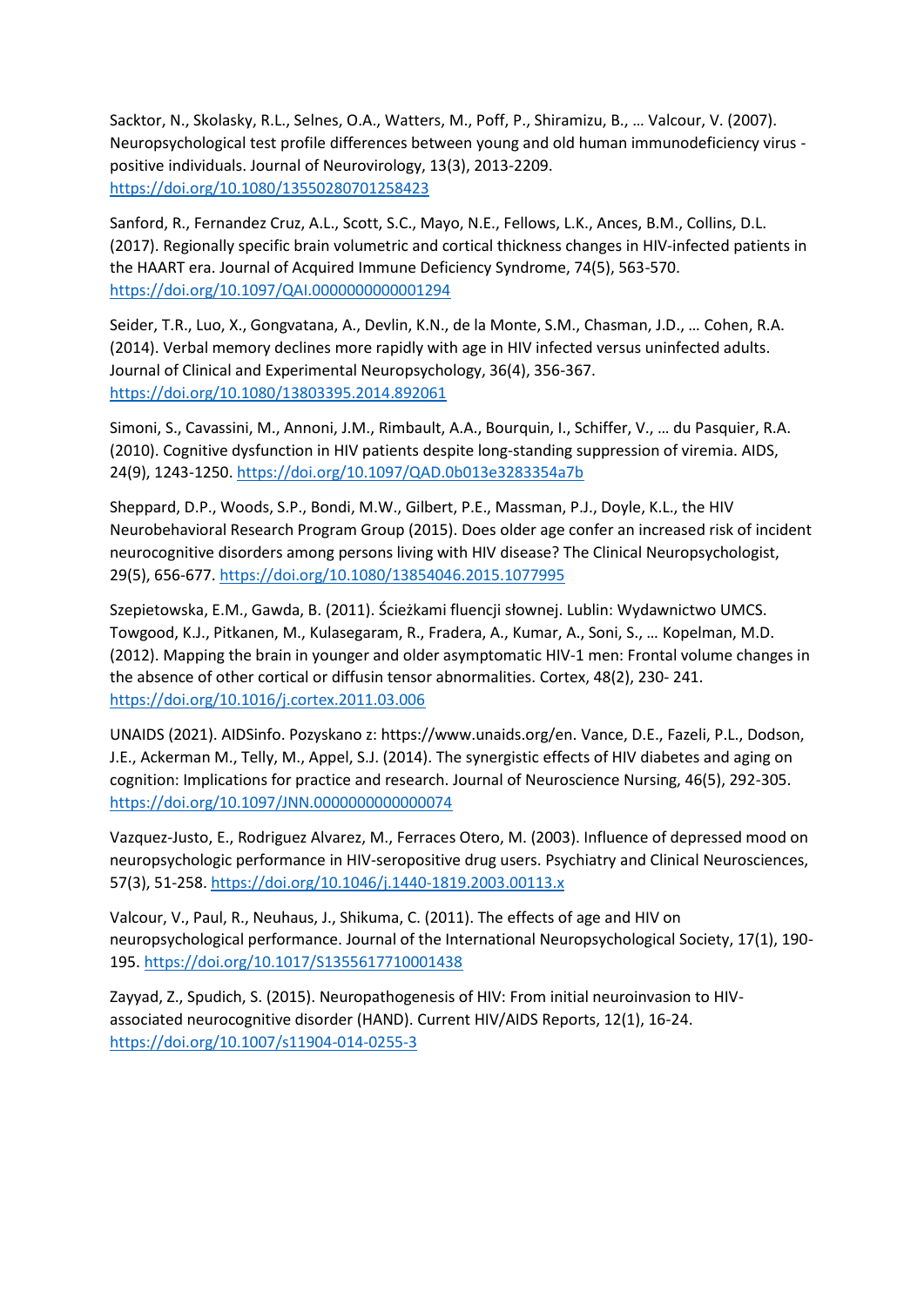## **Jakość życia, nastrój i funkcjonowanie społeczne osób zakażonych HIV** Marta Sobańska

Ashton, E., Vosvick, M.A., Chesney, M., Gore-Felton, C., Koopman, C., Bachmann, M.H., … Spiegel, D. (2005). Social support and maladaptive coping as predictors of the change in physical health symptoms among persons living with HIV/AIDS. AIDS Patient Care and STDs, 19(9), 587-598. <https://doi.org/10.1089/apc.2005.19.587>

Bader, A., Kremer, H., Erlich-Trungenberger, I., Rojas, R., Lohmann, M., Deobald, O., … Brockmeyer, N. (2006). An adherence typology: Coping, quality of life, and physical symptoms of people living with HIV/AIDS and their adherence to antiretroviral treatment. Medical Science Monitor, 12(12), 493-500.

Bekele, T., Rourke, S.B., Tucker, R., Greene, S., Sobota, M., Koornstra, J., … Positive Spaces Healthy Places Team (2013). Direct and indirect effects of perceived social support on health-related quality of life in persons living with HIV/AIDS. AIDS Care, 25(3), 337-346. <https://doi.org/10.1080/09540121.2012.701716>

Campsmith, M.L., Nakashima, A.K., Davidson, A.J. (2003). Self-reported health-related quality of life in persons with HIV infection: Results from a multi-site interview project. Health and Quality of Life Outcomes, 1(1), 12. <https://doi.org/10.1186/1477-7525-1-12>

Chelune, G.J., Heaton, R.K., Lehman, R.A.W. (1986). Neuropsychological and personality correlates of patients' complaints of disability. W: G. Goldstein, R.E. Tarter (red.), Advances in Clinical Neuropsychology, t. 3 (s. 95-126). New York: Plenum Press. [https://doi.org/10.1007/978-1-4613-](https://doi.org/10.1007/978-1-4613-2211-5_4) [2211-5\\_4](https://doi.org/10.1007/978-1-4613-2211-5_4)

Cohen, S. (2004). Social relationships and health. American Psychologist, 59(8), 676-684. <https://doi.org/10.1037/0003-066X.59.8.676>

Cook, J.A., Cohen, M.H., Burke, J., Grey, D., Anastos, K., Kirstein, L., … Young, M. (2002). Effects of depressive symptoms and mental health quality of life on use of highly active antiretroviral therapy among HIV-seropositive women. Journal of AIDS, 30(4), 401-409. [https://doi.org/10.1097/00042560-](https://doi.org/10.1097/00042560-200208010-00005) [200208010-00005](https://doi.org/10.1097/00042560-200208010-00005)

Degroote, S., Vogelaers, D., Vandijck, D.M. (2014). What determines health-related quality of life among people living with HIV: An updated review of the literature. Archives of Public Health, 72(1), 40. <https://doi.org/10.1186/2049-3258-72-40>

Deichert, N.T., Fekete, E.M., Boarts, J.M., Druley, J.A., Delahanty, D.L. (2008). Emotional support and affect: Associations with health behaviors and active coping efforts in men living with HIV. AIDS and Behavior, 12(1), 139-145. <https://doi.org/10.1007/s10461-007-9214-y>

Eaton, W., Smith, C., Ybarra, M., Muntaner, C., Tien, A., Maruish, M.E. (2004). Center for Epidemiologic Studies Depression Scale: Review and revision (CESD and CESD-R). W: M.E. Maruish (red.), The Use of Psychological Testing for Treatment Planning and Outcomes Assessment (s. 363- 377). <https://doi.org/10.1037/t29280-000>

Mahwah, NJ: Lawrence Erlbaum. Fratiglioni, L., Wang, H.X., Ericsson, K., Maytan, M., Winblad, B. (2000). Influence of social network on occurrence of dementia: A community based longitudinal study. The Lancet, 355(9212), 1315-1319. [https://doi.org/10.1016/S0140-6736\(00\)02113-9](https://doi.org/10.1016/S0140-6736(00)02113-9)

Gruszczyńska, E., Rzeszutek, M. (2019). Trajectories of health-related quality of life and perceived social support among people living with HIV undergoing antiretroviral treatment: Does gender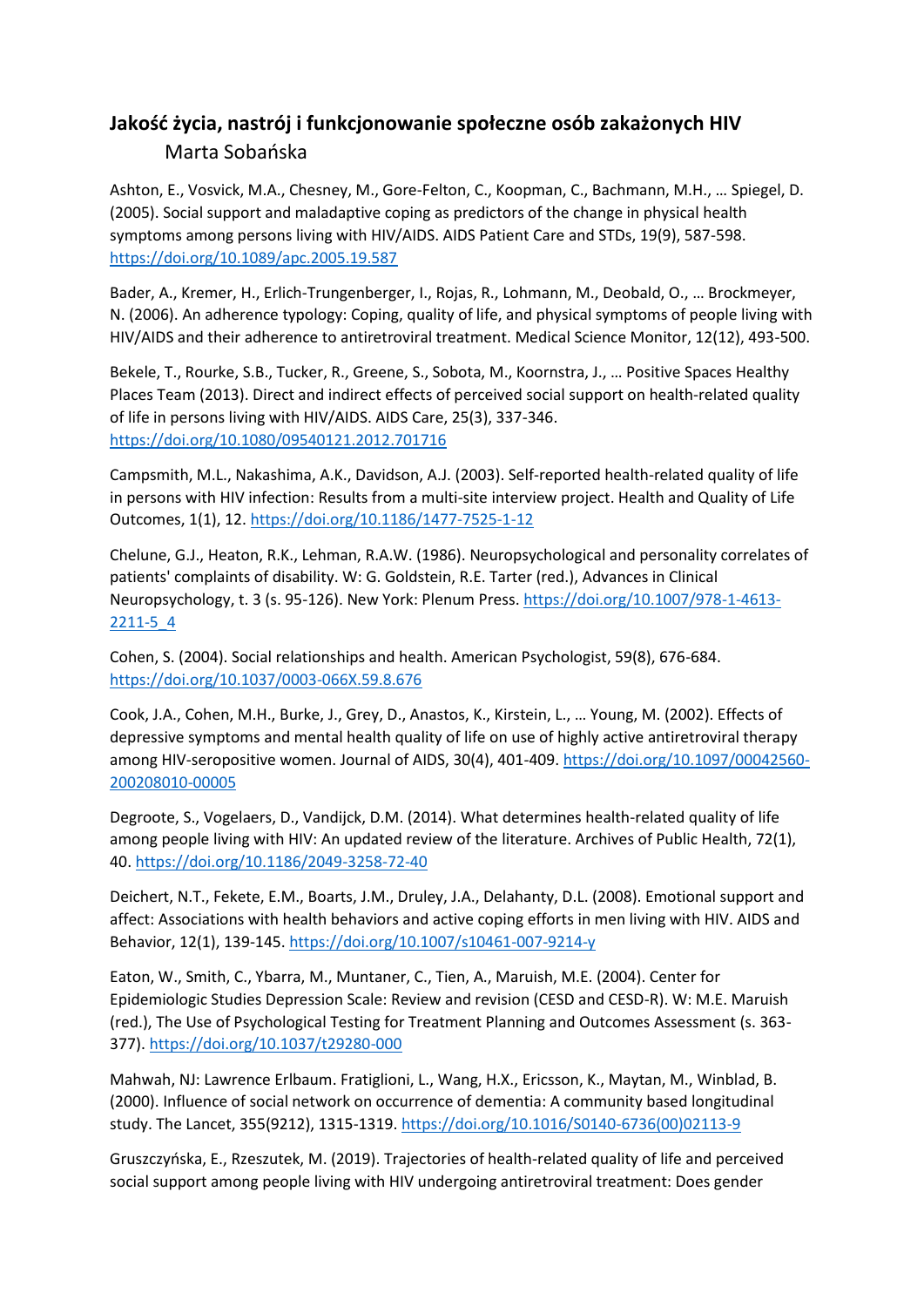matter? Frontiers in Psychology, 10, 1664, fpsyg.2019.01664. <https://doi.org/10.3389/fpsyg.2019.01664>

Jia, H., Uphold, C.R., Zheng, Y., Wu, S., Chen, G.J., Findley, K., Duncan, P.W. (2007). A further investigation of health-related quality of life over time among men with HIV infection in the HAART era. Quality of Life Research, 16(6), 961-968. <https://doi.org/10.1007/s11136-007-9214-4>

Kelly, M., Duff, H., Kelly, S., Power, J., Brennan, S., Lawlor, B., Loughrey, D.G. (2017). The impact o f social activities, social networks, social support and social relationships on the cognitive functioning of healthy older adults: A systematic review. BMC Systematic Reviews, 6(259), 1-18. <https://doi.org/10.1186/s13643-017-0632-2>

Koziara, K. (2016). Ocena depresyjności w populacji. Psychometryczna ocena polskiej wersji skali CESD-R. Psychiatria Polska, 50(6), 1109-1117. <https://doi.org/10.12740/PP/61614>

Lyketsos, C.G., Hoover, D.R., Guccione, M., Senterfitt, W., Dew, M.A., Wesch, J., … the Multicenter AIDS Cohort Study (1993). Depressive symptoms as predictors of medical outcomes in HIV infection. Journal of the American Medical Association, 270(21), 2563- 2567. <https://doi.org/10.1001/jama.1993.03510210049026>

Łojek, E. (2003). Jakość życia osób żyjących z HIV. Psychologia Jakości Życia, 2, 49-67.

Mohammed, S.A., Yitafr, M.G., Workneh, B.D., Hailu, A.D. (2021). Health-related quality of life and associated factors among people living with human immunodeficiency virus on highly active antiretroviral therapy in North East Ethiopia: Cross-sectional study. PloS ONE, 16(3), e0247777. <https://doi.org/10.1371/journal.pone.0247777>

Nojomi, M., Anbary, K., Ranjbar, M. (2008). Health-related quality of life in patients with HIV/ AIDS. Archives of Iranian Medicine, 11(6), 608-612.

Persson, L., Ostergren, P.O., Hanson, B.S., Lindgren, A., Naucler, A. (2002). Social network, social support and the rate of decline of CD4 lymphocytes in asymptomatic HIV-positive homosexual men. Scandinavian Journal of Public Health, 30(3), 184-190. <https://doi.org/10.1177/140349480203000304>

Sarason, I.G., Sarason, B.R., Shearin, E.N., Pierce, G.R. (1987). A brief measure of social support: Practical and theoretical implications. Journal of Social and Personal Relationships, 4(4), 497-510. <https://doi.org/10.1177/0265407587044007>

Sax, P.E., Gathe, J.C. (2005). Beyond efficacy: the impact of combination antiretroviral therapy on quality of life. AIDS Patients Care and STDs, 19(9), 563-576. <https://doi.org/10.1089/apc.2005.19.563>

Sęk, H., Cieślak, R. (2021). Wsparcie społeczne - sposoby definiowania, rodzaje i źródła wsparcia, wybrane koncepcje teoretyczne. W: H. Sęk, R. Cieślak (red.), Wsparcie społeczne, stres i zdrowie (s. 11-28). Warszawa: Wydawnictwo Naukowe PWN.

Sobańska, M., Bala, A. (2018). Jakość życia osób żyjących z infekcją HIV. W: A. Pluta, E. Łojek, B. Habrat, A. Horban (red.), Życie i starzenie się z wirusem HIV. Podejście interdyscyplinarne (s. 155- 174). Warszawa: Wydawnictwa Uniwersytetu Warszawskiego. <https://doi.org/10.31338/uw.9788323528111.pp.155-174>

Suchacz, M. (2018). Zaburzenia depresyjne u osób z infekcją HIV w kontekście starzenia się. W: A. Pluta, E. Łojek, B. Habrat, A. Horban (red.), Życie i starzenie się z wirusem HIV. Podejście interdyscyplinarne (s. 131-136). Warszawa: Wydawnictwa Uniwersytetu Warszawskiego.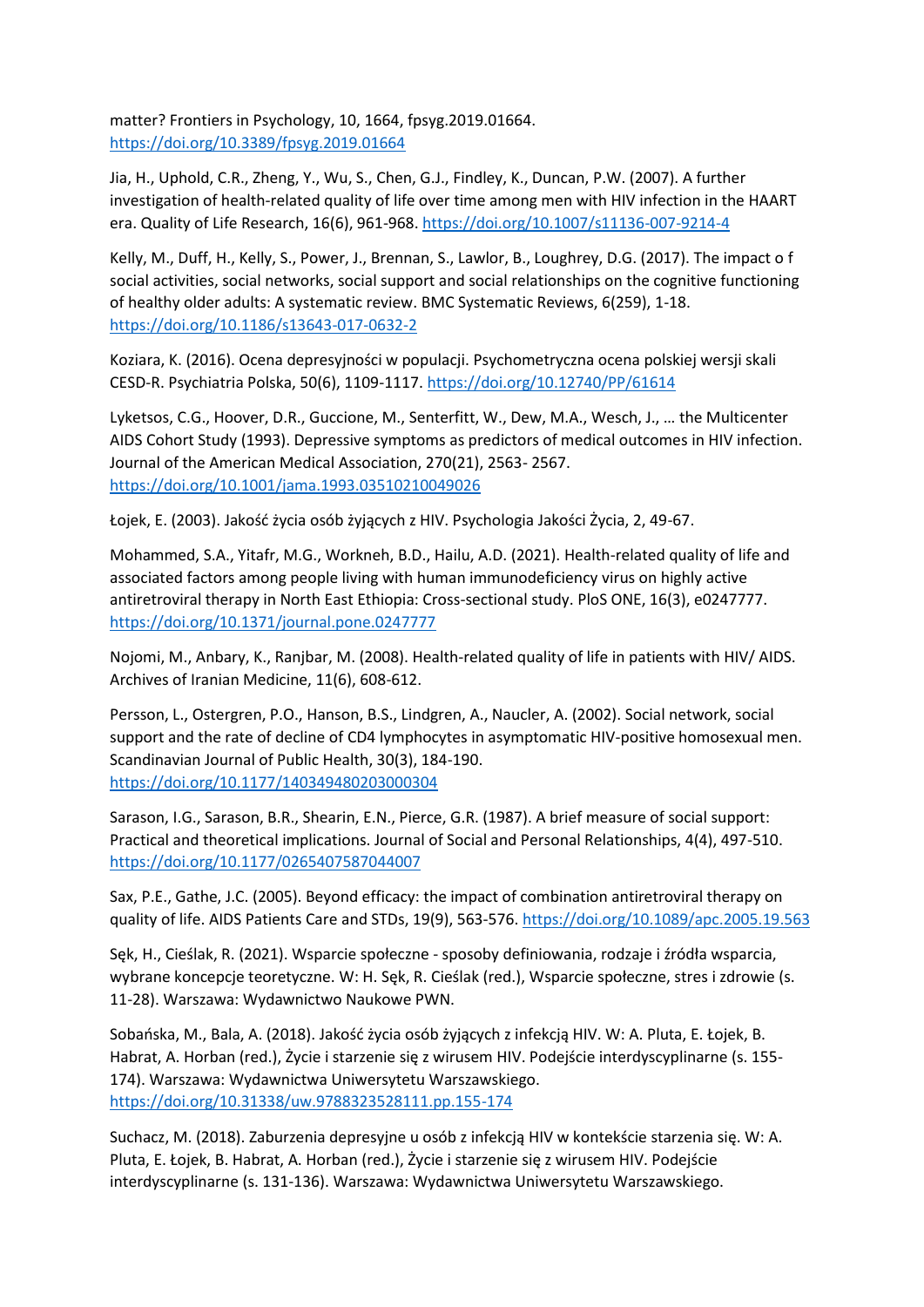Tate, D., Paul, R.H., Flanigan, T.P., Tashima, K., Nash, J., Adair, C., … Cohen, R.A. (2003). The impact of apathy and depression on quality of life in patients infected with HIV. AIDS Patient Care and STDS, 17(3), 115-120. <https://doi.org/10.1089/108729103763807936>

Thoits, P.A. (1995). Stress, coping, and social support processes: Where are we? What next? Journal of Health and Social Behavior, 35, 53-79. <https://doi.org/10.2307/2626957>

Tran, B.X., Dang, A.K., Truong, N.T., Ha, G.H., Nguyen, H.L.T., Do, H.N., … Ho, R.C.M. (2018). Depression and quality of life among patients living with HIV/AIDS in the era of universal treatment access in Vietnam. International Journal of Environmental Research and Public Health, 15(12), 2888. <https://doi.org/10.3390/ijerph15122888>

Troeman, Z.C., Spies, G., Cherner, M., Archibald, S.L., Fennema-Notestine, C., Theilmann, R.J., … Seedat, S. (2011). Impact of childhood trauma on functionality and quality of life in HIV-infected women. Health and Quality of Life Outcomes, 9(1), 84. <https://doi.org/10.1186/1477-7525-9-84>

Vyavaharkar, M., Moneyham, L., Tavakoli, A., Phillips, K., Murdaugh, C., Jackson, K., Meding, G. (2007). Social support, coping, and medication adherence among HIV-positive women with depression living in rural areas of the southeastern United States. AIDS Patient Care and STDs, 21(9), 667-680. <https://doi.org/10.1089/apc.2006.0131>

Wallace, D.D., Pack, A., Uhrig Castonguay, B., Stewart, J.L., Schalkoff, C., Cherkur, S., … Golin, C. E. (2019). Validity of social support scales utilized among HIV-infected and HIV-affected populations: A systematic review. AIDS and Behavior, 23(8), 2155-2175. <https://doi.org/10.1007/s10461-018-2294-z>

Zuelsdorff, M.L., Koscik, R.L., Okonkwo, O.C., Peppard, P.E., Hermann, B.P., Sager, M.A., Engelman, C.D. (2018). Reliability of a novel social activity questionnaire: Perceived social support and verbal interaction in the Wisconsin Registry for Alzheimer's Prevention. Journal of Aging and Health, 30(2), 305-320. <https://doi.org/10.1177/0898264316674812>

### **Stan istoty szarej mózgu i funkcje neuropsychologiczne osób zakażonych HIV** Agnieszka Pluta, Marta Sobańska, Tomasz Wolak

Ances, B.M., Ortega, M., Vaida, F., Heaps, J., Paul, R. (2012). Independent effects of HIV, aging, and HAART on brain volumetric measures. Journal of Acquired Immune Deficiency Syndromes, 59(5), 469-477. <https://doi.org/10.1097/QAI.0b013e318249db17>

Ances, B.M., Roc, A., Korczykowski, M., Wolf, R., Kolson, D.L. (2008). Combination antiretroviral therapy modulates the blood oxygen level-dependent amplitude in human immunodeficiency virusseropositive patients. Journal of Neurovirology, 14, 418-424. <https://doi.org/10.1080/13550280802298112>

Aylward, E., Henderer, J., McArthur, J.C., Brettschneider, P.D., Harris, G.J., Barta, P.E., Pearlson, G.D. (1993). Reduced basal ganglia volume in HIV-1 associated dementia: Results from quantitative neuroimaging. Neurology, 43(10), 2099-2104. <https://doi.org/10.1212/WNL.43.10.2099>

Becker, J.T., Maruca, V., Kingsley, L.A., Sanders, J.M., Alger, J.R., Barker, P.B., … Selnes, O. (2012). Factors affecting brain structure in men with HIV disease in the post-HAART era. Neuroradiology, 54(2), 113-121. <https://doi.org/10.1007/s00234-011-0854-2>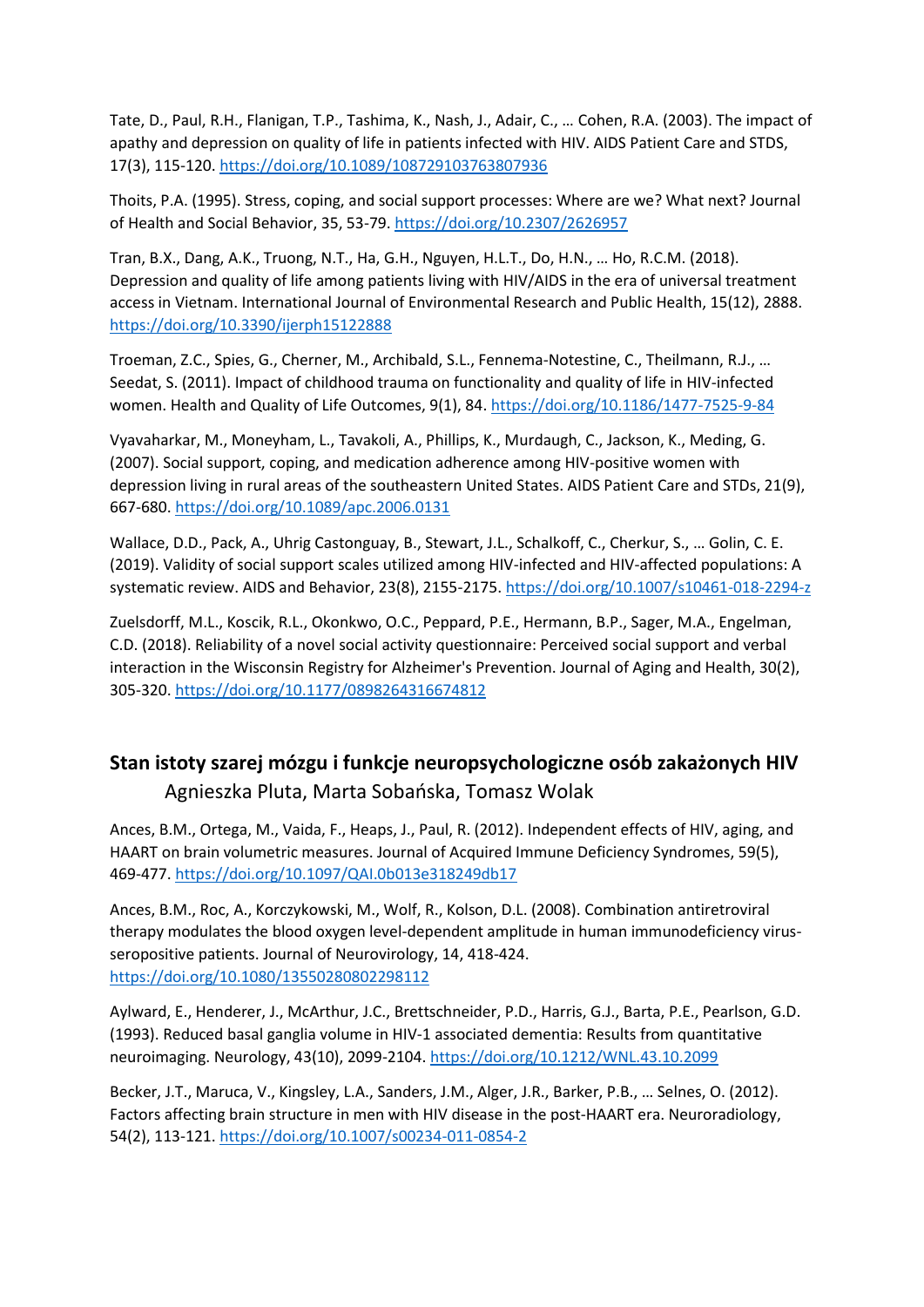Brayne, C., Ince, P.G., Keage, H.A.D., McKeith, I.G., Matthews, F.E., Polvikoski, T., Sulkava, R. (2010). Education, the brain and dementia: neuroprotection or compensation? Brain, 133(8), 2210-2216. <https://doi.org/10.1093/brain/awq185>

Brzeziński, J., Gaul, M., Hornowska, E., Jaworowska, A., Machowski, A., Zakrzewska, M. (2004). Skala Inteligencji D. Wechslera dla Dorosłych. Wersja zrewidowana - renormalizacja. WAIS-R (PL). Podręcznik. Warszawa: Pracownia Testów Psychologicznych Polskiego Towarzystwa Psychologicznego.

Cardenas, V.A., Meyerhoff, D.J., Studholme, C., Kornak, J., Rothlind, J., Lampiris, H., … Weiner, M.W. (2009). Evidence for ongoing brain injury in human immunodeficiency virus-positive patients treated with antiretroviral therapy. Journal of Neurovirology, 15, 324- 333. <https://doi.org/10.1080/13550280902973960>

Chan, M.Y., Na, J., Agres, P.F., Savalia, N.K., Park, D.C., Wig, G.S. (2018). Socioeconomic status moderates age-related differences in the brain's functional network organization and anatomy across the adult lifespan. Proceedings of the National Academy of Sciences, 115(22), 201714021. <https://doi.org/10.1073/pnas.1714021115>

Cohen, R.A., Harezlak, J., Schifitto, G., Hana, G., Clark, U., Gongvatana, A., Brown, M. (2010). Effects of nadir CD4 count and duration of human immunodeficiency virus infection on brain volumes in the highly active antiretroviral therapy era. Journal of Neurovirology, 16(1), 25-32. <https://doi.org/10.3109/13550280903552420>

Cohen, R.A., Seider, T.R., Navia, B. (2015). HIV effects on age-associated neurocognitive dysfunction: Premature cognitive aging or neurodegenerative disease? Alzheimer's Research & Therapy, 7(1), 37. <https://doi.org/10.1186/s13195-015-0123-4>

Cole, J.H., Underwood, J., Caan, M.W.A., De Francesco, D., van Zoest, R.A., Leech, R., … COBRA collaboration (2017). Increased brain-predicted aging in treated HIV disease. Neurology, 88(14), 1349-1357. <https://doi.org/10.1212/WNL.0000000000003790>

Corrêa, D.G.G., Zimmermann, N., Netto, T.M.M., Tukamoto, G., Ventura, N., de Castro Bellini Leite, S., Gasparetto, E.L.L. (2016). Regional cerebral gray matter volume in HIV-positive patients with executive function deficits. Journal of Neuroimaging, 26(4), 450-457. <https://doi.org/10.1111/jon.12327>

Corsi, P.M. (1972). Human memory and the medial temporal region of the brain. Dissertation Abstracts International, 34(2-B), 891. Deeks, S.G., Lewin, S.R., Havlir, D.V. (2013). The end of AIDS: HIV infection as a chronic disease. The Lancet, 382(9903), 1525-1533. [https://doi.org/10.1016/S0140-6736\(13\)61809-7](https://doi.org/10.1016/S0140-6736(13)61809-7)

Gawron, N., Choiński, M., Szymańska-Kotwica, B., Pluta, A., Sobańska, M., Egbert, A.R., … Łojek, E. (2019). Effects of age, HIV, and HIV-associated clinical factors on neuropsychological functioning and brain regional volume in HIV+ patients on effective treatment. Journal of Neurovirology, 25(1), 9-21. <https://doi.org/10.1007/s13365-018-0679-4>

Haaland, K., Cleeland, C., Carr, D. (1977). Motor performance after unilateral hemisphere damage in patients with tumor. Archives of Neurology, 34, 556-559. <https://doi.org/10.1001/archneur.1977.00500210058010>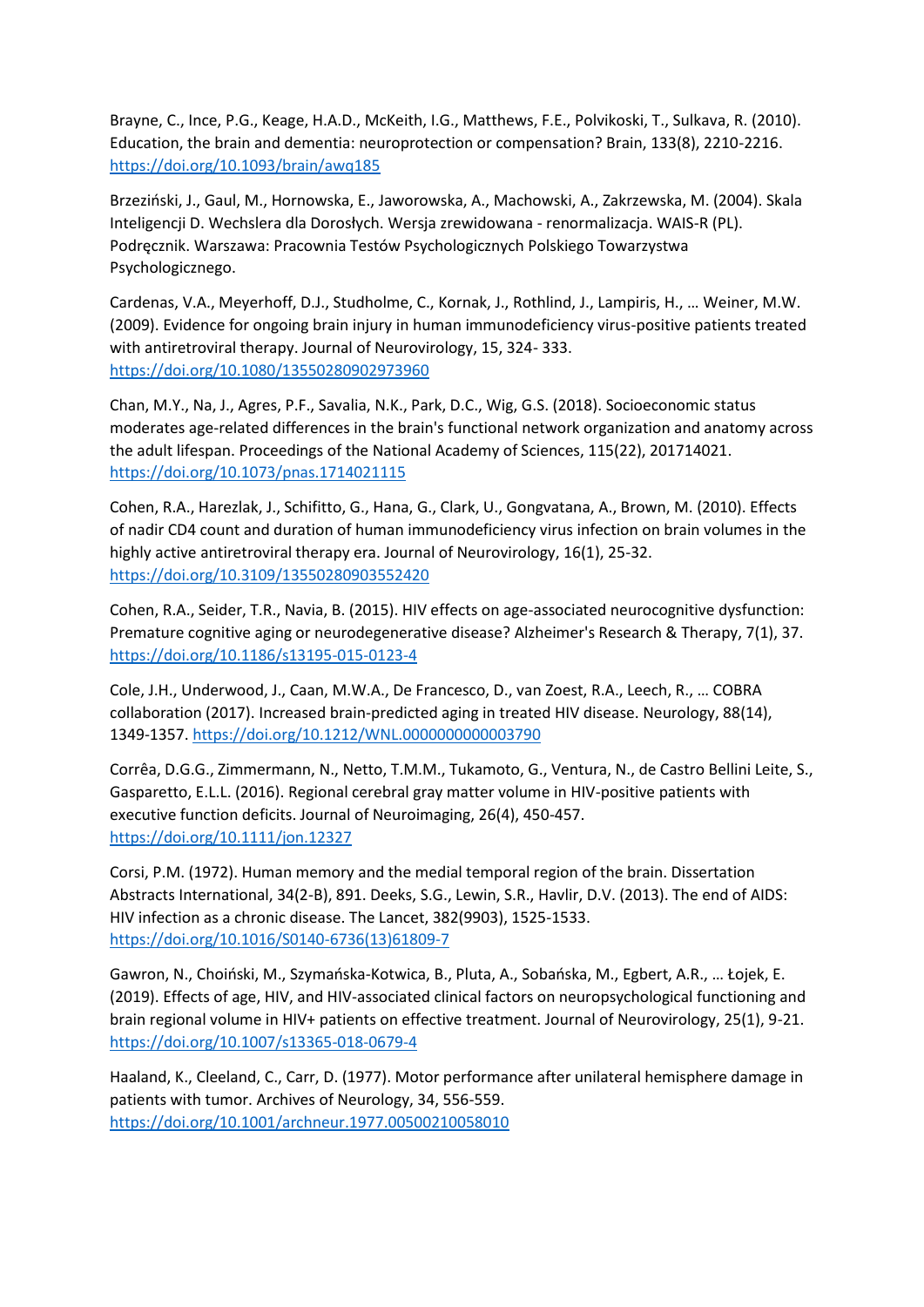Hakkers, C.S., Arends, J.E., Barth, R.E., Du Plessis, S., Hoepelman, A.I.M., Vink, M. (2017). Review of functional MRI in HIV: Effects of aging and medication. Journal of Neurovirology, 23(1), 20-32. <https://doi.org/10.1007/s13365-016-0483-y>

Heaton, R.K., Clifford, D.B., Franklin, D.R., Woods S.P., Ake, C., Vaida, F., the CHARTER Group (2010). HIV-associated neurocognitive disorders persist in the era of potent antiretroviral therapy. Neurology, 75(23), 2087-2096. <https://doi.org/10.1212/WNL.0b013e318200d727>

Heaton, R.K., Franklin, D.R., Ellis, R.J., McCutchan, J.A., Letendre, S.L., LeBlanc, S., … Grant, I. (2011). HIV-associated neurocognitive disorders before and during the era of combination antiretroviral therapy: Differences in rates, nature, and predictors. Journal of Neurovirology, 17(1), 3-16. <https://doi.org/10.1007/s13365-010-0006-1>

Holt, J.L., Kraft-Terry, S.D., Chang, L. (2012). Neuroimaging studies of the aging HIV-1-infected brain. Journal of Neurovirology, 18(4), 291-302. <https://doi.org/10.1007/s13365-012-0114-1>

IBM Corp. (2016). IBM SPSS Statistics for Windows, Version 24.0. Armonk, NY.

Janssen, M.A.M., Meulenbroek, O., Steens, S.C.A., Góraj, B., Bosch, M., Koopmans, P.P., Kessels, R.P.C. (2015). Cognitive functioning, wellbeing and brain correlates in HIV-1 infected patients on long-term combination antiretroviral therapy. AIDS, 29(16), 2139- 2148. <https://doi.org/10.1097/QAD.0000000000000824>

Jaworowska, A. (2002). Test Sortowania Kart z Wisconsin. Podręcznik. Warszawa: Pracownia Testów Psychologicznych Polskiego Towarzystwa Psychologicznego.

Kuhn, T., Schonfeld, D., Sayegh, P., Arentoft, A., Jones, J.D., Hinkin, C.H., … Thames, A.D. (2017). The effects of HIV and aging on subcortical shape alterations: A 3D morphometric study. Human Brain Mapping, 38(2), 1025-1037. <https://doi.org/10.1002/hbm.23436>

Küper, M., Rabe, K., Esser, S., Gizewski, E.R., Husstedt, I.W., Maschke, M., Obermann, M. (2011). Structural gray and white matter changes in patients with HIV. Journal of Neurology, 258(6), 1066- 1075. Lackner, A.A., Veazey, R.S. (2007). Current concepts in AIDS pathogenesis: Insights from the SIV/ macaque model. Annual Review of Medicine, 58(1), 461-476. [https://doi.org/10.1007/s00415-](https://doi.org/10.1007/s00415-010-5883-y) [010-5883-y](https://doi.org/10.1007/s00415-010-5883-y)

Levy, R.M., Bredesen D.E. (1988). Central nervous system disfunction in Acquired Immunode-ficiency Syndrome. Journal of Acquired Immune Deficiency Syndromes, 1(1), 41-64.

Li, Y., Li, H., Gao, Q., Yuan, D., Zhao, J. (2014). Structural gray matter change early in male patients with HIV. International Journal of Clinical and Experimental Medicine, 7(10), 3362- 3369.

Liu, D., Zhao, C., Wang, W., Wang, Y., Li, R., Sun, J., … Li, H. (2020). Altered gray matter volume and functional connectivity in human immunodeficiency virus-infected adults. Frontiers in Neuroscience, 14, 601063. <https://doi.org/10.3389/fnins.2020.601063>

Long, X., Liao, W., Jiang, C., Liang, D., Qiu, B., Zhang, L. (2012). Healthy aging: An automatic analysis of global and regional morphological alterations of human brain. Academic Radiology, 19(7), 785-793. <https://doi.org/10.1016/j.acra.2012.03.006>

Łojek, E. (2001). Neuropsychologia osób zakażonych wirusem HIV i chorych na AIDS. Warszawa: Oficyna Wydawnicza Medyk.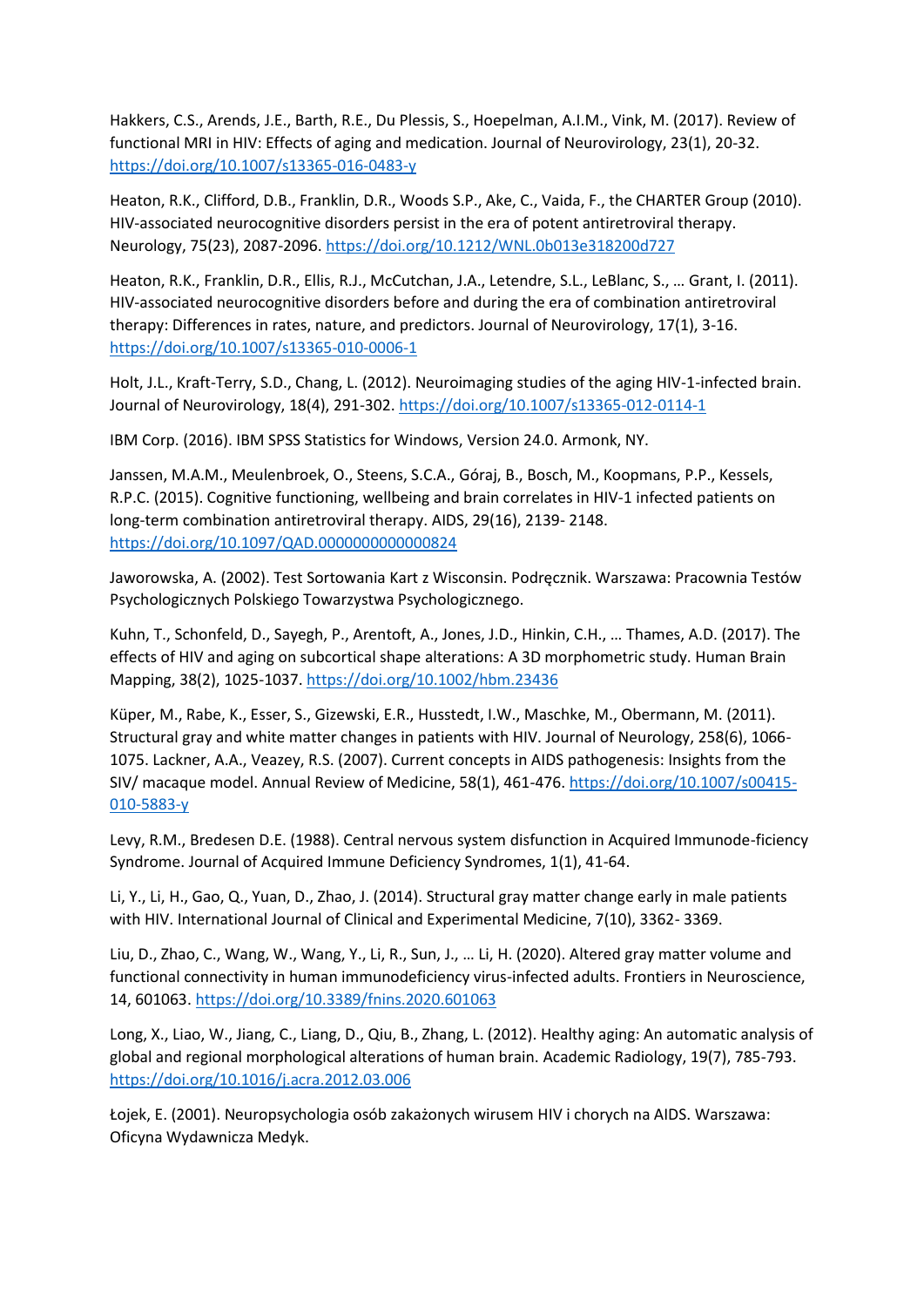Łojek, E., Stańczak, J. (2005). Test Płynności Figuralnej Ruffa (RFFT). Polska adaptacja i normalizacja. Podręcznik. Warszawa: Pracownia Testów Psychologicznych Polskiego Towarzystwa Psychologicznego.

Łojek, E., Stańczak, J. (2010). Podręcznik do Kalifornijskiego Testu Uczenia się Językowego. Polska normalizacja. Warszawa: Pracownia Testów Psychologicznych Polskiego Towarzystwa Psychologicznego.

Łojek, E., Stańczak, J. (2012). Kolorowy Test Połączeń, wersja dla Dorosłych, CTT. Podręcznik. Polska normalizacja. Warszawa: Pracownia Testów Psychologicznych Polskiego Towarzystwa Psychologicznego

Nath, A., Anderson, C., Jones, M., Maragos, W., Booze, R., Mactutus, Ch. ... Mattson, M. (2000). Neurotoxicity and dysfunction of dopaminergic systems associated with AIDS dementia. Journal of Psychopharmacology (Oxford, England), 14(3), 222-227. <https://doi.org/10.1177/026988110001400305>

O'Connor, E.E., Zeffiro, T.A., Zeffiro, T.A. (2018). Brain structural changes following HIV infection: Meta-analysis. American Journal of Neuroradiology, 39(1), 54-62. <https://doi.org/10.3174/ajnr.A5432>

Ortega, M., Heaps, J.M., Joska, J., Vaida, F., Seedat, S., Stein, D.J., … Ances, B.M. (2013). HIV clades B and C are associated with reduced brain volumetrics. Journal of Neurovirology, 19(5), 479-487. <https://doi.org/10.1007/s13365-013-0202-x>

Pluta, A., Wolak, T., Sobańska, M., Gawron, N., Egbert, A.R., Szymańska, B., … Łojek, E. (2019). HIV and age underlie specific patterns of brain abnormalities and cognitive changes in high functioning patients. Neuropsychology, 33(3), 358-369. <https://doi.org/10.1037/neu0000504>

Qi, Y., Xu, M., Wang, W., Wang, Y.Y., Liu, J.J., Ren, H.X., … Li, H.J. (2021). Early prediction of putamen imaging features in HIV-associated neurocognitive impairment syndrome. BMC Neurology, 21(1), 106. <https://doi.org/10.1186/s12883-021-02114-x>

Ragin, A.B., Wu, Y., Gao, Y., Keating, S., Du, H., Sammet, C., … Epstein, L.G. (2015). Brain alterations within the first 100 days of HIV infection. Annals of Clinical and Translational Neurology, 2(1), 12-21. <https://doi.org/10.1002/acn3.136>

Ritchie, S.J., Dickie, D.A., Cox, S.R., Valdés Hernández, M.D.C., Sibbett, R., Pattie, A., … Deary, J.J. (2018). Brain structural differences between 73- and 92-year olds matched for childhood intelligence, social background, and intracranial volume. Neurobiology of Aging, 62, 46-158. <https://doi.org/10.1016/j.neurobiolaging.2017.10.005>

Sanford, R., Fellows, L.K., Ances, B.M., Collins, D.L. (2018). Association of brain structure changes and cognitive function with combination antiretroviral therapy in HIV-Positive individuals. JAMA Neurology, 75(1), 72-79. <https://doi.org/10.1001/jamaneurol.2017.3036>

Seider, T.R., Gongvatana, A., Woods, A.J., Chen, H., Porges, E.C., Cummings, T., … Cohen, R.A. (2016). Age exacerbates HIV-associated white matter abnormalities. Journal of Neurovirology, 22(2), 201- 212. <https://doi.org/10.1007/s13365-015-0386-3>

Stout, J.C., Ellis, R.J., Jernigan, T.L., Archibald, S.L., Abramson, I., Wolfson, T., … the HIV Neurobehavioral Research Center Group (1998). Progressive cerebral volume loss in human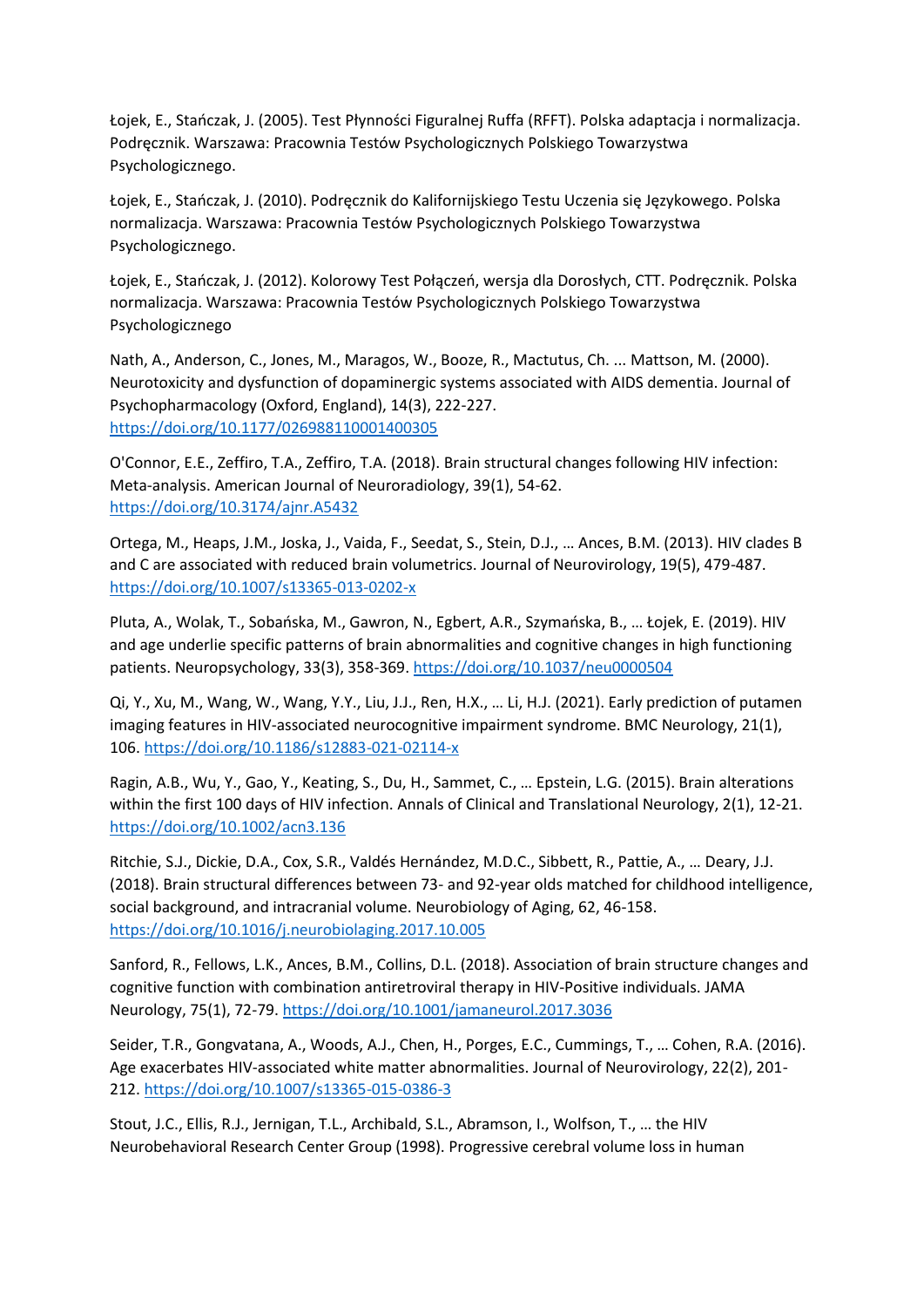immunodeficiency virus infection: A longitudinal volumetric magnetic resonance imaging study. Archives of Neurology, 55(2), 161-168. <https://doi.org/10.1001/archneur.55.2.161>

Szepietowska, E.M., Gawda, B. (2011). Ścieżkami fluencji słownej. Lublin: Wydawnictwo UMCS.

Towgood, K.J., Pitkanen, M., Kulasegaram, R., Fradera, A., Kumar, A., Soni, S., … Kopelman, M.D. (2012). Mapping the brain in younger and older asymptomatic HIV-1 men: Frontal volume changes in the absence of other cortical or diffusion tensor abnormalities. Cortex, 48(2), 230- 241. <https://doi.org/10.1016/j.cortex.2011.03.006>

Underwood, J., Cole, J.H., Caan, M.W.A., De Francesco, D., Leech, R., van Zoest, R.A., … the Comorbidity in Relation to AIDS (COBRA) Collaboration (2017). Grey and white matter abnormalities in treated HIV-disease and their relationship to cognitive function. Clinical Infectious Diseases, 65(3), 422-432. <https://doi.org/10.1093/cid/cix301>

Wright, P., Heaps, J., Shimony, J., Jewell, T., Beau, A. (2012). The effects of HIV and combination antiretroviral therapy on white matter integrity. AIDS (London, England), 26(12), 1501- 1508. <https://doi.org/10.1097/QAD.0b013e3283550bec>

### **Stan istoty białej mózgu i funkcje neuropsychologiczne osób zakażonych HIV Natalia Gawron, Tomasz Wolak**

Brzeziński, J., Gaul, M., Hornowska, E., Jaworowska, A., Machowski, A., Zakrzewska, M. (2004). Skala Inteligencji D. Wechslera dla Dorosłych. Wersja zrewidowana - renormalizacja. WAIS-R (PL). Podręcznik. Warszawa: Pracownia Testów Psychologicznych Polskiego Towarzystwa Psychologicznego.

Calon, M., Menon, K., Carr, A., Henry, R.G., Rae, C.D., Brew, B.J., Cysique, L.A. (2020). Additive and synergistic cardiovascular disease risk factors and HIV disease markers' effects on white matter microstructure in virally suppressed HIV. Journal of Acquired Immune Deficiency Syndromes (1999), 84(5), 543-551. 114 <https://doi.org/10.1097/QAI.0000000000002390>

Chang, L., Wong, V., Nakama, H., Watters, M., Ramones, D., Miller, E.N., … Ernst, T. (2008). Greater than age-related changes in brain diffusion of HIV patients after 1 year. Journal of Neuroimmune Pharmacology, 3(4), 265-274. <https://doi.org/10.1007/s11481-008-9120-8>

Corrêa, D.G., Zimmermann, N., Doring, T.M., Wilner, N.V., Leite, S.C., Cabral, R.F., … Gasparetto, E.L. (2015). Diffusion tensor MR imaging of white matter integrity in HIV-positive patients with planning deficit. Neuroradiology, 57(5), 475-482. <https://doi.org/10.1007/s00234-015-1489-5>

Corrêa, D.G., Zimmermann, N., Ventura, N., Tukamoto, G., Doring, T., Leite, S.C., … Gasparetto, E.L. (2017). Longitudinal evaluation of resting-state connectivity, white matter integrity and cortical thickness in stable HIV infection: preliminary results. The Neuroradiology Journal, 30(6), 535-545. <https://doi.org/10.1177/1971400917739273>

Corsi, P.M. (1972). Human memory and the medial temporal region of the brain. Dissertation Abstracts International, 34(2-B), 891.

Cysique, L.A., Soares, J.R., Geng, G., Scarpetta, M., Moffat, K., Green, M., … Rae, C. (2017). White matter measures are near normal in controlled HIV infection except in those with cognitive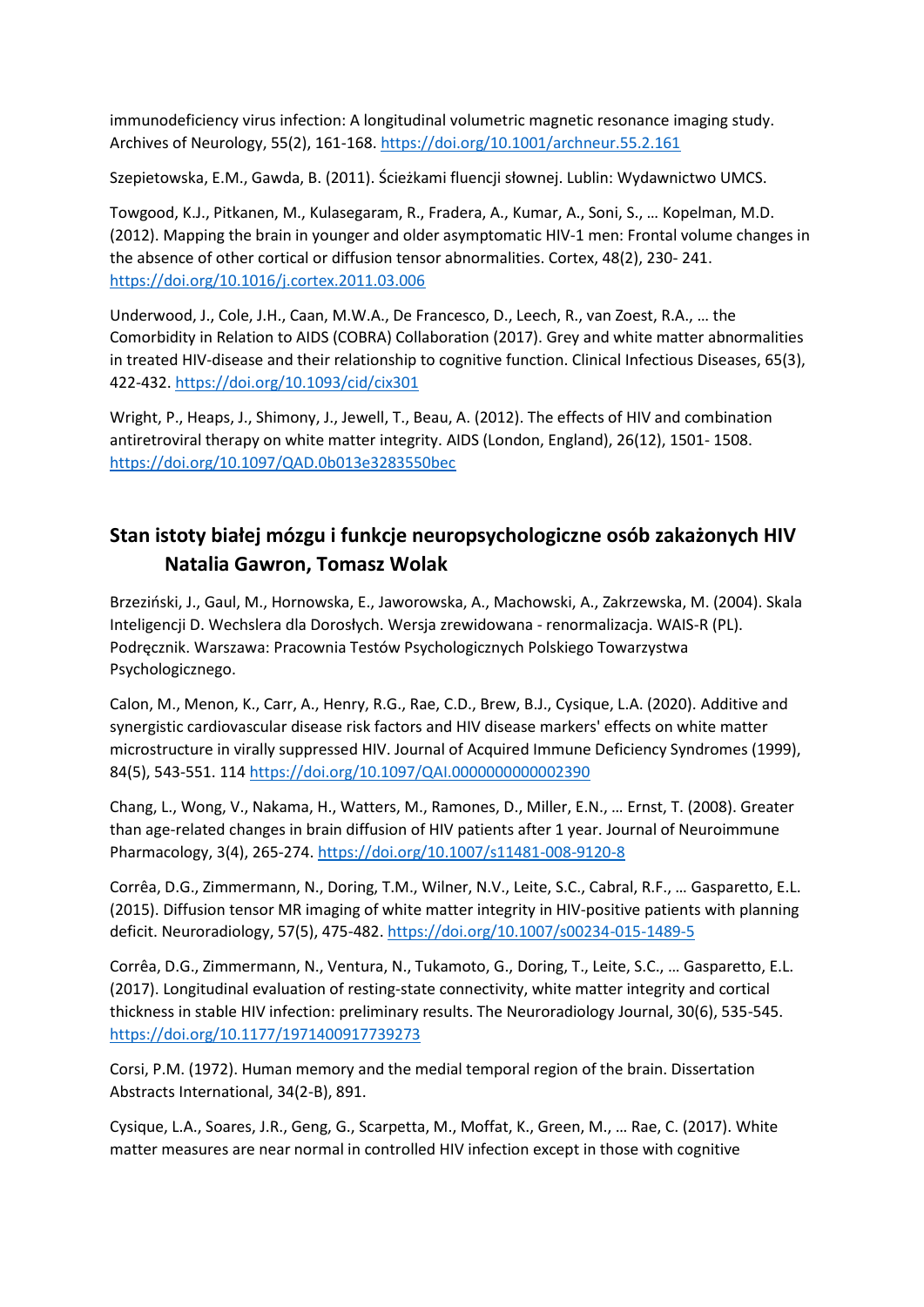impairment and longer HIV duration. Journal of Neurovirology, 23(4), 539-547. <https://doi.org/10.1007/s13365-017-0524-1>

Davies, O., Haynes, B.I., Casey, S.J., Gerbase, S., Barker, G.J., Pitkanen, M., … Kopelman, M.D. (2019). Clinical and neuroimaging correlates of cognition in HIV. Journal of Neurovirology, 25(6), 754-764. <https://doi.org/10.1007/s13365-019-00763-w>

Dąbrowska, M.M., Suchacz, M., Wiercińska-Drapało, A. (2013). Objawy neurologiczne jako pierwsza i późna manifestacja zakażenia HIV. Neurologia po Dyplomie, 8(6), 24-27.

Desowska, A. (2017). Zmiany w istocie białej mózgu a funkcjonowanie neuropoznawcze w infekcji HIV. W: A. Pluta, E. Łojek, B. Habrat, A. Horban (red.), Życie i starzenie się z wirusem HIV. Podejście interdyscyplinarne (s. 97-110). Warszawa: Wydawnictwa Uniwersytetu Warszawskiego. <https://doi.org/10.31338/uw.9788323528111.pp.97-110>

Gongvatana, A., Schweinsburg, B.C., Taylor, M.J., Rebecca, J., Theilmann, R.J., Letendre, S.L., … the CHARTER Group (2009). White matter tract injury and cognitive impairment in human immunodeficiency virus-infected individuals. Journal of Neurovirology, 15(2), 187-195. <https://doi.org/10.1080/13550280902769756>

Haaland, K.Y., Cleean, C., Carr, D. (1977). Motor performance after unilateral hemisphere damage in patients with tumor. Archives of Neurology, 34, 556-559. <https://doi.org/10.1001/archneur.1977.00500210058010>

Haynes, B.I., Pitkanen, M., Kulasegaram, R., Casey, S.J., Schutte, M., Towgood, K., … Kopelman, M.D. (2018). HIV: ageing, cognition and neuroimaging at 4-year follow up. HIV Medicine, 19, 376-385. <https://doi.org/10.1111/hiv.12598>

Heaton, R.K., Clifford, D.B., Franklin, D.R., Woods, S.P., Ake, C., Vaida, F., … the CHARTER Group (2010). HIV-associated neurocognitive disorders persist in the era of potent antiretroviral therapy. Neurology, 75(23), 2087-2096. <https://doi.org/10.1212/WNL.0b013e318200d727>

Hlebowicz, M. (2017). Starzenie się mózgu w zakażeniu HIV. W: A. Pluta, E. Łojek, B. Habrat, A. Horban (red.), Życie i starzenie się z wirusem HIV. Podejście interdyscyplinarne (s. 37-55). Warszawa: Wydawnictwa Uniwersytetu Warszawskiego. <https://doi.org/10.31338/uw.9788323528111.pp.37-56>

Jaworowska, A. (2002). Test Sortowania Kart z Wisconsin. Podręcznik. Warszawa: Pracownia Testów Psychologicznych Polskiego Towarzystwa Psychologicznego.

Kuhn, T., Jin, Y., Huang, C., Kim, Y., Nir, T.M., Gullett, J.M., Jones, J.D., … Thames, A.D. (2019). The joint effect of aging and HIV infection on microstructure of white matter bundles. Human Brain Mapping, 40(15), 4370-4380. <https://doi.org/10.1002/hbm.24708>

Lentz, M.R., Peterson, K.L., Ibrahim, W.G., Lee, D.E., Sarlls, J., Lizak, M.J., … Hammoud, D.A. (2014). Diffusion tensor and volumetric magnetic resonance measures as biomarkers of brain damage in a small animal model of HIV. PLoS ONE, 9(8): e105752. <https://doi.org/10.1371/journal.pone.0105752>

Lezak, M.D., Howieson, D.B., Loring, D.W., Hannay, H.J., Fischer, J.S. (2004). Neuropsychological Assessment. Fourth Edition. Oxford: Oxford University Press.

Li, R., Sun, J., Tang, Z., Zhang, J., Li, H. (2018). Axonal chronic injury in treatment-naïve HIV+ adults with asymptomatic neurocognitive impairment and its relationship with clinical variables and cognitive status. BMC Neurology, 18, 66. <https://doi.org/10.1186/s12883-018-1069-5>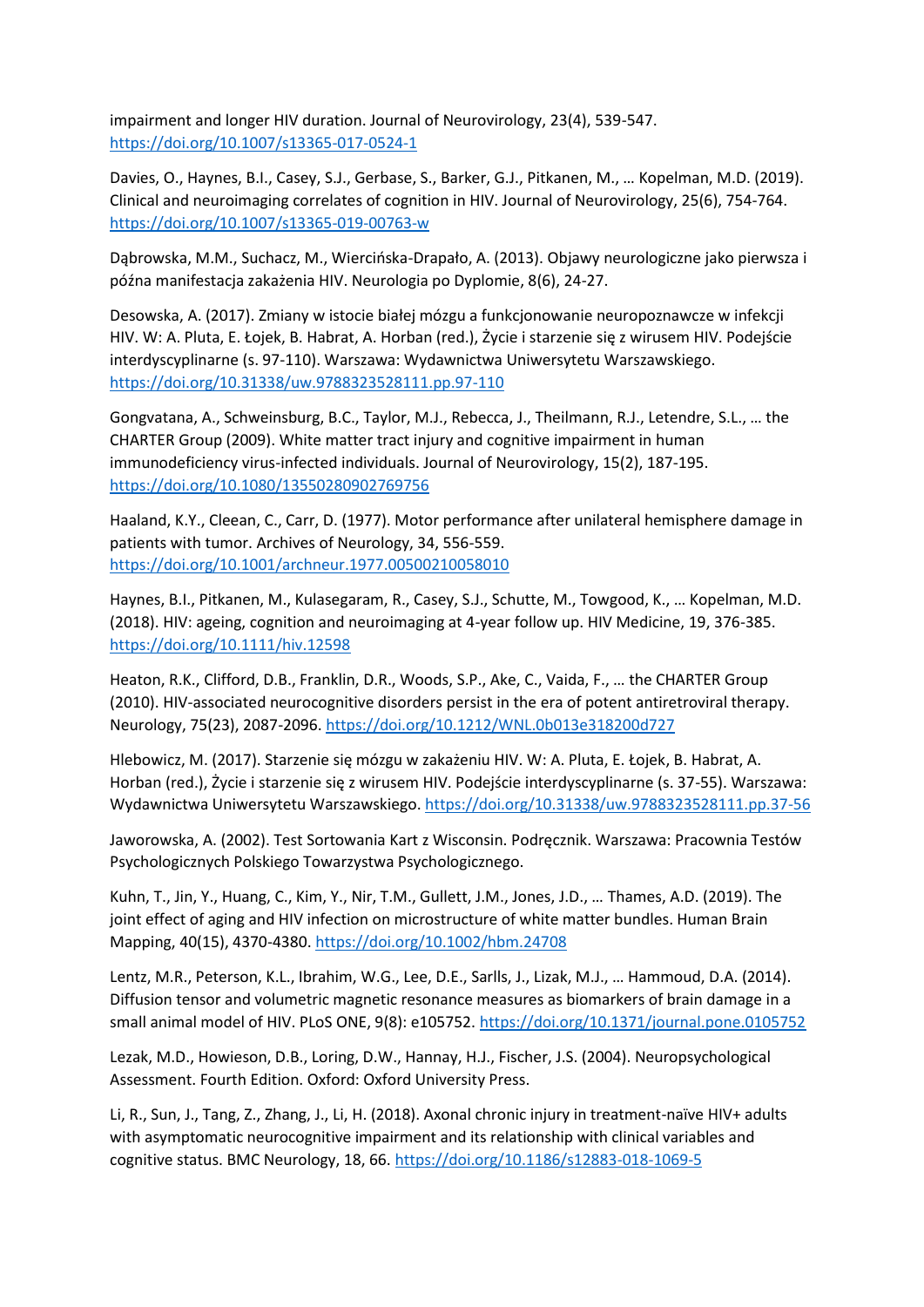Łojek, E. (2001). Neuropsychologia osób zakażonych wirusem HIV i chorych na AIDS. Warszawa: Oficyna Wydawnicza Medyk.

Łojek, E., Stańczak, J. (2005). Test Płynności Figuralnej Ruffa (RFFT). Polska adaptacja i normalizacja. Podręcznik. Warszawa: Pracownia Testów Psychologicznych Polskiego Towarzystwa Psychologicznego.

Łojek, E., Stańczak, J. (2010). Podręcznik do Kalifornijskiego Testu Uczenia się Językowego. Polska normalizacja. Warszawa: Pracownia Testów Psychologicznych Polskiego Towarzystwa Psychologicznego.

Łojek, E., Stańczak, J. (2012). Polska standaryzacja i normalizacja Kolorowego Testu Połączeń. Warszawa: Pracownia Testów Psychologicznych Polskiego Towarzystwa Psychologicznego.

Moseley, M., Bammer, R., Illes, J. (2002). Diffusion-tensor Imaging of cognitive performance. Brain and Cognition, 50(3), 396-413. [https://doi.org/10.1016/S0278-2626\(02\)00524-9](https://doi.org/10.1016/S0278-2626(02)00524-9)

Nir, T.M., Jahanshad, N., Busovaca, E., Wendelken, L., Nicolas, K., Thompson, P.M., Valcour, V.G. (2014). Mapping white matter integrity in elderly people with HIV. Human Brain Mapping, 35(3), 975- 992. <https://doi.org/10.1002/hbm.22228>

Paul, R. (2019). Neurocognitive phenotyping of HIV in the era of antiretroviral therapy. Current HIV/AIDS Reports, 16, 230-235. <https://doi.org/10.1007/s11904-019-00426-9>

Portilla, I., Reus, S., León, R., vander Hofstadt, C., Sánchez, J., López, N., … Portilla, J. (2019). Neurocognitive impairment in well-controlled HIV-infected patients: A crosssectional study. AIDS Research and Human Retroviruses, 35(7), 634-641. <https://doi.org/10.1089/aid.2018.0279>

Ragin, A.B., Storey, P., Cohen, B.A., Epstein, L.G., Edelman, R.R. (2004). Whole brain diffusion tensor imaging in HIV-associated cognitive impairment. American Journal of Neuroradiology, 25(2), 195-200.

Rubin, L.H., Maki, P.M., Springer, G., Benning, L., Anastos, K., Gustafson, D., … Women's Interagency HIV Study (2017). Cognitive trajectories over 4 years among HIV-infected women with optimal viral suppression. Neurology, 89(15), 1594-1603. <https://doi.org/10.1212/WNL.0000000000004491>

Saloner, R., Campbell, L.M., Serrano, V., Montoya, J.L., Pasipanodya, E., Paolillo, E.W., … CHARTER and HNRP Groups (2019). Neurocognitive superaging in older adults living with HIV: Demographic, neuromedical and everyday functioning correlates. Journal of the International Neuropsychological Society, 25(5), 507-519. <https://doi.org/10.1017/S1355617719000018>

Saloner, R., Cysique, L.A. (2017). HIV-associated neurocognitive disorders: A global perspective. Journal of the International Neuropsychological Society, 23(9-10), 860-869. <https://doi.org/10.1017/S1355617717001102>

Strain, J.F., Burdo, T.H., Song, S.-K., Sun, P., El-Ghazzawy, O., Nelson, B., … Ances, B.M. (2017). Diffusion basis spectrum imaging detects ongoing brain inflammation in virologically well controlled HIV+ patients. Journal of Acquired Immune Deficiency Syndromes, 76(4), 423- 430. <https://doi.org/10.1097/QAI.0000000000001513>

Su, T., Caan, M.W.A., Wit, F., Schoutenb, J., Geurtsend, G.J., Cole, J.H., … the AGEHIV Cohort Study (2016). White matter structure alterations in HIV-1-infected men with sustained suppression of viraemia on treatment. AIDS, 30, 311-322. <https://doi.org/10.1097/QAD.0000000000000945>

Szepietowska, E.M., Gawda, B. (2011). Ścieżkami fluencji słownej. Lublin: Wydawnictwo UMCS.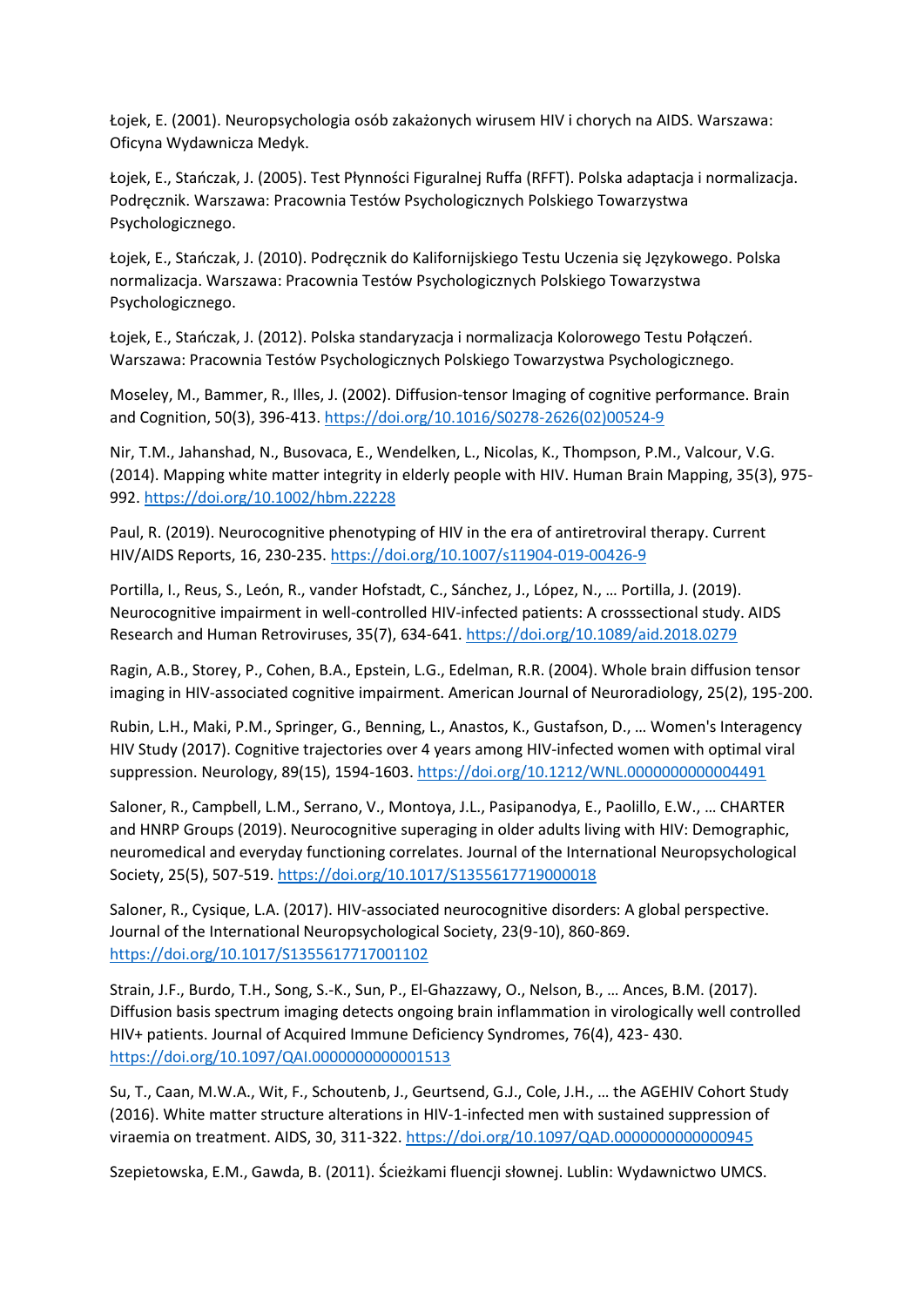Szymańska, B. (2017). Czynniki determinujące funkcjonowanie neuropsychologiczne u osób żyjących z HIV/AIDS. W: A. Pluta, E. Łojek, B. Habrat, A. Horban (red.), Życie i starzenie się z wirusem HIV. Podejście interdyscyplinarne (s. 137-154). Warszawa: Wydawnictwa Uniwersytetu Warszawskiego. <https://doi.org/10.31338/uw.9788323528111.pp.137-154>

Tedaldi, E.M., Minniti, N.L., Fischer, T. (2015). HIV-associated neurocognitive disorders: The relationship of HIV infection with physical and social comorbidities. BioMed Research International 2015: 641913. <https://doi.org/10.1155/2015/641913>

Volz, L.J., Cieslak, M., Grafton, S.T. (2018). A probabilistic atlas of fiber crossings for variability reduction of anisotropy measures. Brain Structure and Function, 223(2), 635-651. 116 Natalia Gawron, Tomasz Wolak <https://doi.org/10.1007/s00429-017-1508-x>

Wallace, E.J., Mathias, J.L., Ward, L. (2018). The relationship between diffusion tensor imaging findings and cognitive outcomes following adult traumatic brain injury: A metaanalysis. Neuroscience & Biobehavioral Reviews, 92, 93-103. <https://doi.org/10.1016/j.neubiorev.2018.05.023>

Wang, B., Liu, Z., Liu, J., Tang, Z., Li, H., Tian, J. (2016). Gray and white matter alterations in early HIVinfected patients: Combined voxel-based morphometry and tract-based spatial statistics. Journal of Magnetic Resonance Imaging, 43(6), 1474-1483. <https://doi.org/10.1002/jmri.25100>

Watson, C., Busovaca, E., Foley, J.M., Allen, I.E., Schwarz, C.G., Jahanshad, N., … Valcour, V.G. (2017). White matter hyperintensities correlate to cognition and fiber tract integrity in older adults with HIV. Journal of Neurovirology, 23(3), 422-429. <https://doi.org/10.1007/s13365-016-0509-5>

Wolak, T. (2011). Podstawy fizyczne obrazowania istoty białej mózgowia. W: J. Walecki, H. Skarżyński, C. Szary (red.), Obrazowanie szlaków istoty białej mózgowia: od morfologii do patologii (s. 77-103). Warszawa: International Scientific Literature.

Wright, P.W., Vaida, F.F., Fernández, R.J., Rutlin, J., Price, R.W., Lee, E., … Ances, B.M. (2015). Cerebral white matter integrity during primary HIV infection. AIDS, 29(4), 433-442. <https://doi.org/10.1097/QAD.0000000000000560>

Zhu, T., Zhong, J., Hu, R., Tivarus, M., Ekholm, S., Harezlak, J., … Schifitto, G. (2013). Patterns of white matter injury in HIV infection after partial immune reconstitution: A DTI Tract-Based Spatial Statistics study. Journal of Neurovirology, 19(1), 10-23. <https://doi.org/10.1007/s13365-012-0135-9>

#### **Stany zapalne mózgu a funkcje neuropsychologiczne osób zakażonych HIV Emilia Łojek, Maria Agnieszka Jakubowska**

Aktas, O., Ullrich, O., Infante-Duarte, C., Nitsch, R., Zipp, F. (2007). Neuronal damage in brain inflammation. Archives of Neurology, 64(2), 185-189. <https://doi.org/10.1001/archneur.64.2.185>

Ances, B.M., Vaida, F., Yeh, M.J., Liang, Ch.L., Buxton, R.B., Letendre, S.J., … Ellis, R.J. (2010). HIV infection and aging independently affect brain function as measured by functional magnetic resonance imaging. Journal of Infectious Diseases, 201(3), 336-340. <https://doi.org/10.1086/649899>

Anthony, I.C., Bell, J.E. (2009). Neuropathological findings associated with long-term HAART. W: R.H. Paul, N.C. Sacktor, V. Valcour, J.T. Tashima (red.), HIV and the Brain (s. 29-47). New York: Springer Humana Press. [https://doi.org/10.1007/978-1-59745-434-6\\_4](https://doi.org/10.1007/978-1-59745-434-6_4)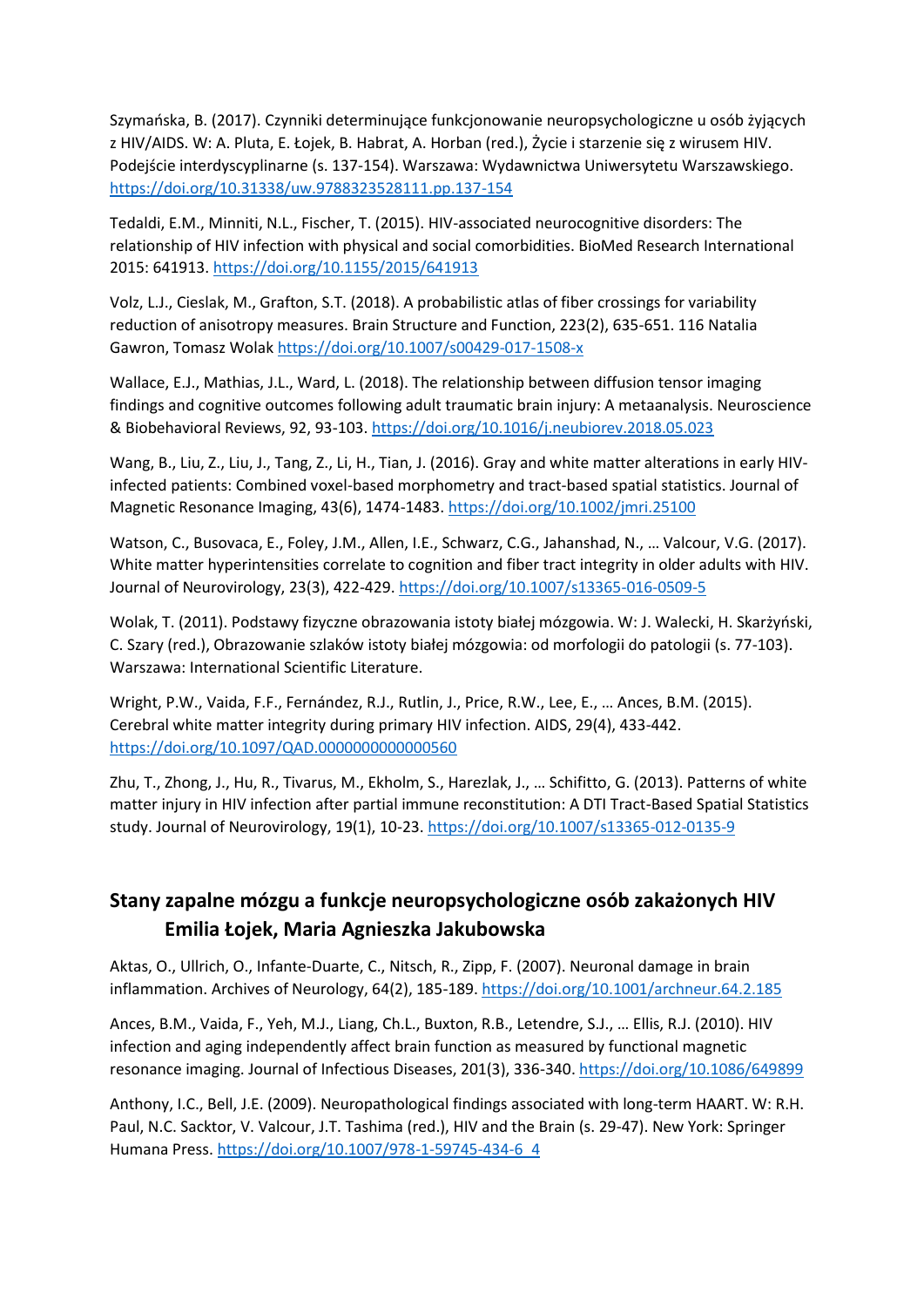Becker, J.T., Sanders, J., Madsen, S.K., Ragin, A., Kingsley, L., Maruca, V., … Multicenter AIDS Cohort Study (2011). Subcortical brain atrophy persists even in HAART-regulated HIV disease. Brain Imaging and Behavior, 5(2), 77-85. <https://doi.org/10.1007/s11682-011-9113-8>

Black, P.H. (2002). Stress and the inflammatory response: A review of neurogenic inflammation. Brain, Behavior, and Immunity, 16(6), 622-653. [https://doi.org/10.1016/S0889-1591\(02\)00021-1](https://doi.org/10.1016/S0889-1591(02)00021-1)

Breeze, J.L., Hesdorffer, D.C., Hong, X., Frazier, J.A., Renshaw, P.F. (2003). Clinical significance of brain white matter hyperintensities in young adults with psychiatric illness. Harvard Review of Psychiatry, 11(5), 269-283. <https://doi.org/10.1080/hrp.11.5.269.283>

Brew, B.J., Letendre, S. (2009). Biomarkers of HIV-related central nervous system disease. W: R.H. Paul, N.C. Sacktor, V. Valcour, J.T. Tashima (red.), HIV and the Brain (s. 49-73). New York: Springer Humana Press. [https://doi.org/10.1007/978-1-59745-434-6\\_5](https://doi.org/10.1007/978-1-59745-434-6_5)

Brickman, A.M., Zahodne, L.B., Guzman, V.A., Narkhede, A., Meier, I.B., Griffith, E.Y., … Mayeux, R. (2014). Reconsidering harbingers of dementia: Progression of parietal lobe white matter hyperintensities predicts Alzheimer's disease incidence. Neurobiology of Aging, 36(1), 27-32. <https://doi.org/10.1016/j.neurobiolaging.2014.07.019>

Brzeziński, J., Gaul, M., Hornowska, E., Machowski, A., Zakrzewska, M. (2004). Skala Inteligencji D. Wechslera dla Dorosłych. Wersja zrewidowana. Polska adaptacja WAIS-R(PL). Podręcznik. Warszawa: Pracownia Testów Psychologicznych Polskiego Towarzystwa Psychologicznego.

Chang, L., Wong V., Nakama, H., Watters, M., Ramones, D., Miller, E.N., … Ernst, T. (2008). Greater than age-related changes in brain diffusion of HIV patients after 1 year. Journal of Neuroimmune Pharmacology, 3(4), 265-274. <https://doi.org/10.1007/s11481-008-9120-8>

Corsi, P.M. (1972). Human memory and the medial temporal region of the brain. Dissertation Abstracts International, 34(2-B), 891.

Cysique, L.A., Brew, B.J. (2009). The assessment of HIV-associated neurocognitive disorders: New challenges in the HAART era. W: R.H. Paul, N.C. Sacktor, V. Valcour, J.T. Tashima (red.), HIV and the Brain (s. 109-132). New York: Springer Humana Press. [https://doi.org/10.1007/978-1-59745-434-6\\_7](https://doi.org/10.1007/978-1-59745-434-6_7)

D'Elia, L.F., Satz, P., Uchiyama, C.L., White, T. (1996). Color Trails Test. Professional Manual. Odessa FL: Psychological Assessment Resources.

Delis, D.C., Kramer, J.H., Kaplan, E., Ober, B.A. (1983, 1987, 2000). California Verbal Learning Test (CVLT). Adult Version. San Antonio, TX: Psychological Corporation. [https://doi.org/10.1037/t15072-](https://doi.org/10.1037/t15072-000) [000](https://doi.org/10.1037/t15072-000)

Ehrlich, S., Breeze, J.L., Hesdorffer, D.C., Noam, G.G., Hong, X., Alban, R.L., … Renshaw, P.F. (2005). White matter hyperintensities and their association with suicidality in depressed young adults. Journal of Affective Disorders, 86(2-3), 281-287. <https://doi.org/10.1016/j.jad.2005.01.007>

Flowers, C.H., Mafee, M.F., Crowell, R., Raofi, B., Arnold, P., Dobben, G., Wycliffe, N. (1990). Encephalopathy in AIDS patients: Evaluation with MR imaging. American Journal of Neuroradiology, 11(6), 1235-1245.

Gawron, N., Łojek, E. (2014). Różne oblicza starości. Badania neuropsychologiczne. Warszawa: Wydawnictwa Uniwersytetu Warszawskiego. <https://doi.org/10.31338/uw.9788323516026>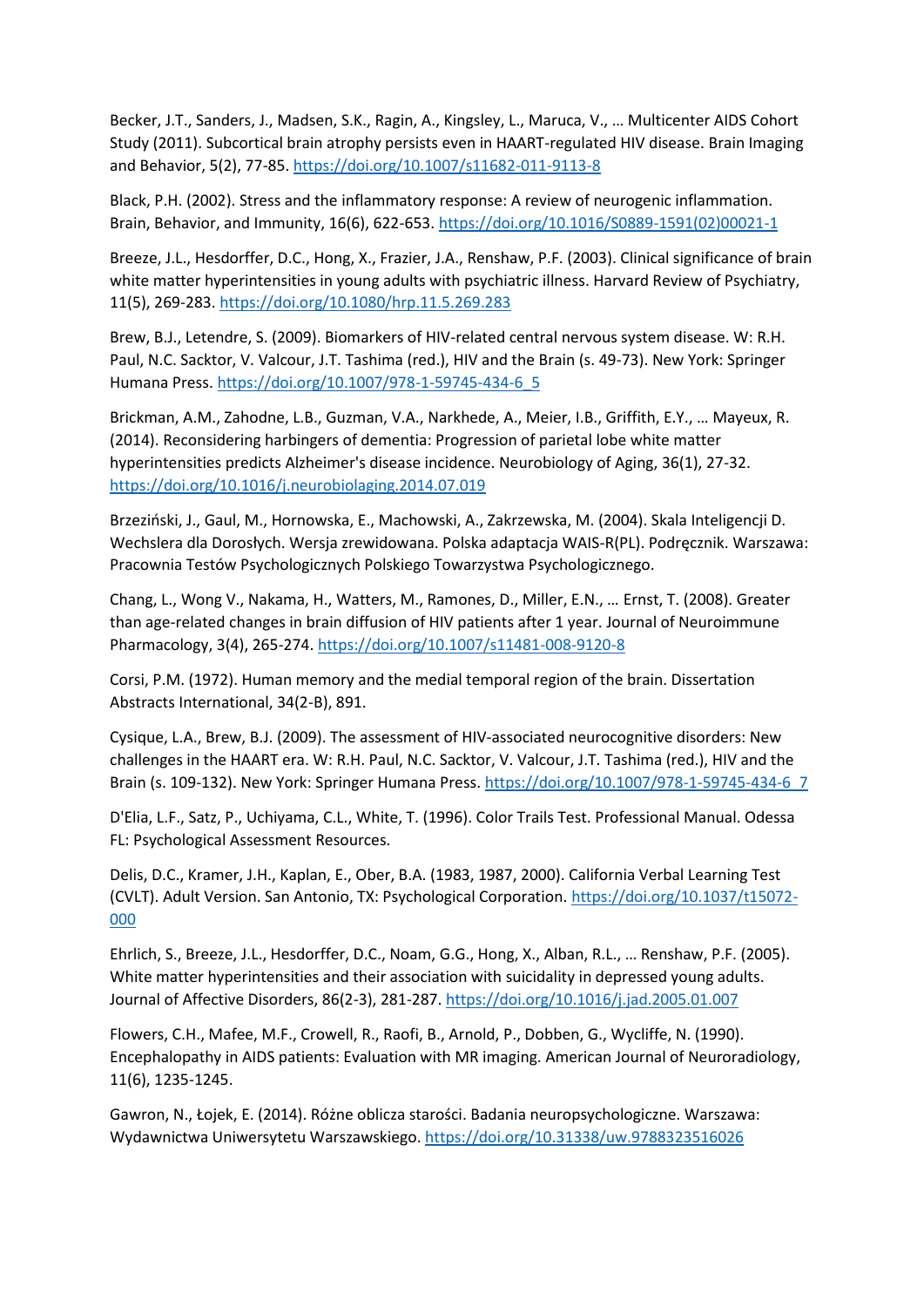Haaland, K.Y., Cleeland, C.S., Carr, D. (1977). Motor performance after unilateral hemisphere damage in patients with tumor. Archives of Neurology, 34(9), 556-559. <https://doi.org/10.1001/archneur.1977.00500210058010>

Heaton, R.K. (1981). Wisconsin Card Sorting Test (WCST). Odessa, FL: Psychological Assessment Resources.

Herzyk, A. (2005). Wprowadzenie do neuropsychologii klinicznej. Warszawa: Wydawnictwo Naukowe Scholar.

Jaworowska, A. (2002). Test Sortowania Kart z Wisconsin. Podręcznik. Warszawa: Pracownia Testów Psychologicznych Polskiego Towarzystwa Psychologicznego.

Jodzio, K. (2008). Neuropsychologia intencjonalnego działania. Koncepcje funkcji wykonawczych. Warszawa: Wydawnictwo Naukowe Scholar.

Johnson, T.P., Nath, A. (2009). New insights into HIV neuropathogenesis. W: R.H. Paul, N.C. Sacktor, V. Valcour, J.T. Tashima (red.), HIV and the Brain (s. 17-27). New York: Springer Humana Press.

https://doi.org/10.1007/978-1-59745-434-6\_3

Kallianpur, K.J., Shikuma, C., Kirk, G.R., Shiramizu, B., Valcour, V., Chow, D., … Sailasuta, N. (2013). Peripheral blood HIV DNA is associated with atrophy of cerebellar and subcortical gray matter. Neurology, 80(19), 1792-1799. <https://doi.org/10.1212/WNL.0b013e318291903f>

Knysz, B., Rogowska-Szadkowska, D., Gąsiorowska, J., Gładysz, A. (2005). Zespoły rekonstrukcji immunologicznej jako następstwo skutecznej terapii antyretrowirusowej. Postępy Higieny i Medycyny Doświadczalnej, 59, 180-187.

Küper, M., Rabe, K., Esser, S., Gizewski, E.R., Husstedt, I.W., Maschke, M., Obermann, M. (2011). Structural gray and white matter changes in patients with HIV. Journal of Neurology, 258(6), 1066- 1075. <https://doi.org/10.1007/s00415-010-5883-y>

Levine, A., Sacktor, N., Becker, J.T. (2020). Studying the neuropsychological sequelae of SARS-CoV-2: Lessons learned from 35 years of neuroHIV research. Journal of Neurovirology, 26(6), 809-823. <https://doi.org/10.1007/s13365-020-00897-2>

Lezak, M.D., Howieson, D.B., Loring, D.W., Fischer, J.S. (2004). Neuropsychological Assessment. New York: Oxford University Press.

Longstreth, W.T., Manolio, T.A., Arnold, A., Burke, G.L., Bryan, N., Jungreis, C.A., … Fried, L. (1996). Clinical correlates of white matter findings on cranial magnetic resonance imaging of 3301 elderly people: The Cardiovascular Health Study. Stroke, 27(8), 1274-1282. <https://doi.org/10.1161/01.STR.27.8.1274>

Łojek, E. (2001). Neuropsychologia osób zakażonych wirusem HIV i chorych na AIDS. Warszawa: Oficyna Wydawnicza Medyk. Łojek, E. (2003). Jakość życia osób żyjących z HIV. Psychologia Jakości Życia, 2, 49-67.

Łojek, E., Bornstein, R.A. (2005). The stability of neurcognitive patterns in HIV+ men: Classification considerations. Journal of Clinical and Experimental Neuropsychology, 27(6), 665-682. <https://doi.org/10.1081/13803390490918426>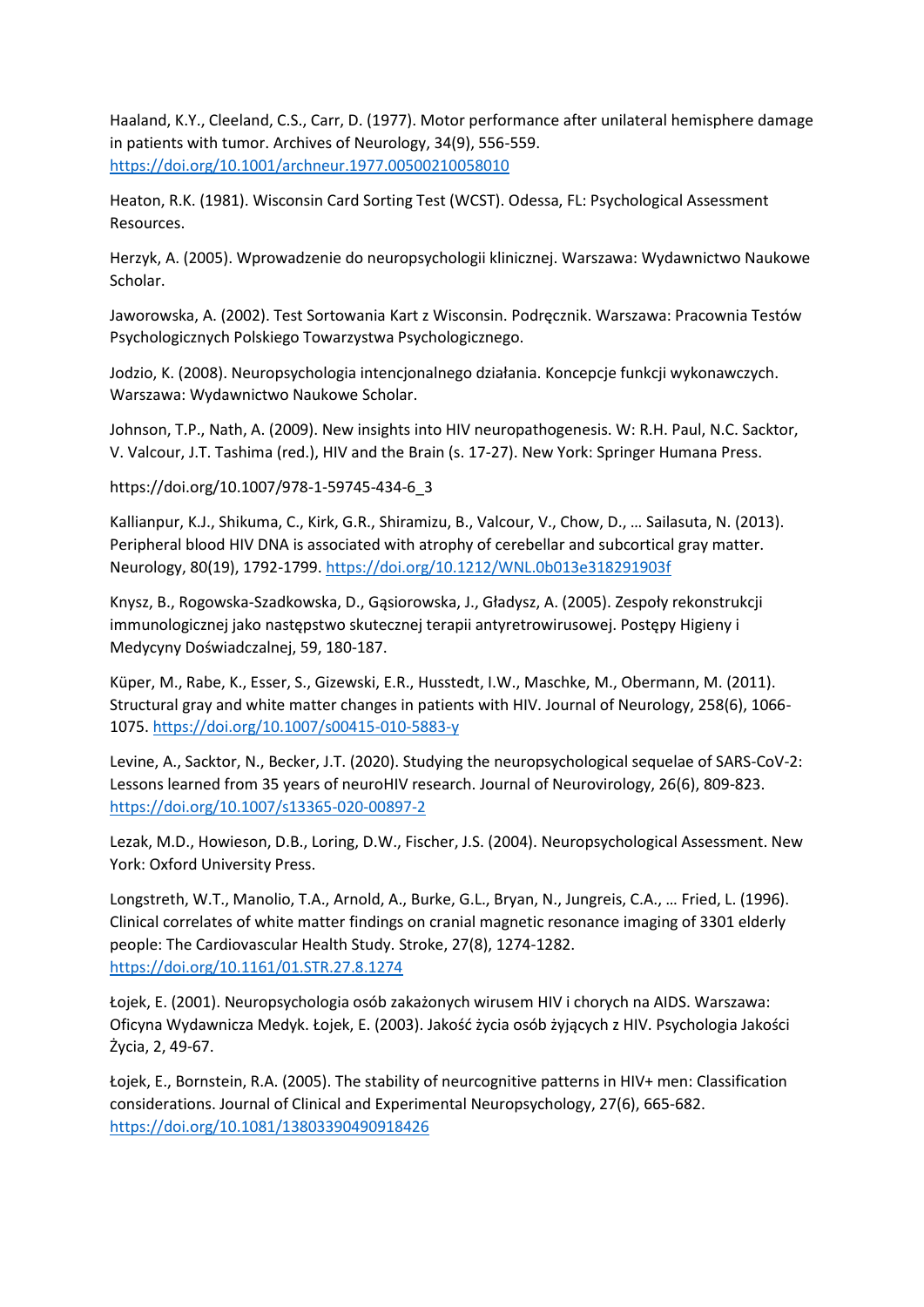Łojek, E., Stańczak, J. (2005). Test Płynności Figuralnej Ruffa. Polska standaryzacja i normalizacja. Podręcznik. Warszawa: Pracownia Testów Psychologicznych Polskiego Towarzystwa Psychologicznego.

Łojek, E., Stańczak, J. (2010). Podręcznik do Kalifornijskiego Testu Uczenia się Językowego. Polska normalizacja. Warszawa: Pracownia Testów Psychologicznych Polskiego Towarzystwa Psychologicznego.

Łojek, E., Stańczak, J. (2012). Polska standaryzacja i normalizacja Kolorowego Testu Połączeń. Warszawa: Pracownia Testów Psychologicznych Polskiego Towarzystwa Psychologicznego.

McMurtray, A., Nakamoto, B., Shikuma, C., Valcour, V. (2008). Cortical atrophy and white matter hyperintensities in HIV: The Hawaii Aging with HIV Cohort Study. Journal of Stroke and Cerebrovascular Diseases, 17(4), 212-217.

https://doi.org/10.1016/j.jstrokecerebrovasdis.2008.02.005

Minjie, W.U., Fatukasi, O., Shaolin, Y.A.N.G., Alger, J., Barker, P.B., Hetherington, H., … Neuropsychology Working Group of the Multicenter AIDS Cohort Study (2018). HIV disease and diabetes interact to affect brain white matter hyperintensities and cognition. AIDS (London, England), 32(13), 1803. <https://doi.org/10.1097/QAD.0000000000001891>

Pluta, A., Łojek, E., Habrat, B., Horban, A. (red.) (2017). Życie i starzenie się z wirusem HIV. Podejście interdyscyplinarne. Warszawa: Wydawnictwa Uniwersytetu Warszawskiego.

Prins, N.D., van Dijk, E.J., den Heijer, T., Vermeer, S.E., Jolles, J., Koudstaal, P.J., … Breteler, M.M.B. (2005). Cerebral small-vessel disease and decline in information processing speed, executive function and memory. Brain, 128(9), 2034-2041. <https://doi.org/10.1093/brain/awh553>

Ruff, R.M., Light, R.H., Evans, R.W. (1987). The Ruff Figural Fluency Test: A normative study with adults. Developmental Neuropsychology, 3(1), 37-51. <https://doi.org/10.1080/87565648709540362>

Sacktor, N., Skolasky, R.L., Cox, C., Selnes, O., Becker, J.T., Cohen, B., … Miller, E.N. (2010). Longitudinal psychomotor speed performance in human immudeficiency virus-seropositive individuals: Impact of age and serostatus. Journal of Neurovirology, 16, 335-341. <https://doi.org/10.3109/13550284.2010.504249>

Seider, T.R., Luo, X., Gongvatana, A., Devlin, K.N., de la Monte, S.M., Chasman, J., … Cohen, R.A. (2014). Verbal memory declines more rapidly with age in HIV infected versus uninfected adults. Journal of Clinical and Experimental Neuropsychology, 36(4), 356-367. <https://doi.org/10.1080/13803395.2014.892061>

Tate, D.F., Conley, J.J., Meier, D.S., Navia, B.A., Cohen, R., Guttmann, C.R.G. (2009). Neuroimaging among HIV-infected patients: Current knowledge and future directions. W: R.H. Paul, N.C. Sacktor, V. Valcour, J.T. Tashima (red.), HIV and the Brain (s. 75-107). New York: Springer Humana Press. [https://doi.org/10.1007/978-1-59745-434-6\\_6](https://doi.org/10.1007/978-1-59745-434-6_6)

Watson, C., Busovaca, E., Foley, J.M., Allen, I.E., Schwarz, C.G., Jahanshad, N., … Valcour, V.G. (2017). White matter hyperintensities correlate to cognition and fiber tract integrity in older adults with HIV. Journal of Neurovirology, 23(3), 422-429. <https://doi.org/10.1007/s13365-016-0509-5>

Wechsler, D. (1981). Manual for the Wechsler Adult Intelligence Scale - Revised. New York: Psychological Corporation.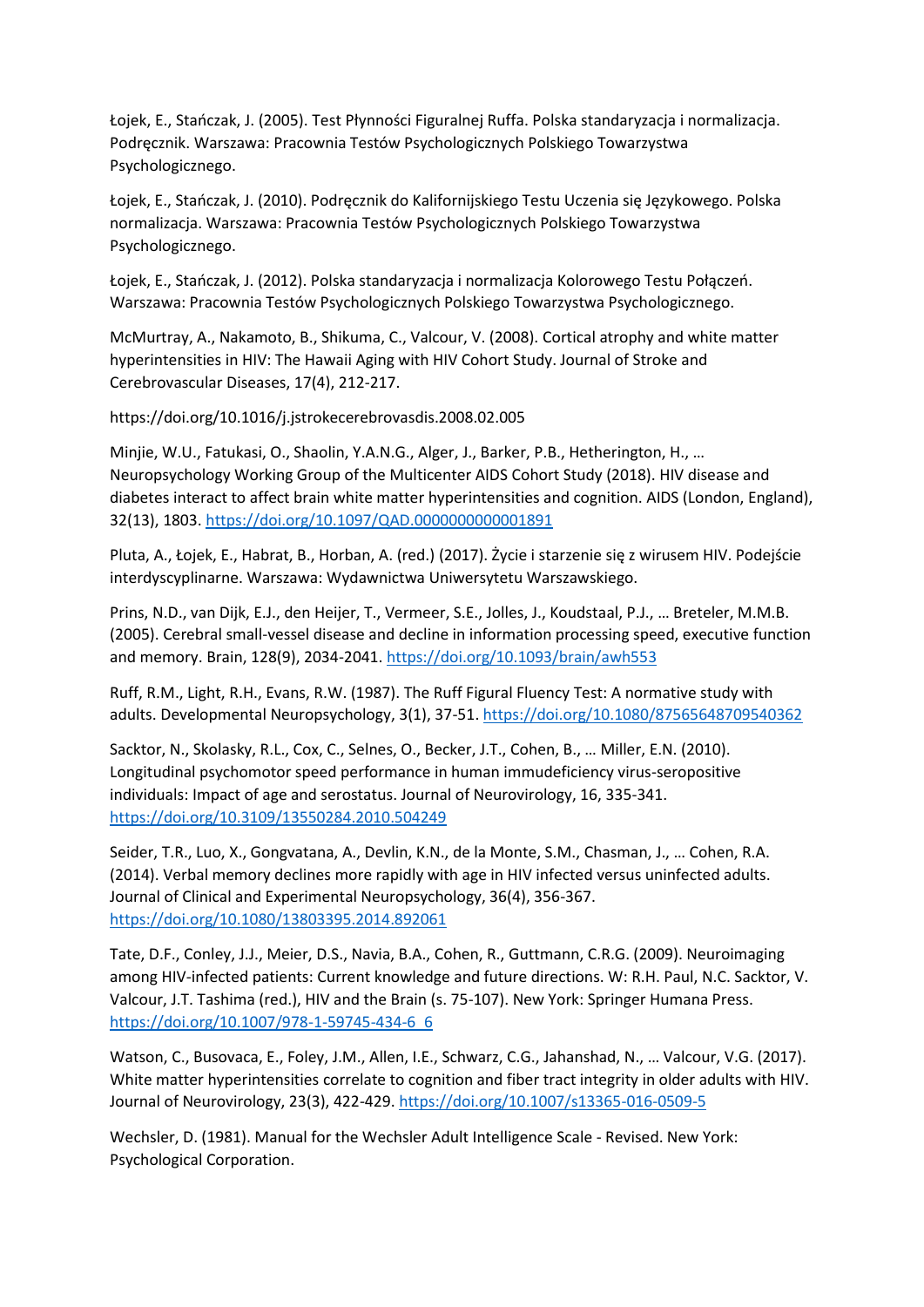Yoshita, M., Fletcher, E., Harvey, D., Ortega, M., Martinez, O., Mungas, D.M., ... DeCarli, C.S. (2006). Extent and distribution of white matter hyperintensities in normal aging, MCI, and AD. Neurology, 67(12), 2192-2198. <https://doi.org/10.1212/01.wnl.0000249119.95747.1f>

Zhang, Y., Schuff, N., Camacho, M., Chao, L.L., Fletcher, T.P., Yaffe, K., … Weiner, M.W. (2013). MRI markers for mild cognitive impairment: Comparisons between white matter integrity and gray matter volume measurements. PloS One, 8(6), e66367. <https://doi.org/10.1371/journal.pone.0066367>

#### **Aktywność spoczynkowa mózgu a funkcje neuropsychologiczne osób zakażonych HIV** Anna Rita Egbert

Abidin, A.Z., DSouza, A.M., Nagarajan, M.B., Wang, L., Qiu, X., Schifitto, G., Wismüller, A. (2018). Alteration of brain network topology in HIV-associated neurocognitive disorder: A novel functional connectivity perspective. NeuroImage. Clinical, 17, 768-777. <https://doi.org/10.1016/j.nicl.2017.11.025>

Ances, B.M., Ortega, M., Vaida, F., Heaps, J., Paul, R. (2012). Independent effects of age, HIV, and HAART on brain volumetric measures. Journal of Acquired Immune Deficiency Syndrome, 59(5), 469- 477. <https://doi.org/10.1097/QAI.0b013e318249db17>

Ances, B.M., Vaida, F., Yeh, M.J., Liang, C.L., Buxton, R.B., Letendre, S., … Ellis, R.J. (2010). HIV infection and aging independently affect brain function as measured by functional magnetic resonance imaging. The Journal of Infectious Diseases, 201(3), 336-340. <https://doi.org/10.1086/649899>

Becker, J.T., Fabrizio, M., Sudre, G., Haridis, A., Ambrose, T., Aizenstein, H.J., … Bagic, A. (2012). Potential utility of Resting-State Magnetoencephalography as a biomarker of CNS abnormality in HIV disease. Journal of Neuroscience Methods, 206(2), 176-182. <https://doi.org/10.1016/j.jneumeth.2012.02.022>

Biswal, B., Yetkin, F.Z., Haughton, V.M., Hyde, J.S. (1995). Functional connectivity in the motor cortex of resting human brain using echo-planar MRI. Magnetic Resonance in Medicine, 34(9), 537-541. <https://doi.org/10.1002/mrm.1910340409>

Brzeziński, J., Gaul, M., Hornowska, E., Machowski, A., Zakrzewska, M. (2004). Skala Inteligencji D. Wechslera dla Dorosłych. Wersja zrewidowana. Polska adaptacja WAIS-R(PL) Podręcznik. Warszawa: Pracownia Testów Psychologicznych Polskiego Towarzystwa Psychologicznego.

Caldwell, J.Z., Gongvatana, A., Navia, B.A., Sweet, L.H., Tashima, K., Ding, M., Cohen, R.A. (2014). Neural dysregulation during a working memory task in human immunodeficiency virus-seropositive and hepatitis C coinfected individuals. Journal of Neurovirology, 20(4), 398-411. <https://doi.org/10.1007/s13365-014-0257-3>

Castelo, J.M.B., Sherman, S.J., Courtney, M.G., Melrose, R.J., Stern, C.E. (2006). Altered hippocampalprefrontal activation in HIV patients during episodic memory encoding. Neurology, 66(11), 1688- 1695. <https://doi.org/10.1212/01.wnl.0000218305.09183.70>

Chang, L., Speck, O., Miller, E.N., Braun, J., Jovicich, J., Koch, C., Itti, L., Ernst, T. (2001). Neural correlates of attention and working memory deficits in HIV patients. Neurology, 57(6), 1001-1007. <https://doi.org/10.1212/WNL.57.6.1001>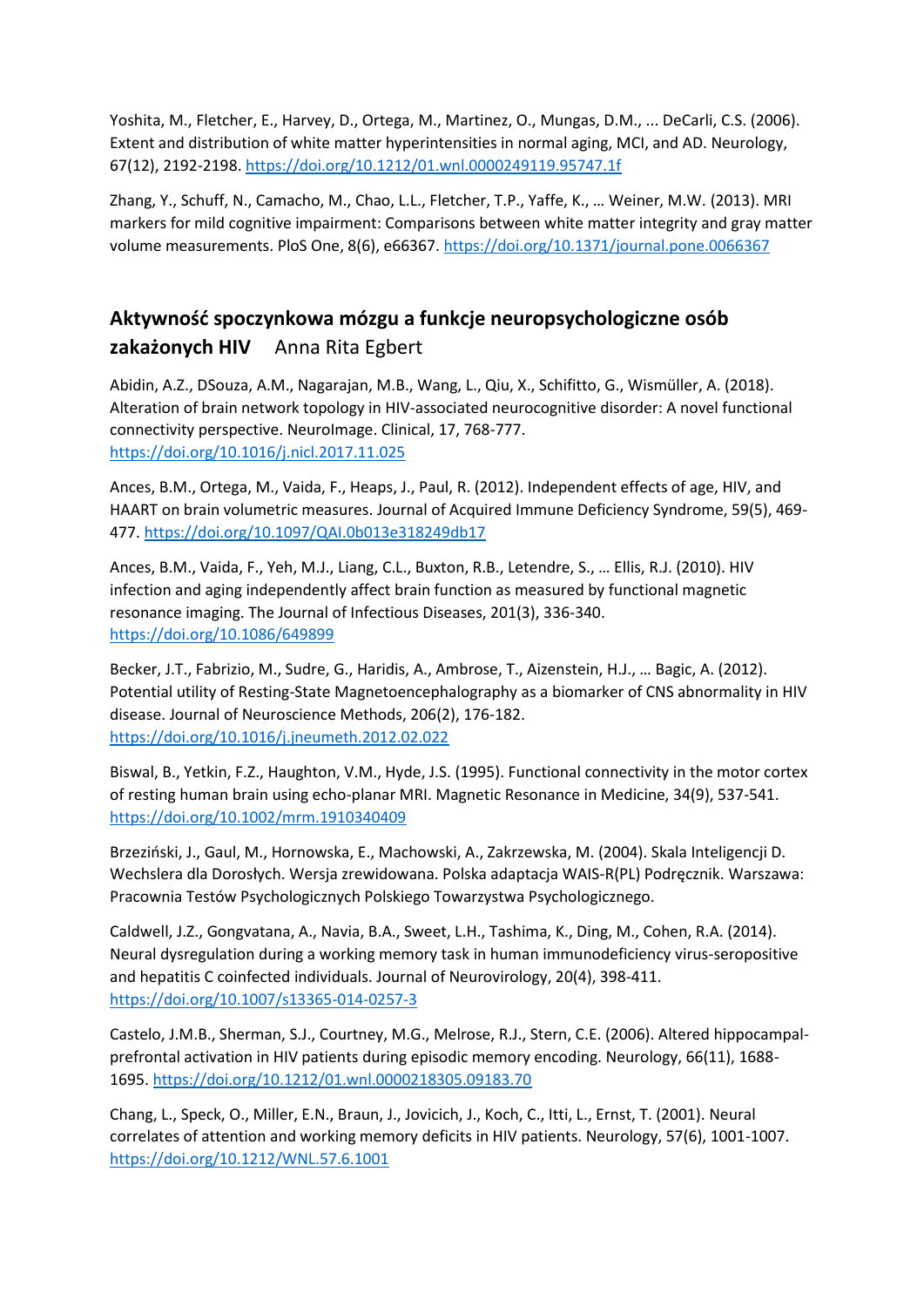Chang, L., Tomasi, D., Yakupov, R., Lozar, C., Arnold, S., Caparelli, E., Ernst, T. (2004). Adaptation of the attention network in human immunodeficiency virus brain injury. Annals of Neurology, 56(2), 259-272. <https://doi.org/10.1002/ana.20190>

Chang, L., Yakupov, R., Nakama, H., Stokes, B., Ernst, T. (2008). Antiretroviral treatment is associated with increased attentional load-dependent brain activation in HIV patients. Journal of NeuroImmune Pharmacology, 3(2), 95-104. <https://doi.org/10.1007/s11481-007-9092-0>

Cocchi, L., Zalesky, A., Fornito, A., Mattingley, J.B. (2013). Dynamic cooperation and competition between brain systems during cognitive control. Trends in Cognitive Science, 17(10), 493-501. <https://doi.org/10.1016/j.tics.2013.08.006>

Conolly, E.J., Beaver, K.M. (2014). Examining the genetic and environmental influences on selfcontrol and delinquency: Results from a genetically informative analysis of sibling pairs. Journal of Interpersonal Violence, 29(4), 707-735. <https://doi.org/10.1177/0886260513505209>

Corsi, P.M. (1972). Human memory and the medial temporal region of the brain. Dissertation Abstracts International, 34(2-B), 891.

Damoiseaux, J.S., Rombouts, S.A.R.B., Barkhof, F., Scheltens, P., Stam, C.J., Smith, S.M., Beckmann, C.F. (2006). Consistent resting-state networks. Proceedings of the National Academy of Sciences, 103(37), 13848-13853. <https://doi.org/10.1073/pnas.0601417103>

Dosenbach N.U.F., Fair, D.A., Miezin, F.M., Cohen, A.L., Wenger, K.K., Dosenbach, R.A.T., … Petersen, S.E. (2007). Distinct brain networks for adaptive and stable task control in humans. Proceedings of the National Academy of Sciences, 104(26), 11073-11078. <https://doi.org/10.1073/pnas.0704320104>

Du Plessis, S., Vink, M., Joska, J.A., Koutsilieri, E., Stein, D.J., Emsley, R. (2014). HIV infection and the fronto-striatal system: A systematic review and meta-analysis of fMRI studies. AIDS, 28(6), 803-811. <https://doi.org/10.1097/QAD.0000000000000151>

Egbert, A.R., Biswal, B., Karunakaran, K.D., Gohel, S., Pluta, A., Wolak, T., … Łojek, E. (2018). Age and HIV effects on resting state of the brain in relationship to neurocognitive functioning. Behavioral Brain Research, 334, 20-27. <https://doi.org/10.1016/j.bbr.2018.02.007>

Egbert, A.R., Biswal, B., Karunakaran, K.D., Gohel, S., Pluta, A., Wolak, T., … Łojek, E. (2019). HIV infection across aging: Synergistic effects on intrinsic functional connectivity of the brain. Progress in Neuro-Psychopharmacology and Biological Psychiatry, 88, 19-30. <https://doi.org/10.1016/j.pnpbp.2018.06.006>

Ernst, T., Yakupov, R., Nakama, H., Crocket, G., Cole, M., Watters, M., … Chang, L. (2009). Declined neural efficiency in cognitively stable human immunodeficiency virus patients. Annals of Neurology, 65(3), 316-325. <https://doi.org/10.1002/ana.21594>

Fox, M.D., Halko, M.A., Eldaief, M.C., Pascual-Leone, A. (2012). Measuring and manipulating brain connectivity with resting state functional connectivity magnetic resonance imaging (fcMRI) and transcranial magnetic stimulation (TMS). NeuroImage, 62(4), 2232-2243. <https://doi.org/10.1016/j.neuroimage.2012.03.035>

Fox, M.D., Raichle, M.E. (2007). Spontaneous fluctuations in brain activity observed with functional magnetic resonance imaging. Nature Reviews. Neuroscience, 8, 700-711. <https://doi.org/10.1038/nrn2201>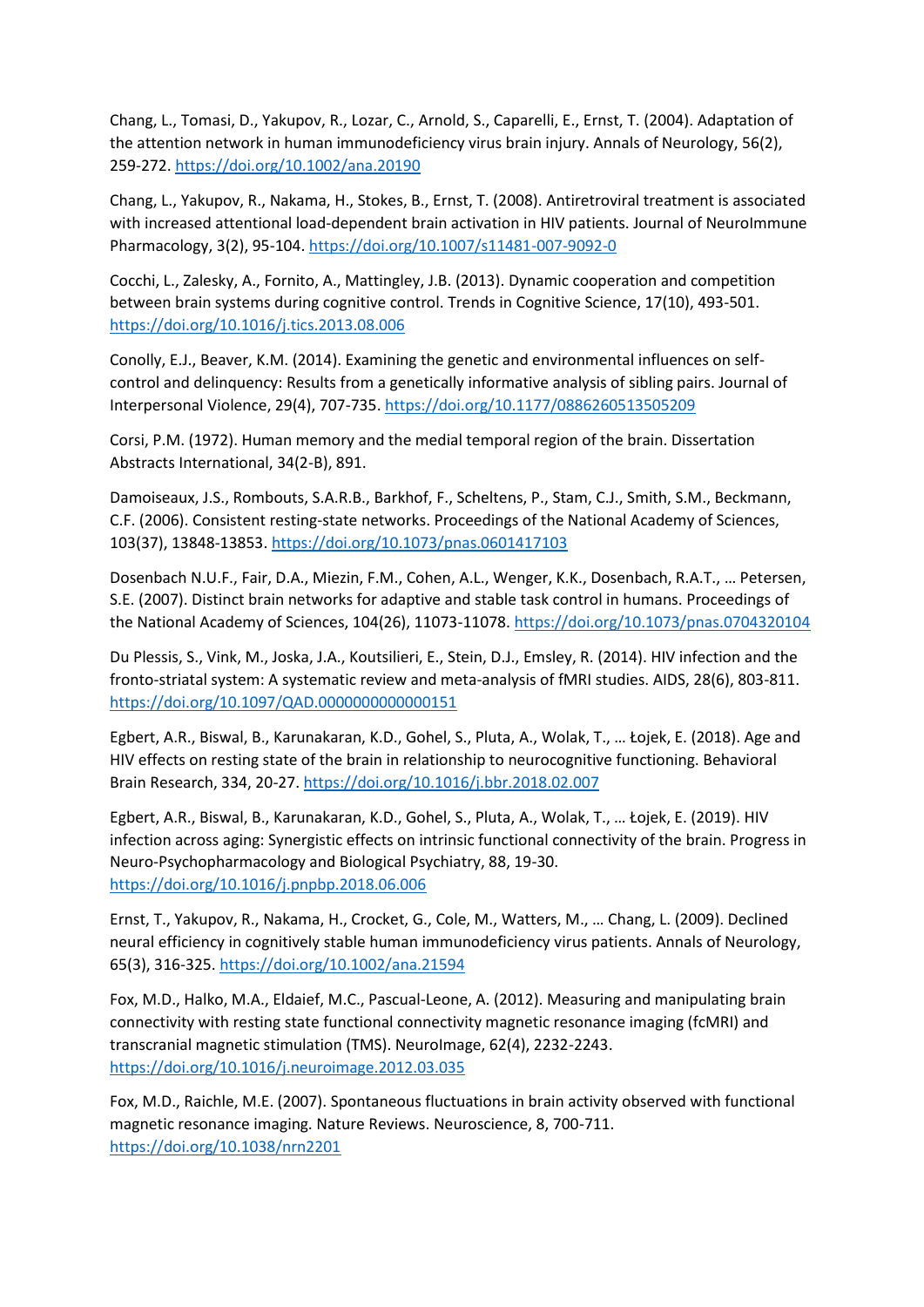Haaland, K.Y., Cleeland, C.S., Carr, D. (1977). Motor performance after unilateral hemisphere damage in patients with tumor. Archives of Neurology, 34(9), 556-559. <https://doi.org/10.1001/archneur.1977.00500210058010>

Häcker, F.E.K., Schmälzle, R., Renner, B., Schupp, H.T. (2015). Neural correlates of HIV risk feelings. Social and Cognitive Affective Neuroscience, 10(4), 612-617. <https://doi.org/10.1093/scan/nsu093>

Hagmann, P., Cammoun, L., Gigandet, X., Meuli, R., Honey, C.J., Wedeen, V.J., Sporns, O. (2008). Mapping the structural core of human cerebral cortex. PLoS Biol., 6, e159. <https://doi.org/10.1371/journal.pbio.0060159>

Hakkers, C.S., Arends, J.E., Barth, R.E., Du Plessis, S., Hoepelman, A.I., Vink, M. (2017). Review of functional MRI in HIV: Effects of aging and medication. Journal of Neurovirology, 23(1), 20-32. <https://doi.org/10.1007/s13365-016-0483-y>

Havlik, R.J., Brennan, M., Karpiak, S.E. (2011). Comorbidities and depression in older adults with HIV. Sexual Health, 8(4), 551-559. <https://doi.org/10.1071/SH11017>

Heaton, R.K. (1981). Wisconsin Card Sorting Test (WCST). Odessa, FL: Psychological Assessment Resources.

Heaton, R.K., Clifford, D.B., Franklin, D.R., Woods, S.P., Ake, C., Vaida, F., … , CHARTER Group (2010). HIV-associated neurocognitive disorders persist in the era of potent antiretroviral therapy: CHARTER Study. Neurology, 75(23), 2087-2096. <https://doi.org/10.1212/WNL.0b013e318200d727>

Iglesia-Vaya, M., De, Molina-Mateo, J., Escarti-Fabra, M.J., Kanaan, A.S., Martí-Bonmatí, L. (2013). Brain connections - resting state fMRI functional connectivity. W: Novel Frontiers of Advanced Neuroimaging (s. 51-66). Pozyskano z: [https://www.intechopen.com/books/novel--frontiers-of](https://www.intechopen.com/books/novel--frontiers-of-advanced-neuroimaging)[advanced-neuroimaging.](https://www.intechopen.com/books/novel--frontiers-of-advanced-neuroimaging) <https://doi.org/10.5772/52273>

Ipser, J.C., Brown, G.G., Bischoff-Grethe, A., Connolly, C.G., Ellis, R.J., Heaton, R.K., … Translational Methamphetamine AIDS Research Center Group (2015). Journal of the International Neuropsychological Society, 21(3), 203-213. <https://doi.org/10.1017/S1355617715000156>

Jaworowska, A. (2002). Test Sortowania Kart z Wisconsin. Podręcznik. Warszawa: Pracownia Testów Psychologicznych Polskiego Towarzystwa Psychologicznego.

Karpiak, S.E., Havlik, R. (2016). Are HIV-Infected older adults aging differently? W: M. Brennan-Ing, R.F. DeMarco (red.), HIV and Aging (s. 11-27), seria: "Interdisciplinary Topics in Gerontology and Geriatrics". Basel: Karger Publishers. https://doi.org/10.1159/000448539Koziara, K. (2016). Ocena depresyjności w populacji. Psychometryczna ocena polskiej wersji skali CESD-R. Psychiatria Polska, 50(6), 1109-1117. <https://doi.org/10.12740/PP/61614>

Lee, M.H., Smyser, C.D., Shimony, J.S. (2012). Resting-state fMRI: A review of methods and clinical applications. American Journal of Neuroradiology, 34(10), 1866-1872. <https://doi.org/10.3174/ajnr.A3263>

Liu, D., Zhao, C., Wang, W., Wang, Y., Li, R., Sun, J., … Li, H. (2020). Altered gray matter volume and functional connectivity in human immunodeficiency virus-infected adults. Frontiers in Neuroscience, 14, 601063. <https://doi.org/10.3389/fnins.2020.601063>

Łojek, E. (2001). Neuropsychologia osób zakażonych wirusem HIV i chorych na AIDS. Warszawa: Oficyna Wydawnicza Medyk.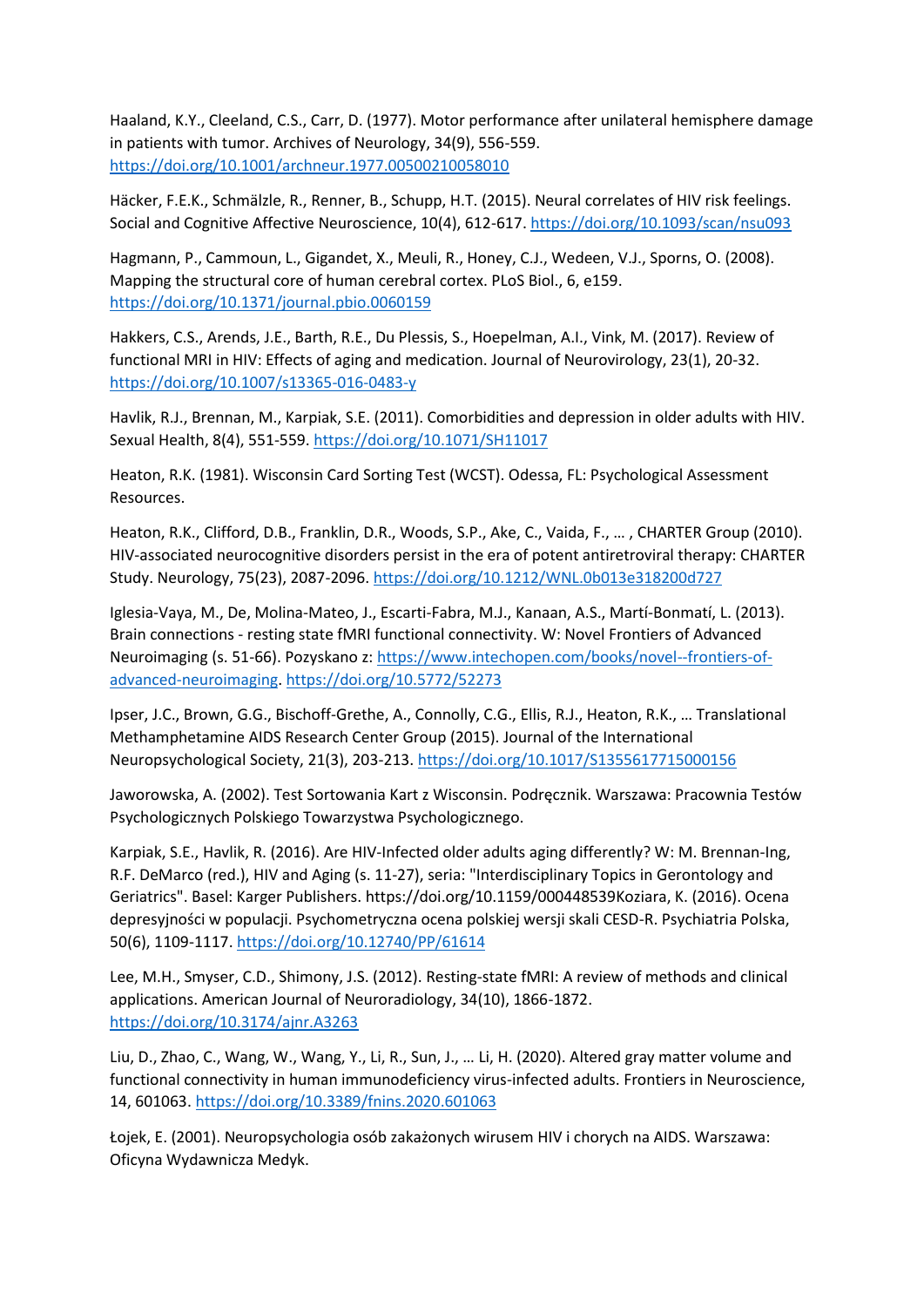Łojek, E., Stańczak, J. (2005). Test Płynności Figuralnej Ruffa (RFFT). Polska adaptacja i normalizacja. Podręcznik. Warszawa: Pracownia Testów Psychologicznych Polskiego Towarzystwa Psychologicznego.

Łojek, E., Stańczak, J. (2010). Podręcznik do Kalifornijskiego Testu Uczenia się Językowego CVLT Deana C. Delisa, Joela H. Kramera, Edith Kaplan i Beth A. Ober. Polska normalizacja. Warszawa: Pracownia Testów Psychologicznych Polskiego Towarzystwa Psychologicznego.

Łojek, E., Stańczak, J. (2012). Kolorowy Test Połączeń, wersja dla Dorosłych, CTT. Podręcznik. Polska normalizacja. Warszawa: Pracownia Testów Psychologicznych Polskiego Towarzystwa Psychologicznego.

Maki, P.M., Cohen, M.H., Weber, K., Little, D.M., Fornelli, D., Rubin, L.H., … Martin, E. (2009). Impairments in memory and hippocampal function in HIV-positive vs. HIV-negative women: A preliminary study. Neurology, 72(19), 1661-1668. <https://doi.org/10.1212/WNL.0b013e3181a55f65>

Martin, J., Volberding, P. (2010). HIV and premature aging: A field still in its infancy. Annals of Internal Medicine, 153, 477-479. <https://doi.org/10.7326/0003-4819-153-7-201010050-00013>

Meade, C.S., Lowen, S.B., Maclean, R.R., Key, M.D., Lukas, S.E. (2011). fMRI brain activation during a delay discounting task in HIV-positive adults with and without cocaine dependence. Psychiatry Research, 192(3), 167-175. <https://doi.org/10.1016/j.pscychresns.2010.12.011>

Nguchu, B.A., Zhao, J., Wang, Y., Li, Y., Wei, Y., Uwisengeyimana, J.D., … Li, H. (2021). Atypical restingstate functional connectivity dynamics correlate with early cognitive dysfunction in HIV infection. Frontiers in Neurology, 11, 606592. <https://doi.org/10.3389/fneur.2020.606592>

Ortega, M., Brier, M.R., Ances, B.M. (2015). Effects of HIV and combination antiretroviral therapy on cortico-striatal functional connectivity. AIDS, 29(6), 703-712. <https://doi.org/10.1097/QAD.0000000000000611>

Pluta, A., Łojek, E., Habrat, B., Horban, A. (red.) (2017). Życie i starzenie się z wirusem HIV. Podejście interdyscyplinarne. Warszawa: Wydawnictwa Uniwersytetu Warszawskiego.

Poldrack, R.A. (2007). Regions of interest analysis for fMRI. Social Cognitive and Affective Neuroscience, 2(1), 67-70. <https://doi.org/10.1093/scan/nsm006>

Radloff, L.S. (1977). The CES-D Scale: A self-report depression scale for research in the general population. Applied Psychological Measurement, 1(3), 385-401. <https://doi.org/10.1177/014662167700100306>

Schweinsburg, B.C., Scott, J.C., Schweinsburg, A.D., Jacobus, J., Theilmann, R.J., Frank, L.R., … HIV Neurobehavioral Research Center (HNRC) Group (2012). Altered prefronto-striato-parietal network response to mental rotation in HIV. Journal of Neurovirology, 18(1), 74-79. <https://doi.org/10.1007/s13365-011-0072-z>

Smith, S.M., Fox, P.T., Miller, K.L., Glahn, D.C., Fox, P.M., Mackay, C.E., … Beckmann, C.F. (2009). Correspondence of the brain's functional architecture during activation and rest. Proceedings of National Academy of Science, 106(31), 13040-13045. <https://doi.org/10.1073/pnas.0905267106>

Stańczak, J. (2010). MINIMENTAL - Krótka Skala Oceny Stanu Umysłowego (MMSE). Warszawa: Pracownia Testów Psychologicznych Polskiego Towarzystwa Psychologicznego.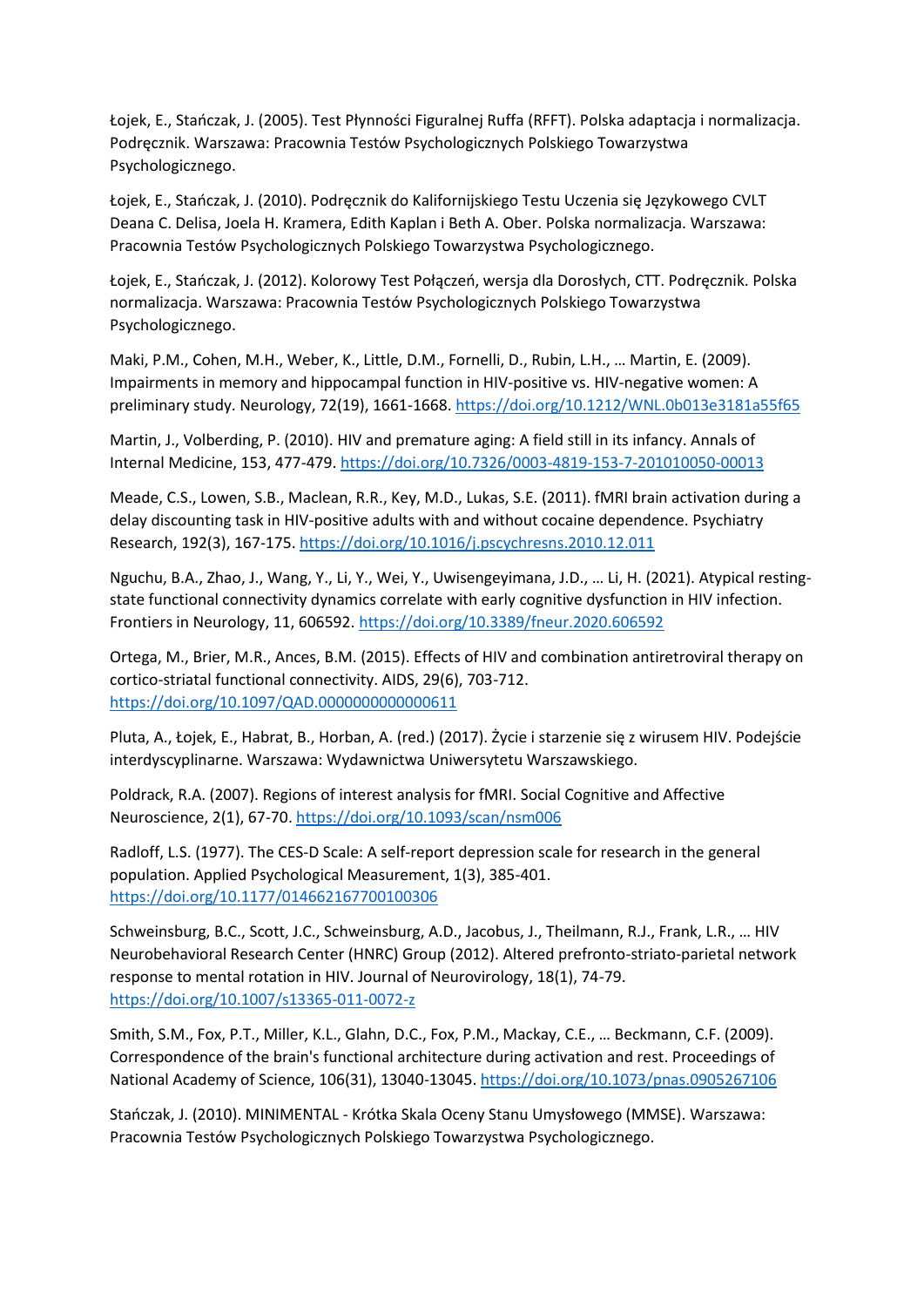Sundermann, E.E., Bishop, J.R., Rubin, L.H., Little, D.M., Meyer, V.J., Martin, E., … Maki, P.M. (2015). Genetic predictor of working memory and prefrontal function in women with HIV. Journal of Neurovirology, 21(1), 81-91. <https://doi.org/10.1007/s13365-014-0305-z>

Szepietowska, E.M., Gawda, B. (2011). Ścieżkami fluencji słownej. Lublin: Wydawnictwo UMCS.

Thomas, J.B., Brier, M.R., Snyder, A.Z., Vaida, F.F., Ances, B.M. (2013). Pathways to neurodegeneration: Effects of HIV and aging on resting-state functional connectivity. Neurology, 80(1), 1186-1193. <https://doi.org/10.1212/WNL.0b013e318288792b>

Thomas, J.B., Brier, M.R., Ortega, M., Benzinger, T.L., Ances, B.M. (2015). Weighted brain networks in disease: Centrality and entropy in human immunodeficiency virus and aging. Neurobiology and Aging, 36(1), 401-412. <https://doi.org/10.1016/j.neurobiolaging.2014.06.019>

Tomasi, D., Volkow, N.D. (2012). Aging and functional brain networks. Molecular Psychiatry, 17(5), 549-558. <https://doi.org/10.1038/mp.2011.81>

Treisman, G.J., Soudry, O. (2016). Neuropsychiatric effects of HIV antiviral medications. Drug Saf, 39, 945. <https://doi.org/10.1007/s40264-016-0440-y>

Uddin, L.Q., Supekar, K., Menon, V. (2010). Typical and atypical development of functional human brain networks: Insights from resting-state fMRI. Frontiers in Systems Neuroscience, 4(21), 1-12. <https://doi.org/10.3389/fnsys.2010.00021>

van den Heuvel, M.P., Hulshoff Pol, H.E. (2010). Exploring the brain network: A review on restingstate fMRI functional connectivity. European Neuropsychopharmacology, 20(8), 519- 534. <https://doi.org/10.1016/j.euroneuro.2010.03.008>

Wang, X., Foryt, P., Ochs, R., Chung, J.-H., Wu, Y., Parrish, T., Ragin, A.B. (2011). Abnormalities in resting-state functional connectivity in early human immunodeficiency virus infection. Brain Connectivity, 1(3), 207-217. <https://doi.org/10.1089/brain.2011.0016>

Zalesky, A., Fornito, A., Harding, I.H., Cocchi, L., Yücel, M., Pantelis, C., Bullmore, E.T. (2010). Wholebrain anatomical networks: Does the choice of nodes matter? Neuroimage, 50(3), 970. <https://doi.org/10.1016/j.neuroimage.2009.12.027>

Zhang, D., Raichle, M.E. (2010). Disease and the brain's dark energy. Nature Reviews. Neurology, 6(1), 15-28. <https://doi.org/10.1038/nrneurol.2009.198>

### **Aktywność mózgu w trakcie zadania poznawczego u osób zakażonych HIV Joanna Powęska, Agnieszka Pluta, Marta Sobańska**

Ances, B.M., Hammoud, D.A. (2014). Neuroimaging of HIV associated neurocognitive disorders (HAND). Current Opinion in HIV and AIDS, 9(6), 545-551. <https://doi.org/10.1097/COH.0000000000000112>

Antinori, A., Arendt, G., Becker, J.T., Brew, B.J., Byrd, D.A., Cherner, M., … Wojna, V.E. (2007). Updated research nosology for HIV-associated neurocognitive disorders. Neurology, 69(18), 1789- 1799. <https://doi.org/10.1212/01.WNL.0000287431.88658.8b>

Ashburner, J., Barnes, G., Chen, C., Daunizeau, J., Flandin, G., Friston, K., … Phillips, C. (2014). SPM12 manual. Wellcome Trust Centre for Neuroimaging, London, UK.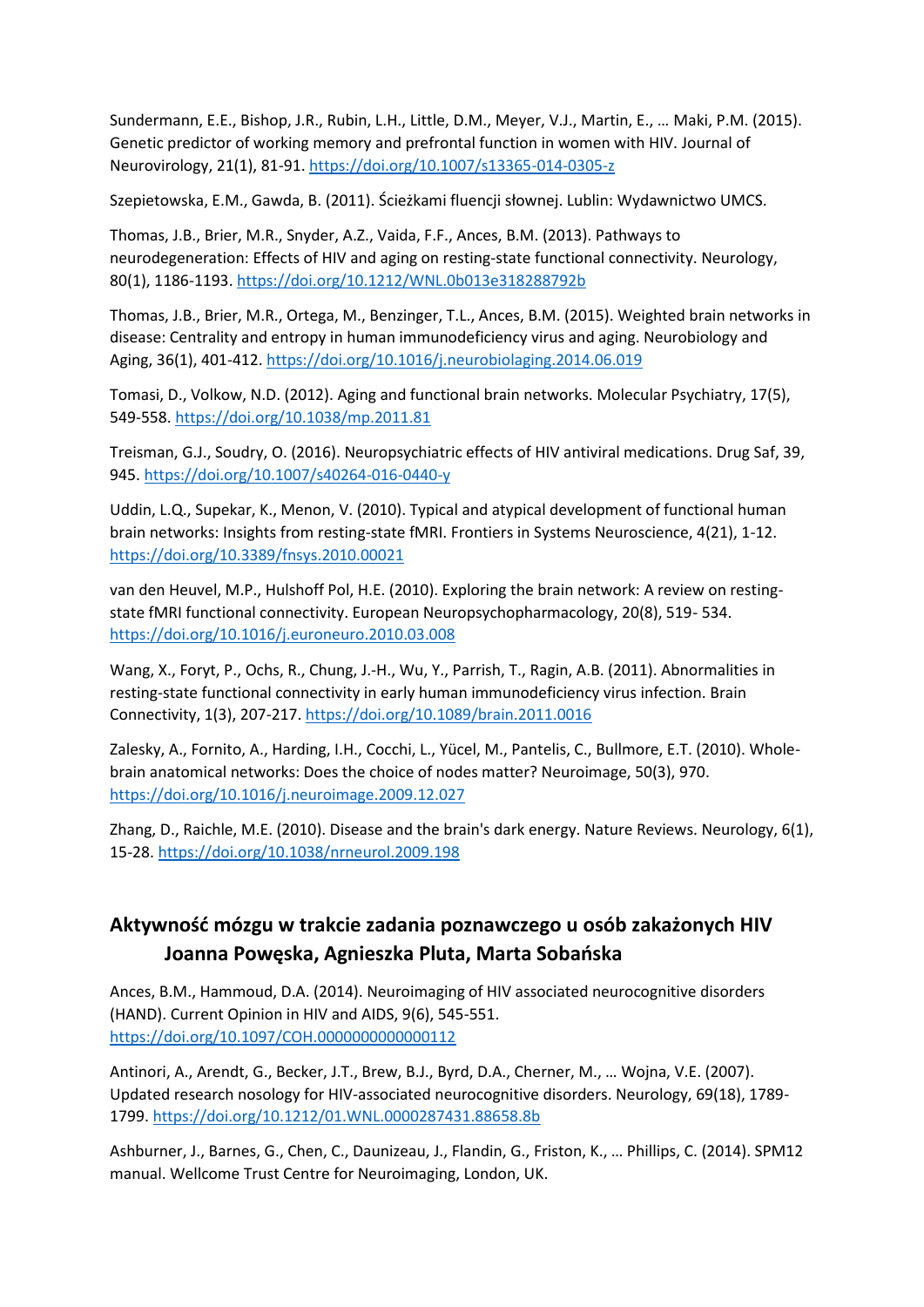Brett, M., Anton, J.L., Valabregue, R., Poline, J.B. (2002). Region of interest analysis using the MarsBar toolbox for SPM 99. Neuroimage, 16(2), S497.

Brzeziński, J., Gaul, M., Hornowska, E., Jaworowska, A., Machowski, A., Zakrzewska, M. (2004). Skala Inteligencji D. Wechslera dla Dorosłych. Wersja Zrewidowana - Renormalizacja. WAIS-R (PL). Podręcznik. Warszawa: Pracownia Testów Psychologicznych Polskiego Towarzystwa Psychologicznego.

Carter, S.L., Rourke, S.B., Murji, S., Shore, D., Rourke, B.P. (2003). Cognitive complaints, depression, medical symptoms, and their association with neuropsychological functioning in HIV infection: A structural equation model analysis. Neuropsychology, 17(3), 410-419. [https://doi.org/10.1037/0894-](https://doi.org/10.1037/0894-4105.17.3.410) [4105.17.3.410](https://doi.org/10.1037/0894-4105.17.3.410)

Chelune, G.J., Heaton, R.K., Lehman, R.A. (1986). Neuropsychological and personality correlates of patients' complaints of disability. W: Advances in clinical neuropsychology (s. 95-126). Boston, MA: Springer. [https://doi.org/10.1007/978-1-4613-2211-5\\_4](https://doi.org/10.1007/978-1-4613-2211-5_4)

Corsi, P. (1972). Memory and the medial temporal region of the brain. Dissertation Abstracts International, 34(2-B), 891.

Douville, K., Woodard, J.L., Seidenberg, M., Miller, S.K., Leveroni, C.L., Nielson, K.A., … Rao, S.M. (2005). Medial temporal lobe activity for recognition of recent and remote famous names: An eventrelated fMRI study. Neuropsychologia, 43(5), 693-703. <https://doi.org/10.1016/j.neuropsychologia.2004.09.005>

Du Plessis, S., Vink, M., Joska, J.A., Koutsilieri, E., Stein, D.J., Emsley, R. (2014). HIV infection and the fronto-striatal system: A systematic review and meta-analysis of fMRI studies. AIDS, 28(6), 803-811. <https://doi.org/10.1097/QAD.0000000000000151>

Egbert, A.R., Pluta, A., Sobańska, M., Gawron, N., Szymańska-Kotwica, B., Łojek, E., Harmonia Group (2020). HIV-related decreased brain activity during a semantic memory task is reflected in spontaneous brain functional connectivity. Health Psychology Report, 8(2), 120-135. <https://doi.org/10.5114/hpr.2020.94720>

Ernst, T., Chang, L., Jovicich, J., Ames, N., Arnold, S. (2002). Abnormal brain activation on functional MRI in cognitively asymptomatic HIV patients. Neurology, 59(9), 1343-1349. <https://doi.org/10.1212/01.WNL.0000031811.45569.B0>

Fogel, G.B., Lamers, S.L., Levine, A.J., Valdes-Sueiras, M., McGrath, M.S., Shapshak, P., Singer, E.J. (2015). Factors related to HIV-associated neurocognitive impairment differ with age. Journal of Neurovirology, 21(1), 56-65. <https://doi.org/10.1007/s13365-014-0296-9>

Gray, L.R., Roche, M., Flynn, J.K., Wesselingh, S.L., Gorry, P.R., Churchill, M.J. (2014). Is the central nervous system a reservoir of HIV-1? Current Opinion in HIV and AIDS, 9(6), 552- 558. <https://doi.org/10.1097/COH.0000000000000108>

Hakkers, C.S., Arends, J.E., Barth, R.E., Du Plessis, S., Hoepelman, A.I.M., Vink, M. (2017). Review of functional MRI in HIV: Effects of aging and medication. Journal of Neurovirology, 23(1), 20-32. <https://doi.org/10.1007/s13365-016-0483-y>

Hampstead, B.M., Koffler, S.P. (2009). Thalamic contributions to anterograde, retrograde, and implicit memory: A case study. The Clinical Neuropsychologist, 23(7), 1232-1249. <https://doi.org/10.1080/13854040902936679>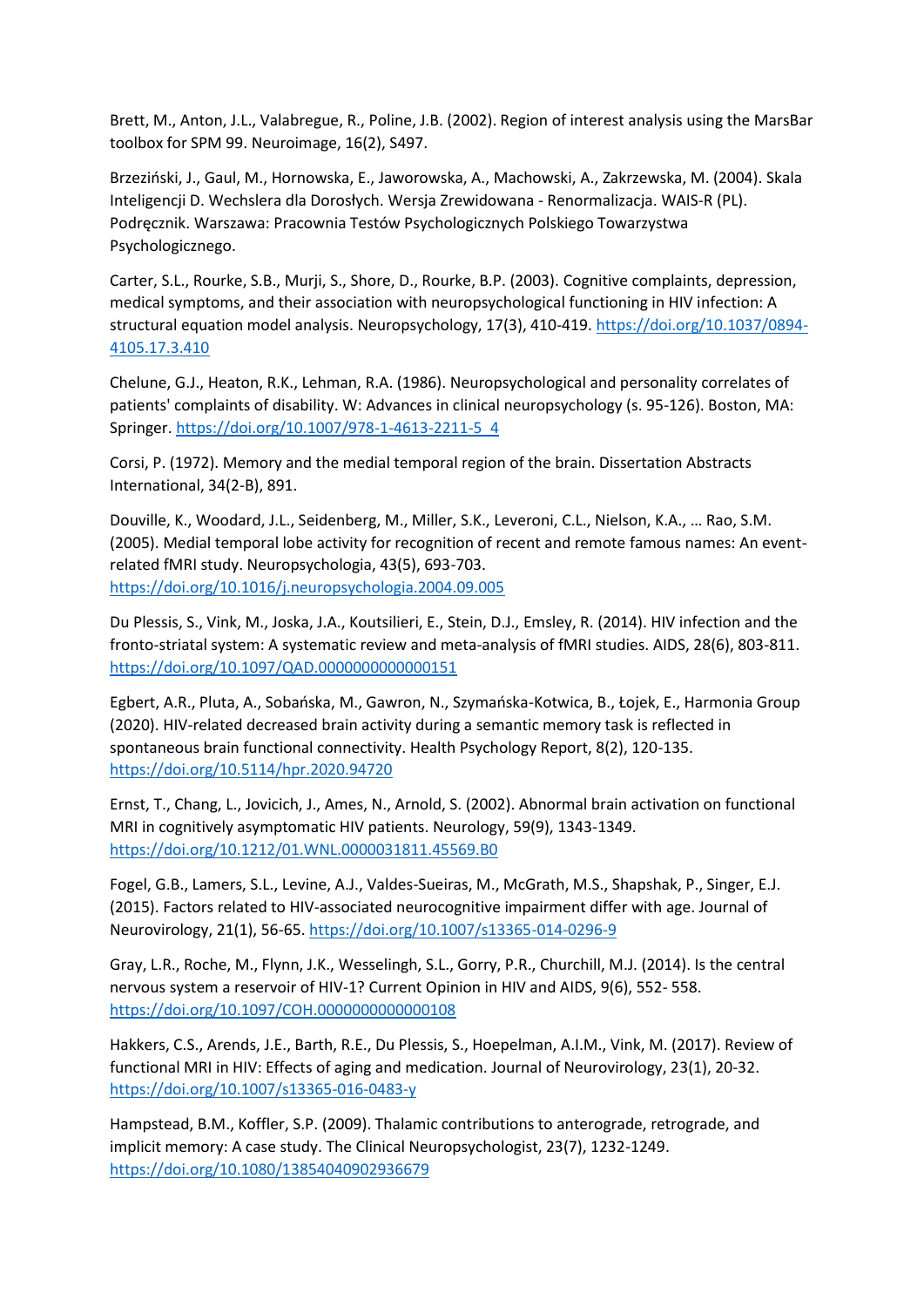Heaton, R.K., Marcotte, T.D., Mindt, M.R., Sadek, J., Moore, D.J., Bentley, H., … HNRC GROUP (2004). The impact of HIV-associated neuropsychological impairment on everyday functioning. Journal of the International Neuropsychological Society, 10(3), 317-331. <https://doi.org/10.1017/S1355617704102130>

Heaton, R.K., Franklin, D.R., Ellis, R.J., McCutchan, J.A., Letendre, S.L., Leblanc, S., … CHARTER Group, HNRC Group. (2011). HIV-associated neurocognitive disorders before and during the era of combination antiretroviral therapy: Differences in rates, nature, and predictors. Journal of Neurovirology, 17(1), 3-16. <https://doi.org/10.1007/s13365-010-0006-1>

IBM Corp. (2016). IBM SPSS Statistics for Windows, Version 24.0. Armonk, NY.

Jaworowska, A. (2002). WCST - Test Sortowania Kart z Wisconsin. Warszawa: Pracownia Testów Psychologicznych Polskiego Towarzystwa Psychologicznego.

Koziara, K. (2016). Ocena depresyjności w populacji. Psychometryczna ocena polskiej wersji skali CESD-R. Psychiatria Polska, 50(6), 1109-1117. <https://doi.org/10.12740/PP/61614>

Liebermann, D., Ploner, C.J., Kraft, A., Kopp, U.A., Ostendorf, F. (2013). A dysexecutive syndrome of the medial thalamus. Cortex, 49(1), 40-49. <https://doi.org/10.1016/j.cortex.2011.11.005>

Łojek, E., Stańczak, J. (2005). Test Płynności Figuralnej Ruffa (RFFT). Polska adaptacja i normalizacja. Podręcznik. Warszawa: Pracownia Testów Psychologicznych Polskiego Towarzystwa Psychologicznego.

Łojek, E., Stańczak, J. (2010). Podręcznik do Kalifornijskiego Testu Uczenia się Językowego CVLT Deana C. Delisa, Joela H. Kramera, Edith Kaplan i Beth A. Ober. Polska normalizacja. Warszawa: Pracownia Testów Psychologicznych Polskiego Towarzystwa Psychologicznego.

Łojek, E., Stańczak, J. (2012). Kolorowy Test Połączeń, wersja dla Dorosłych, CTT. Podręcznik. Polska normalizacja. Warszawa: Pracownia Testów Psychologicznych Polskiego Towarzystwa Psychologicznego.

Matthews, C.G., Klove, H. (1964). Instruction manual for the Adult Neuropsychology Test Battery. Madison, WI: University of Wisconsin Medical School.

Melrose, R.J., Tinaz, S., Castelo, J.M.B., Courtney, M.G., Stern, C.E. (2008). Compromised frontostriatal functioning in HIV: An fMRI investigation of semantic event sequencing. Behavioural Brain Research, 188(2), 337-347. <https://doi.org/10.1016/j.bbr.2007.11.021>

Nath, A. (2015). Eradication of human immunodeficiency virus from brain reservoirs. Journal of Neurovirology, 21(3), 227-234. <https://doi.org/10.1007/s13365-014-0291-1>

Nielson, K.A., Seidenberg, M., Woodard, J.L., Durgerian, S., Zhang, Q., Gross, W.L., … Rao, S.M. (2010). Common neural systems associated with the recognition of famous faces and names: An eventrelated fMRI study. Brain and Cognition, 72(3), 491-498. <https://doi.org/10.1016/j.bandc.2010.01.006>

Pluta, A., Wolak, T., Sobańska, M., Gawron, N., Egbert, A.R., Szymańska, B., … Łojek, E. (2019). HIV and age underlie specific patterns of brain abnormalities and cognitive changes in high functioning patients. Neuropsychology, 33(3), 358-369. <https://doi.org/10.1037/neu0000504>

Rao, S.M., Bonner-Jackson, A., Nielson, K.A., Seidenberg, M., Smith, J.C., Woodard, J.L., Durgerian, S. (2015). Genetic risk for Alzheimer's disease alters the five-year trajectory of semantic memory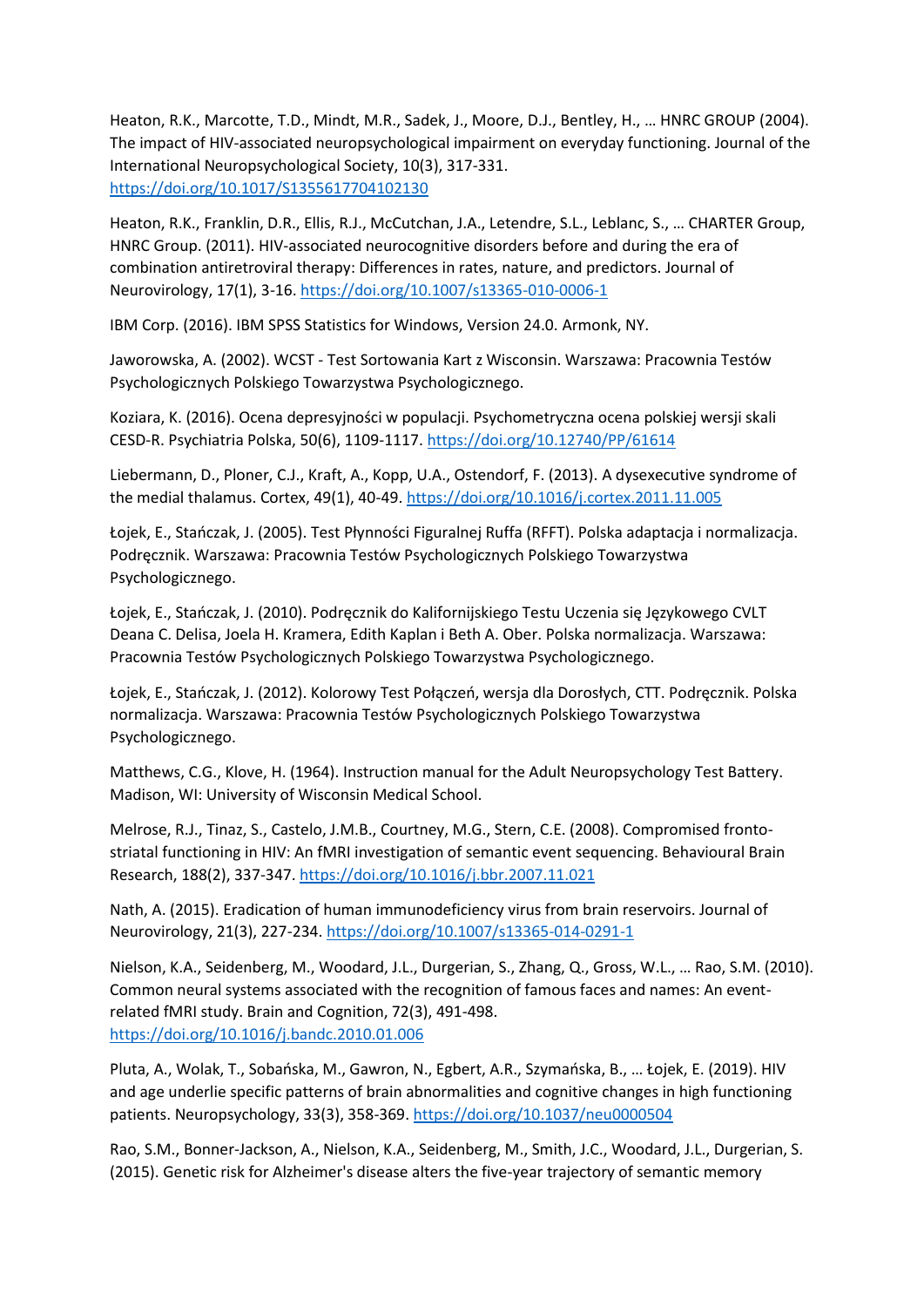activation in cognitively intact elders. Neuroimage, 111, 136-146. <https://doi.org/10.1016/j.neuroimage.2015.02.011>

Reger, M., Welsh, R., Razani, J., Martin, D.J., Boone, K.B. (2002). A meta-analysis of the neuropsychological sequelae of HIV infection. Journal of the International Neuropsychological Society, 8(3), 410-424. <https://doi.org/10.1017/S1355617702813212>

Riley, J.D., Moore, S., Cramer, S.C., Lin, J.J. (2011). Caudate atrophy and impaired frontostriatal connections are linked to executive dysfunction in temporal lobe epilepsy. Epilepsy & Behavior, 21(1), 80-87. <https://doi.org/10.1016/j.yebeh.2011.03.013>

Seidenberg, M., Griffith, R., Sabsevitz, D., Moran, M., Haltiner, A., Bell, B., … Hermann, B. (2002). Recognition and identification of famous faces in patients with unilateral temporal lobe epilepsy. Neuropsychologia, 40(4), 446-456. [https://doi.org/10.1016/S0028-3932\(01\)00096-3](https://doi.org/10.1016/S0028-3932(01)00096-3)

Seidenberg, M., Guidotti, L., Nielson, K.A., Woodard, J.L., Durgerian, S., Antuono, P., Zhang, Q., Rao, S.M. (2009). Semantic memory activation in individuals at risk for developing Alzheimer disease. Neurology, 73(8), 612-620. <https://doi.org/10.1212/WNL.0b013e3181b389ad>

Stańczak, J. (2010). MINIMENTAL - Krótka Skala Oceny Stanu Umysłowego (MMSE). Warszawa: Pracownia Testów Psychologicznych Polskiego Towarzystwa Psychologicznego.

Sugarman, M.A., Woodard, J.L., Nielson, K.A., Seidenberg, M., Smith, J.C., Durgerian, S., Rao, S.M. (2012). Functional magnetic resonance imaging of semantic memory as a presymptomatic biomarker of Alzheimer's disease risk. Biochimica et Biophysica Acta (BBA) - Molecular Basis of Disease, 1822(3), 442-456. <https://doi.org/10.1016/j.bbadis.2011.09.016>

Summers, M.J. (2002). Neuropsychological consequences of right thalamic haemorrhage: Case study and review. Brain and Cognition, 50(1), 129-138. [https://doi.org/10.1016/S0278-2626\(02\)00017-9](https://doi.org/10.1016/S0278-2626(02)00017-9)

Szepietowska, E.M., Gawda, B. (2011). Ścieżkami fluencji werbalnej. Lublin: Wydawnictwo Uniwersytetu Marii Curie-Skłodowskiej.

Trickey, A., May, M.T., Vehreschild, J.J., Obel, N., Gill, M.J., Crane, H.M., … Sterne, J.A.C. (2017). Survival of HIV-positive patients starting antiretroviral therapy between 1996 and 2013: A collaborative analysis of cohort studies. The Lancet HIV, 4(8), e349-e356. [https://doi.org/10.1016/S2352-3018\(17\)30066-8](https://doi.org/10.1016/S2352-3018(17)30066-8)

UNAIDS (2021). AIDSinfo. Pozyskano z[: https://www.unaids.org/en.](https://www.unaids.org/en)

Warnke, D., Barreto, J., Temesgen, Z. (2007). Antiretroviral drugs. Journal of Clinical Pharmacology, 47(12), 1570-1579. <https://doi.org/10.1177/0091270007308034>

Woodard, J.L., Seidenberg, M., Nielson, K.A., Antuono, P., Guidotti, L., Durgerian, S., … Rao, S.M. (2009). Semantic memory activation in amnestic mild cognitive impairment. Brain, 132(8), 2068- 2078. <https://doi.org/10.1093/brain/awp157>

Woods, S.P., Moore, D.J., Weber, E., Grant, I. (2009). Cognitive neuropsychology of HIV-associated neurocognitive disorders. Neuropsychology Review, 19(2), 152-168. [https://doi.org/10.1007/s11065-](https://doi.org/10.1007/s11065-009-9102-5) [009-9102-5](https://doi.org/10.1007/s11065-009-9102-5)

Wrześniewski, K., Matusik, D., Sosnowski, T. (2002). Inwentarz stanu i cechy lęku STAI: polska adaptacja STAI: Podręcznik. Warszawa: Pracownia Testów Psychologicznych Polskiego Towarzystwa Psychologicznego.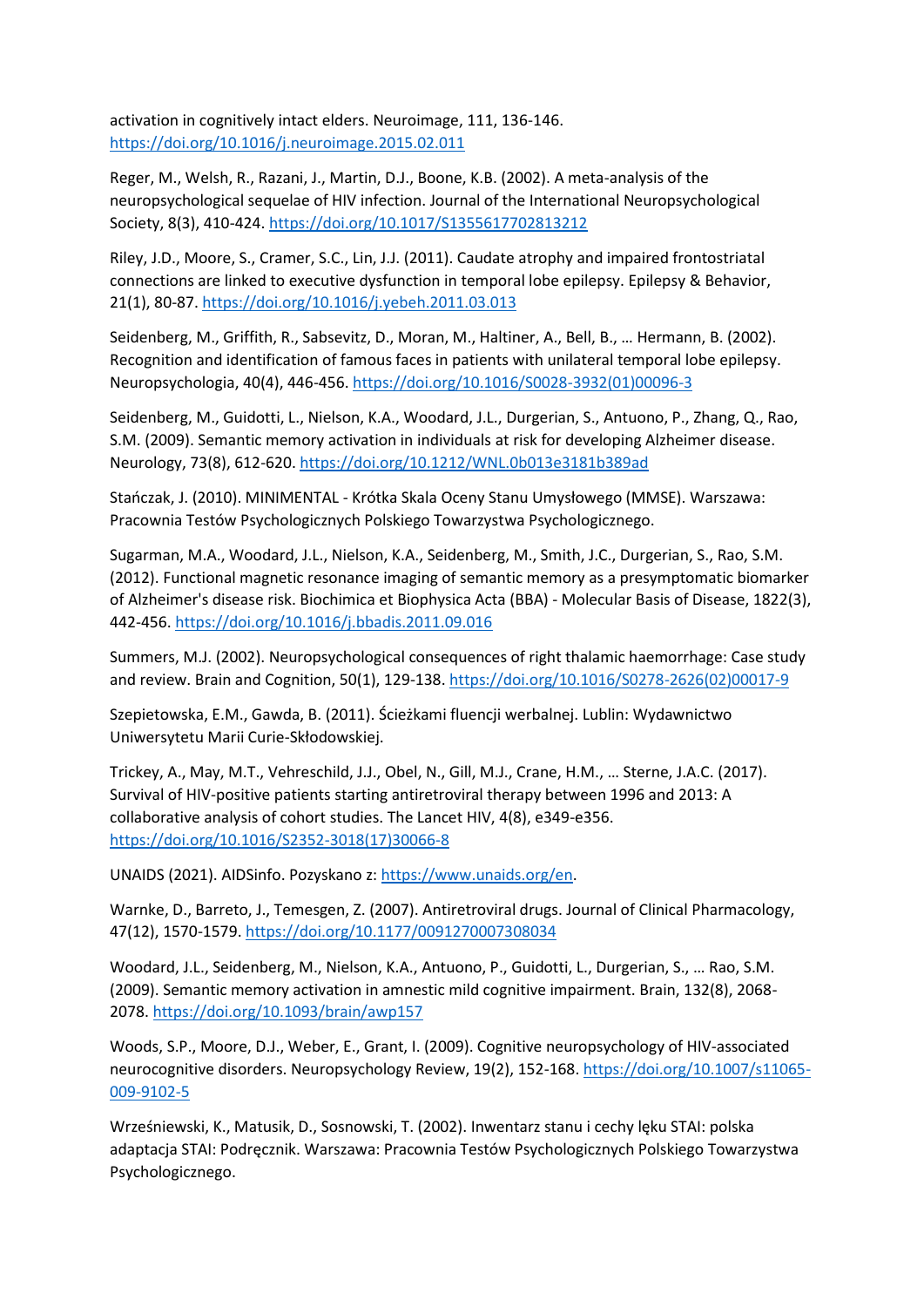Zhao, J., Li, H., Zuo, P., Li, N., Qi, S., Yuan, D., … Gao, Q. (2015). Altered brain functions in HIV positive patients free of HIV-associated neurocognitive disorders: A MRI study during unilateral hand movements. Radiology of Infectious Diseases, 1(2), 83-87. 178 <https://doi.org/10.1016/j.jrid.2015.02.009>

# **Zdolności węchowe a stan mózgu i funkcje neuropsychologiczne osób zakażonych** Mateusz Choiński, Emilia Łojek

Brody, D., Serby, M., Etienne, N., Kalkstein, D.S. (1991). Olfactory identification deficits in HIV infection. American Journal of Psychiatry, 148(2), 248-250.

Brzeziński, J., Gaul, M., Hornowska, E., Jaworowska, A., Machowski, A., Zakrzewska, M. (2004). Skala Inteligencji D. Wechslera dla Dorosłych. Wersja Zrewidowana - Renormalizacja WAIS-R(PL). Podręcznik. Warszawa: Pracownia Testów Psychologicznych Polskiego Towarzystwa Psychologicznego.

Butowt, R., von Bartheld, C.S. (2020). Anosmia in COVID-19: Underlying mechanisms and assessment of an olfactory route to brain infection. The Neuroscientist Epub ahead of print. <https://doi.org/10.1177/1073858420956905>

Choiński, M., Gawron, N., Pluta, A., Sobańska, M., Egbert, A.R., Bieńkowski, P., … Łojek, E. (2020). On the relationship between olfactory sensitivity and personality in HIV-seropositive and healthy men, Current Psychology, 39(3), 1063-1071. <https://doi.org/10.1007/s12144-018-9822-x>

Choiński, M., Łojek, E. (2017). Zdolności węchowe - nowy obszar badań klinicznych w infekcji HIV. W: A. Pluta, E. Łojek, B. Habrat, A. Horban (red.), Życie i starzenie się z wirusem HIV. Podejście interdyscyplinarne (s. 263-278). Warszawa: Wydawnictwa Uniwersytetu Warszawskiego. <https://doi.org/10.31338/uw.9788323528111.pp.263-278>

Cohen, R.A., Harezlak, J., Schifitto, G., Hana, G., Clark, U., Gongvatana, A., ... Brown, M. (2010). Effects of nadir CD4 count and duration of human immunodeficiency virus infection on brain volumes in the highly active antiretroviral therapy era. Journal of Neurovirology, 16(1), 25-32. <https://doi.org/10.3109/13550280903552420>

Corsi, P. (1972). Memory and the medial temporal region of the brain. Dissertation Abstracts International, 34(2-B), 891.

Doty, R.L., Hawkes, C.H., Good, K.P., Duda, J.E. (2015). Odor perception and neuropathology in neurodegenerative diseas and schizofrenia. W: R.L. Doty (red.), Handbook of Olfaction and Gustation (s. 403-451). Hoboken, New Jersey: John Wiley & Sons. <https://doi.org/10.1002/9781118971758.ch18>

Doty, R.L., Laing, D. (2015). Psychophysical measurement of human olfactory function. W: R.L. Doty (red.), Handbook of Olfaction and Gustation (s. 227-260). Hoboken, New Jersey: John Wiley & Sons. <https://doi.org/10.1002/9781118971758.ch11>

Dulay, M.F., Gesteland, R.C., Shear, P.K., Ritchey, P.N., Frank, R.A. (2008). Assessment of the influence of cognition and cognitive processing speed on three tests of olfaction. Journal of Clinical and Experimental Neuropsychology, 30(3), 327-337. <https://doi.org/10.1080/13803390701415892> Economou, A. (2003). Olfactory identification in elderly Greek people in relation to memory and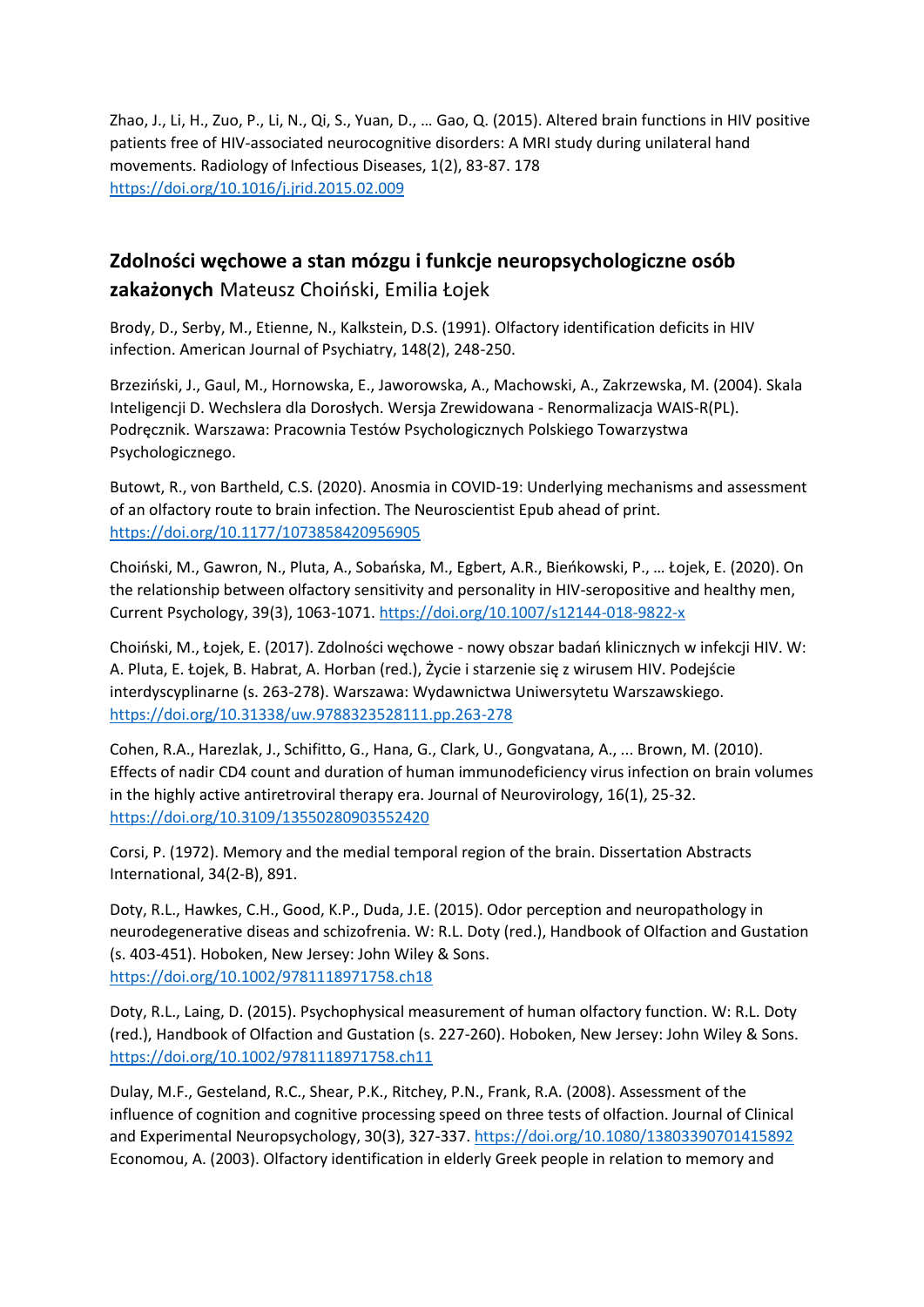attention measures. Archives of Gerontology and Geriatrics, 37(2), 119-130. [https://doi.org/10.1016/S0167-4943\(03\)00025-6](https://doi.org/10.1016/S0167-4943(03)00025-6)

Fernandez-Ruiz, J., Díaz, R., Hall-Haro, C., Vergara, P., Fiorentini, A., Nuñez, L., … Alonso, M.E. (2003). Olfactory dysfunction in hereditary ataxia and basal ganglia disorders. NeuroReport, 14(10), 1339- 1341. <https://doi.org/10.1097/00001756-200307180-00011>

Finkel, D., Pedersen, N.L., Larsson, M. (2001). Olfactory functioning and cognitive abilities a twin study. The Journals of Gerontology Series B: Psychological Sciences and Social Sciences, 56(4), 226- 233. <https://doi.org/10.1093/geronb/56.4.P226>

Fischl, B. (2012). FreeSurfer. Neuroimage, 62(2), 774-781. <https://doi.org/10.1016/j.neuroimage.2012.01.021>

Haaland, K., Cleeland, C., Carr, D. (1977). Motor performance after unilateral hemisphere damage in patients with tumor. Archives of Neurology, 34, 556-559. <https://doi.org/10.1001/archneur.1977.00500210058010>

Haehner, A., Rodewald, A., Gerber, J.C., Hummel, T. (2008). Correlation of olfactory function with changes in the volume of the human olfactory bulb. Archives of Otolaryngology - Head & Neck Surgery, 134(6), 621-624. <https://doi.org/10.1001/archotol.134.6.621>

Hedner, M., Larsson, M., Arnold, N., Zucco, G.M., Hummel, T. (2010). Cognitive factors in odor detection, odor discrimination, and odor identification tasks. Journal of Clinical and Experimental Neuropsychology, 32(10), 1062-1067. <https://doi.org/10.1080/13803391003683070>

Hornung, D.E., Kurtz, D.B., Bradshaw, C.B., Seipel, D.M., Kent, P.F., Blair, D.C., Emko, P. (1998). The olfactory loss that accompanies an HIV infection. Physiology & Behavior, 64(4), 549-556. [https://doi.org/10.1016/S0031-9384\(98\)00112-7](https://doi.org/10.1016/S0031-9384(98)00112-7)

Hummel, T., Sekinger, B., Wolf, S.R., Pauli, E., Kobal, G. (1997). 'Sniffin' sticks': Olfactory performance assessed by the combined testing of odor identification, odor discrimination and olfactory threshold. Chemical Senses, 22(1), 39-52. <https://doi.org/10.1093/chemse/22.1.39>

Jaworowska, A. (2002). WCST - Test Sortowania Kart z Wisconsin. Warszawa: Pracownia Testów Psychologicznych Polskiego Towarzystwa Psychologicznego.

Kovács, T. (2004). Mechanisms of olfactory dysfunction in aging and neurodegenerative disorders. Ageing Research Reviews, 3(2), 215-232. <https://doi.org/10.1016/j.arr.2003.10.003>

Larsson, M., Bäckman, L. (1993). Semantic activation and episodic odor recognition in young and older adults. Psychology and Aging, 8(4), 582-588. <https://doi.org/10.1037/0882-7974.8.4.582>

Larsson, M., Finkel, D., Pedersen, N.L. (2000). Odor identification influences of Age, gender, cognition, and personality. The Journals of Gerontology Series B: Psychological Sciences and Social Sciences, 55(5), 304-310. <https://doi.org/10.1093/geronb/55.5.P304>

Larsson, M., Nilsson, L.G., Olofsson, J.K., Nordin, S. (2004). Demographic and cognitive predictors of cued odor identification: Evidence from a population-based study. Chemical Senses, 29(6), 547-554. <https://doi.org/10.1093/chemse/bjh059>

Łojek, E., Stańczak, J. (2005). Test Płynności Figuralnej Ruffa (RFFT). Polska adaptacja i normalizacja. Podręcznik. Warszawa: Pracownia Testów Psychologicznych Polskiego Towarzystwa Psychologicznego.